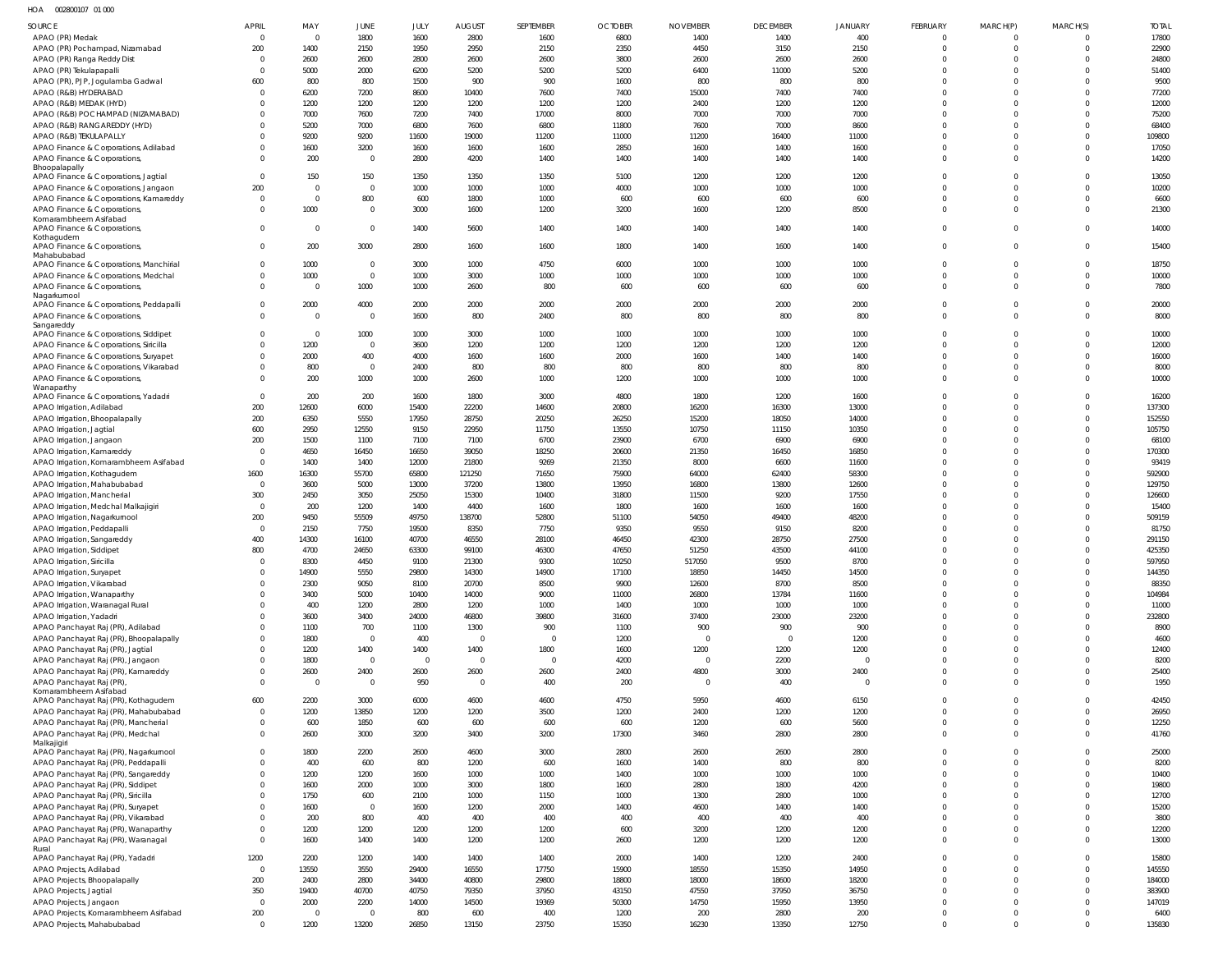| HOA | 002800107 01 000 |  |
|-----|------------------|--|
|     |                  |  |

| SOURCE                                                              | <b>APRIL</b>               | MAY            | <b>JUNE</b>    | JULY           | <b>AUGUST</b>  | <b>SEPTEMBER</b> | <b>OCTOBER</b> | <b>NOVEMBER</b> | <b>DECEMBER</b> | <b>JANUARY</b> | <b>FEBRUARY</b>      | MARCH(P)                | MARCH(S)             | <b>TOTAL</b>      |
|---------------------------------------------------------------------|----------------------------|----------------|----------------|----------------|----------------|------------------|----------------|-----------------|-----------------|----------------|----------------------|-------------------------|----------------------|-------------------|
| APAO Projects, Mancherial                                           | 200                        | 2800           | 9350           | 16550          | 26750          | 15950            | 29050          | 24500           | 14950           | 15200          | $\Omega$             | 0                       | $\Omega$             | 155300            |
| APAO Projects, Peddapalli                                           | 2400                       | 48750          | 17550          | 96550          | 61200          | 54100            | 57800          | 52000           | 53750           | 53600          | $\Omega$             | $\Omega$                | $\Omega$             | 497700            |
| APAO Projects, Siddipet                                             | $\Omega$                   | 1350           | 6950           | 6550           | 5950           | 6350             | 15550          | 8100            | 6200            | 6200           | $\Omega$             | $\Omega$                | $\Omega$             | 63200             |
| APAO Projects, Siricilla                                            | 170                        | 9150           | 1550           | 23350          | 9000           | 8600             | 9050           | 9000            | 8900            | 8350           | $\Omega$             | $\Omega$                |                      | 87120             |
| APAO Roads & Buildings (R&B), Adilabad                              | $\overline{0}$             | 1600           | 1600           | 1600           | 1600           | 1600             | 3200           | 1600            | 1600            | 1600           | $\Omega$             | $\Omega$                | $\Omega$             | 16000             |
| APAO Roads & Buildings (R&B),                                       | 1800                       | 1800           | 1800           | 1800           | 1800           | 1800             | 1800           | 1600            | 1600            | 1600           | $\Omega$             | $\Omega$                | $\Omega$             | 17400             |
| Bhoopalapally<br>APAO Roads & Buildings (R&B), Jagtial              | $\Omega$                   | 400            | 400            | 400            | 400            | 400              | 400            | 800             | 400             | 400            | $\Omega$             | $\Omega$                | $\Omega$             | 4000              |
| APAO Roads & Buildings (R&B), Jangaon                               | $\Omega$                   | 400            | 400            | 1400           | 1400           | 1400             | 4800           | 1400            | 1400            | 1400           | $\Omega$             | $\Omega$                | $\Omega$             | 14000             |
| APAO Roads & Buildings (R&B), Jogulamba                             | $\Omega$                   | 4400           | 4400           | 4600           | 4800           | 4800             | 10400          | 4600            | 4600            | 4600           | $\Omega$             | $\Omega$                | $\Omega$             | 47200             |
| Gadwal                                                              |                            |                |                |                |                |                  |                |                 |                 |                |                      |                         |                      |                   |
| APAO Roads & Buildings (R&B), Kamareddy                             | $\Omega$                   | 3000           | 3000           | 3200           | 3600           | 3400             | 6200           | 3200            | 3200            | 3000           | $\Omega$             | $\Omega$                | $\Omega$             | 31800             |
| APAO Roads & Buildings (R&B),<br>Komarambheem Asifabad              | $\mathbf{0}$               | 1000           | 1000           | 1000           | 1000           | 1000             | 2000           | 1000            | 1000            | 1000           | $\Omega$             | 0                       | $\Omega$             | 10000             |
| APAO Roads & Buildings (R&B)                                        | $\Omega$                   | 8400           | 9000           | 9000           | 10000          | 8600             | 8600           | 8200            | 16200           | 8400           | $\Omega$             | $\mathbf 0$             | $\Omega$             | 86400             |
| Kothagudem                                                          |                            |                |                |                |                |                  |                |                 |                 |                |                      |                         |                      |                   |
| APAO Roads & Buildings (R&B),                                       | $\mathbf{0}$               | 1800           | 1000           | 1800           | 1200           | 1200             | 1200           | 1200            | 1200            | 1200           | $\Omega$             | $\mathbf 0$             | $\Omega$             | 11800             |
| Mahabubabad<br>APAO Roads & Buildings (R&B), Mancherial             | $\mathbf 0$                | 12650          | 1400           | 1400           | 8900           | 1400             | 2800           | 1400            | 1400            | 1400           | $\Omega$             | $\mathbf 0$             | $\Omega$             | 32750             |
| APAO Roads & Buildings (R&B), Medchal                               | $\mathbf{0}$               | 3600           | 4200           | 4200           | 5000           | 7400             | 3800           | 3800            | 3800            | 3800           | $\Omega$             | $\Omega$                | $\Omega$             | 39600             |
| Malkajigiri                                                         |                            |                |                |                |                |                  |                |                 |                 |                |                      |                         |                      |                   |
| APAO Roads & Buildings (R&B),                                       | $\mathbf{0}$               | 2800           | 3000           | 3000           | 3000           | 3400             | 3000           | 5400            | 3200            | 3000           | $\Omega$             | $\mathbf 0$             | $\Omega$             | 29800             |
| Nagarkurnool<br>APAO Roads & Buildings (R&B), Peddapalli            | $\mathbf{0}$               | 1600           | 3400           | 2000           | 3000           | 2000             | 2000           | 2000            | 2000            | 2000           | $\Omega$             | $\mathbf 0$             | $\Omega$             | 20000             |
| APAO Roads & Buildings (R&B),                                       | $\Omega$                   | 3400           | 3600           | 3800           | 3600           | 3600             | 5200           | 7000            | 3600            | 3600           | $\Omega$             | $\Omega$                | $\Omega$             | 37400             |
| Sangareddy                                                          |                            |                |                |                |                |                  |                |                 |                 |                |                      |                         |                      |                   |
| APAO Roads & Buildings (R&B), Siddipet                              | $\Omega$                   | 600            | 600            | 600            | 600            | 2200             | 600            | 1200            | 600             | 600            | $\Omega$             | $\Omega$                | $\Omega$             | 7600              |
| APAO Roads & Buildings (R&B), Siricilla                             | $\Omega$                   | 2600           | 2600           | 2800           | 2800           | 2800             | 3000           | 5600            | 2800            | 2800           | $\Omega$             | $\Omega$                | $\Omega$             | 27800             |
| APAO Roads & Buildings (R&B), Suryapet                              | $\Omega$                   | 3400           | 2200           | 5400           | 3400           | 3600             | 3400           | 5800            | 3400            | 3400           | $\Omega$             | $\Omega$                | $\Omega$             | 34000             |
| APAO Roads & Buildings (R&B), Vikarabad                             | $\Omega$                   | 4600           | 5600           | 6400           | 7800           | 5600             | 5400           | 9400            | 4800            | 4800           | $\Omega$             | $\Omega$                | $\Omega$             | 54400             |
| APAO Roads & Buildings (R&B),                                       | $\Omega$                   | 1400           | 1400           | 1600           | 1600           | 1600             | 1600           | 3600            | 1600            | 1400           | $\Omega$             | $\mathbf 0$             | $\Omega$             | 15800             |
| Wanaparthy<br>APAO Roads & Buildings (R&B), Waranagal               | $\overline{0}$             | $\overline{0}$ | 1200           | 1200           | 1200           | 3400             | 1000           | 1000            | 1000            | 800            | $\Omega$             | $\mathbf 0$             | $\Omega$             | 10800             |
| Rural                                                               |                            |                |                |                |                |                  |                |                 |                 |                |                      |                         |                      |                   |
| APAO Roads & Buildings (R&B), Yadadri                               | $\overline{0}$             | 3000           | 3400           | 5000           | 3400           | 5000             | 4200           | 6600            | 3600            | 3600           | $\Omega$             | $\Omega$                | $\Omega$             | 37800             |
| APAO, PJP (FINANCE), Jogulamba Gadwal                               | $\overline{0}$             | $\overline{0}$ | 400            | 400            | 400            | 1800             | 800            | 600             | 600             | 600            | $\Omega$             | $\Omega$                | $\Omega$             | 5600              |
| APAO, SRSP (FINANCE), WARANGAL RURAL                                | 150                        | $\overline{0}$ | 1600           | 5400           | 1800           | 1800             | 2000           | 2200            | 1800            | 1800           | $\Omega$             | $\Omega$                | $\Omega$             | 18550             |
| APAO, SRSP SSP, KARIMNAGAR                                          | 650                        | 122700         | 69914          | 304900         | 149250         | 151400           | 183400         | 143550          | 143166          | 136050         | $\Omega$             | $\Omega$                | $\Omega$             | 1404980           |
| APAO, SRSP, NIZAMABAD                                               | 650                        | 13800          | 32300          | 33550          | 56150          | 30000            | 43450          | 41100           | 30400           | 29000          | $\Omega$             | $\Omega$                | $\Omega$             | 310400            |
| PAO (PH) KHAMMAM                                                    | $\Omega$                   | $\overline{0}$ | $\circ$        | 1800           | 2400           | 1000             | $\Omega$       | 1800            | 800             | 1400           | $\Omega$             | $\Omega$                | $\Omega$             | 9200              |
| PAO (PH), HANUMAKONDA, Warangal<br>(Urban)                          | $\Omega$                   | 1000           | 600            | 200            | $\overline{0}$ | 1800             | $\overline{0}$ | 1200            | 600             | 600            | $\Omega$             | $\Omega$                | $\Omega$             | 6000              |
| PAO (PR) (IW), LMD Colony, Karimnagar                               | $\mathbf{0}$               | 2600           | 2000           | 2200           | 1600           | 1600             | 1200           | 2000            | 2600            | 1600           | $\Omega$             | $\Omega$                | $\Omega$             | 17400             |
| PAO (PR) KCC, Warangal (Urban)                                      | $\Omega$                   | 1200           | 1800           | 2200           | 2200           | 2200             | 2400           | 7200            | 3400            | 2000           | $\Omega$             | $\Omega$                | $\Omega$             | 24600             |
| PAO (PR) MAHABOOBNAGAR                                              | $\Omega$                   | 6600           | 4200           | 5200           | 7000           | 5000             | 4800           | 7200            | 4800            | 4600           | $\Omega$             | $\Omega$                | $\Omega$             | 49400             |
| PAO (PR) Nalgonda                                                   | $\Omega$                   | 7100           | 5300           | 5100           | 4500           | 4500             | 4500           | 6500            | 6800            | 4500           | $\Omega$             | $\Omega$                | $\Omega$             | 48800             |
| PAO (PR), Nirmal                                                    | $\Omega$                   | 1200           | 1000           | 1400           | 1200           | 1400             | 800            | 2000            | 1000            | 1000           | $\Omega$             | $\Omega$                | $\Omega$             | 11000             |
| PAO (R&B) (NIRMAL)                                                  | $\Omega$                   | 2400           | 2200           | 2200           | 2200           | 2200             | 4400           | 2000            | 2200            | 2000           | $\Omega$             | $\Omega$                | $\Omega$             | 21800             |
| PAO (R&B), HANUMAKONDA, Warangal                                    | $\Omega$                   | 1600           | 1800           | 4600           | 4600           | 4400             | 4800           | 4600            | 4400            | 4600           | $\Omega$             | $\Omega$                | $\Omega$             | 35400             |
| (Urban)<br>PAO (R&B) LMD                                            | 2000                       | 4000           | 2400           | 6200           | 3600           | 6200             | 3200           | 3400            | 3400            | 3200           | $\Omega$             | $\Omega$                | $\Omega$             | 37600             |
| PAO (R&B) MAHABOOBNAGAR                                             | $\overline{0}$             | 7200           | 6000           | 8400           | 8600           | 6400             | 6600           | 12600           | 7200            | 6600           | $\Omega$             | $\mathbf{0}$            | $\Omega$             | 69600             |
| PAO (R&B) NALGONDA                                                  |                            | 5200           | 5200           | 5800           | 5400           | 5400             | 11800          | 5400            | 5400            | 5200           |                      | $\cap$                  |                      | 54800             |
| PAO (W&P) NSP, TEKULAPALLY                                          | $\Omega$                   | 68300          | 32300          | 118300         | 97500          | 69237            | 63750          | 88450           | 84300           | 65463          | $\Omega$             | $\Omega$                | $\Omega$             | 687600            |
| PAO (W&P), Waranagal (Urban)                                        | 150                        | 20600          | 71473          | 86500          | 86800          | 88850            | 252100         | 110550          | 93000           | 88300          | $\mathbf{0}$         | $\mathbf 0$             | $\Omega$             | 898323            |
| PAO - IRRIGATION DIVISION WARANGAL                                  | $\overline{0}$             | 13400          | 10800          | 28600          | 27400          | 30400            | 87000          | 41500           | 34400           | 28200          | $\Omega$             | $\Omega$                | $\Omega$             | 301700            |
| (Urban)                                                             |                            |                |                |                |                |                  |                |                 |                 |                |                      |                         |                      |                   |
| PAO A M R P (SLBC), NALGONDA                                        | $\Omega$                   | 141950         | 67350          | 271900         | 264350         | 171100           | 176450         | 176500          | 154100          | 154700         | $\Omega$             | $\Omega$                | $\Omega$             | 1578400           |
| PAO IRRIGATION KARIMNAGAR                                           | $\overline{0}$             | 12200          | 8800           | 29400          | 17600          | 15000            | 16800          | 18800           | 15200           | 14200          | $\Omega$             | $\Omega$                | $\Omega$             | 148000            |
| PAO IRRIGATION DIVISION HYDERABAD                                   | $\Omega$<br>$\Omega$       | 104350         | 42400          | 211750         | 111800         | 110046           | 135810         | 112550          | 101800          | 100800         | $\Omega$<br>$\Omega$ | $\Omega$<br>$\Omega$    | $\Omega$<br>$\Omega$ | 1031306<br>500840 |
| PAO IRRIGATION DIVISION KHAMMAM<br>PAO IRRIGATION DIVISION NALGONDA | $\overline{0}$             | 46200<br>40600 | 15600<br>17000 | 74400<br>88000 | 79600<br>52800 | 50400<br>47950   | 53920<br>71950 | 74720<br>51950  | 54400<br>44960  | 51600<br>46750 | $\Omega$             | 0                       | $\Omega$             | 461960            |
| PAO IRRIGATION DIVISION,                                            | 1300                       | 49950          | 52300          | 113150         | 141710         | 108950           | 98700          | 107850          | 83750           | 84250          | $\Omega$             | $\Omega$                | $\Omega$             | 841910            |
| MAHABOOBNAGAR                                                       |                            |                |                |                |                |                  |                |                 |                 |                |                      |                         |                      |                   |
| PAO IRRIGATION NIZAMABAD                                            | 400                        | 30100          | 57700          | 56700          | 111900         | 58100            | 62000          | 68050           | 67958           | 53750          | $\Omega$             | $\Omega$                | $\Omega$             | 566658            |
| PAO IRRIGATION RANGA REDDY DISTRICT                                 | 400                        | 22800          | 134673         | 221800         | 214600         | 141400           | 160000         | 143800          | 131610          | 122800         | $\Omega$             | $\mathbf 0$             | $\Omega$             | 1293883           |
| PAO Irrigation Nirmal                                               | 150                        | 21250          | 16850          | 67250          | 36000          | 43400            | 51000          | 31400           | 26800           | 48350          | $\Omega$             | $\Omega$                | $\Omega$             | 342450            |
| PAO MEDAK(IW), MEDAK                                                | 400                        | 8000           | 10800          | 18200          | 25800          | 41400            | 23600          | 18200           | 17400           | 17000          | $\Omega$             | $\Omega$                | $\Omega$             | 180800            |
| PAO Public Health (PH), Ranga Reddy                                 | $\overline{0}$             | 200            | 200            | 200            | 200            | 200              | 400            | 200             | $\mathbf{0}$    | $\mathbf{0}$   | $\Omega$             | $\Omega$                | $\Omega$             | 1600              |
| PAO, AMRP (FINANCE) NALGONDA                                        | $\Omega$                   | 2750           | 550            | 6950           | 2950           | 3300             | 2750           | 2750            | 2750            | 2550           | $\Omega$             | $\Omega$                | $\Omega$             | 27300             |
| PAO, FINANCE (W & P) DEPT, HYDERABAD                                | 700                        | 5300           | 1100           | 13700          | 5300           | 5500             | 5700           | 5300            | 5300            | 5300           | $\Omega$             | $\Omega$                | $\Omega$             | 53200             |
| PAO, FINANCE (W & P) DEPT, KARIMNAGAR                               | $\overline{0}$<br>$\Omega$ | 6650           | 950            | 17050          | 6100           | 7450             | 6700           | 6450            | 6500            | 6700           | $\Omega$<br>$\Omega$ | $\Omega$                | $\Omega$<br>$\Omega$ | 64550             |
| PAO, FINANCE (W & P) DEPT, KHAMMAM                                  | $\Omega$                   | 2400           | 200            | 6800           | 2400           | 2400             | 2400           | 2400            | 2600            | 2400           | $\Omega$             | $\mathbf 0$<br>$\Omega$ | $\Omega$             | 24000             |
| PAO, FINANCE (W & P) DEPT,<br>MAHABOOBNAGAR                         |                            | 1400           | 200            | 3800           | 1200           | 1000             | 800            | 1400            | 1000            | 1000           |                      |                         |                      | 11800             |
| PAO, FINANCE (W & P) DEPT, MEDAK                                    | $\Omega$                   | 800            | 200            | 1000           | 2400           | 1000             | 1200           | 1000            | 1000            | 1000           | $\Omega$             | $\mathbf 0$             | $\Omega$             | 9600              |
| PAO, FINANCE (W & P) DEPT, NIRMAL                                   | $\Omega$                   | 1000           | 1250           | 3000           | 1000           | 1000             | 800            | 1200            | 1000            | 1000           | $\Omega$             | $\mathbf 0$             | $\Omega$             | 11250             |
| PAO, FINANCE (W & P) DEPT, NIZAMABAD                                | $\Omega$                   | 400            | 400            | 2000           | 5200           | 2400             | 3600           | 2000            | 2000            | 1800           | $\Omega$             | $\mathbf 0$             | $\Omega$             | 19800             |
| PAO, FINANCE (W & P) DEPT, RANGA                                    | $\Omega$                   | $\overline{0}$ | 2000           | 5000           | 2200           | 1600             | 1600           | 1600            | 1600            | 1800           | $\Omega$             | $\Omega$                | $\Omega$             | 17400             |
| REDDY                                                               |                            |                |                |                |                |                  |                |                 |                 |                | $\Omega$             |                         |                      |                   |
| PAO, FINANCE (W & P) DEPT, WARANGAL                                 | $\overline{0}$<br>830      | 200<br>45700   | 2000<br>110650 | 2200<br>149700 | 2000<br>199000 | 2000<br>144350   | 6200<br>150048 | 2900<br>130779  | 2800<br>111050  | 2200<br>114650 | $\Omega$             | $\Omega$<br>$\Omega$    | $\Omega$<br>$\Omega$ | 22500<br>1156757  |
| PAO, PJP, Jogulamba Gadwal<br>PAO, S R S P, R R DISTRICT            | $\Omega$                   | 2000           | 11000          | 19000          | 13000          | 11000            | 15200          | 10600           | 11000           | 10400          | $\Omega$             | $\Omega$                | $\Omega$             | 103200            |
| PAO, SRSP, SSP, NIRMAL                                              | $\Omega$                   | 18550          | 8600           | 40850          | 21350          | 19150            | 18150          | 18350           | 18750           | 18400          | $\Omega$             | 0                       | $\Omega$             | 182150            |
| PAO, NSP(W&P), HYDERABAD                                            | $\Omega$                   | 23200          | 5000           | 56400          | 23000          | 22800            | 24000          | 23000           | 22600           | 24400          | $\Omega$             | 0                       | $\Omega$             | 224400            |
| Total:                                                              | 20400                      | 1224200        | 1306469        | 3013250        | 3005510        | 2222121          | 2734078        | 2847489         | 2043728         | 1981013        | $\Omega$             | $\mathbf 0$             | $\Omega$             | 20398258          |
|                                                                     |                            |                |                |                |                |                  |                |                 |                 |                |                      |                         |                      |                   |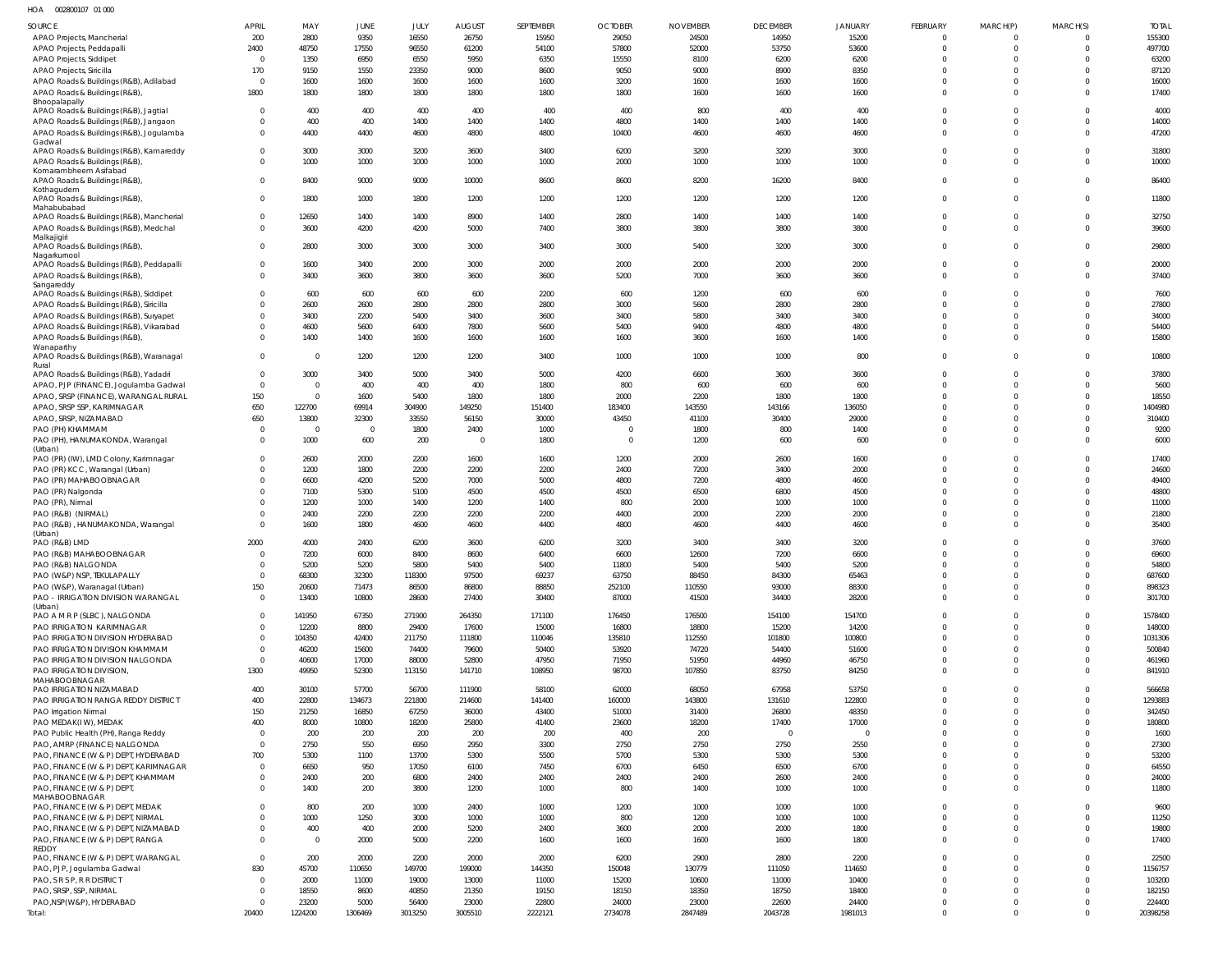HOA 004000102 05 000

| SOURCE                                                                  | <b>APRIL</b> | MAY                        | JUNE                      | JULY                       | <b>AUGUST</b>           | SEPTEMBER       | <b>OCTOBER</b>           | <b>NOVEMBER</b>                | <b>DECEMBER</b>            | <b>JANUARY</b>   | FEBRUARY             | MARCH(P)             | MARCH(S)                | <b>TOTAL</b>      |
|-------------------------------------------------------------------------|--------------|----------------------------|---------------------------|----------------------------|-------------------------|-----------------|--------------------------|--------------------------------|----------------------------|------------------|----------------------|----------------------|-------------------------|-------------------|
| APAO (PR) Medak                                                         |              | $\overline{0}$             | $\overline{0}$            | $\overline{0}$             | $\overline{0}$          | $\overline{0}$  | 451778                   | $\mathbf 0$                    | $\mathbf 0$                | 329883           | $\mathbf{0}$         | $\overline{0}$       | $\overline{0}$          | 781661            |
| APAO (PR) Pochampad, Nizamabad                                          |              | $\overline{0}$             | 2046877                   | $\overline{0}$             | 281723                  | 1673281         | 642498                   | $\Omega$                       | $\mathbf 0$                | 477176           | $\mathbf{0}$         | $\Omega$             | $\overline{0}$          | 5121555           |
| APAO (PR) Ranga Reddy Dist                                              |              | $\Omega$                   | 1073014                   | $\overline{0}$             | $\Omega$                | 4189            | 75791                    | $\Omega$                       | $\mathbf 0$                | 6744             | $\Omega$             | $\Omega$             | $\mathbf 0$             | 1159738           |
| APAO (PR) Tekulapapalli                                                 |              | $\Omega$                   | 650630                    | $\overline{0}$             | $\overline{0}$          | $\Omega$        | $\Omega$                 | $\Omega$                       | $\mathbf 0$                | 156568           | $\Omega$             | $\Omega$             | $\Omega$                | 807198            |
| APAO (PR), PJP, Jogulamba Gadwal                                        |              | $\Omega$                   | $\overline{0}$            | 62985                      | 147266                  | 62699           | 13304                    | $\Omega$                       | $\mathbf 0$                | $\overline{0}$   | $\Omega$             | $\Omega$             | $\Omega$                | 286254            |
| APAO (R&B) HYDERABAD                                                    |              | $\Omega$                   | 3036353                   | 20365                      | $\Omega$                | $\overline{0}$  | 65207                    | $\Omega$                       | $\Omega$                   | 8794             | $\Omega$             | $\Omega$             | $\Omega$                | 3130719           |
| APAO (R&B) MEDAK (HYD)                                                  |              | $\Omega$                   | $\overline{0}$            | $\overline{0}$             | $\Omega$                | $\overline{0}$  | 23494                    | $\Omega$                       | $\mathbf 0$                | $\overline{0}$   | $\Omega$             | $\Omega$             | $\mathbf 0$             | 23494             |
| APAO (R&B) POCHAMPAD (NIZAMABAD)                                        |              |                            | $\overline{0}$            | $\overline{0}$             | $\Omega$                | 50692           | $\Omega$                 | $\Omega$                       | $\Omega$                   | $\mathbf 0$      | $\Omega$             | $\Omega$             | $\Omega$                | 50692             |
| APAO (R&B) TEKULAPALLY                                                  |              |                            | $\overline{0}$            | $\overline{0}$             | $\Omega$                | $\overline{0}$  | 336192                   | $\Omega$                       | $\mathbf 0$                | 141072           | $\Omega$             | $\Omega$             | $\mathbf 0$             | 477264            |
| APAO Finance & Corporations, Adilabad                                   |              |                            | $\overline{0}$            | 327861                     | 102710                  | 25541           | 702037                   | $\Omega$                       | $\mathbf 0$                | 613807           | $\Omega$             | $\Omega$             | $\mathbf 0$             | 1771956           |
| APAO Finance & Corporations,<br>Bhoopalapally                           |              |                            | $\overline{0}$            | $\overline{0}$             | $\Omega$                | 106298          | 451828                   | $\Omega$                       | $\Omega$                   | 229617           | $\Omega$             | $\Omega$             | $\Omega$                | 787743            |
| APAO Finance & Corporations, Jangaon                                    |              |                            | $\overline{0}$            | $\overline{0}$             | $\Omega$                | $\Omega$        | 4565                     | $\Omega$                       | $\Omega$                   | 0                | $\Omega$             | $\Omega$             | $\Omega$                | 4565              |
| APAO Finance & Corporations, Kamareddy                                  |              | 0                          | $\overline{0}$            | 9827                       | $\Omega$                | $\overline{0}$  | $\Omega$                 | $\Omega$                       | $\mathbf 0$                | $\mathbf{0}$     | $\mathbf 0$          | $\Omega$             | $\mathbf 0$             | 9827              |
| APAO Finance & Corporations,                                            |              |                            | $\overline{0}$            | $\circ$                    | $\Omega$                | $\overline{0}$  | 72181                    | 6401                           | $\mathbf 0$                | $\mathbf 0$      | $\mathbf 0$          | $\Omega$             | $\Omega$                | 78582             |
| Kothagudem                                                              |              |                            |                           |                            |                         |                 |                          |                                |                            |                  |                      |                      |                         |                   |
| APAO Finance & Corporations,<br>Mahabubabad                             |              |                            | $\overline{0}$            | 8684                       | $\Omega$                | $\overline{0}$  | $\Omega$                 | $\Omega$                       | $\Omega$                   | $\mathbf 0$      | $\Omega$             | $\Omega$             | $\Omega$                | 8684              |
| APAO Finance & Corporations, Manchirial                                 | $\Omega$     | $\Omega$                   | $\overline{0}$            | $\overline{0}$             | $\Omega$                | $\overline{0}$  | $\overline{0}$           | $\Omega$                       | $\mathbf 0$                | 12163            | $\mathbf 0$          | $\Omega$             | $\mathbf 0$             | 12163             |
| APAO Finance & Corporations,                                            |              | $\Omega$                   | 135889                    | $\overline{0}$             | $\Omega$                | $\overline{0}$  | 23963                    | $\Omega$                       | $\mathbf 0$                | $\mathbf{0}$     | $\Omega$             | $\Omega$             | $\Omega$                | 159852            |
| Nagarkurnool                                                            |              |                            |                           |                            |                         |                 |                          |                                |                            |                  |                      |                      |                         |                   |
| APAO Finance & Corporations, Peddapalli                                 | $\Omega$     | $\Omega$                   | $\overline{0}$            | $\overline{0}$             | $\Omega$                | 1216            | 0                        | $\Omega$                       | $\mathbf 0$                | $\mathbf{0}$     | 0                    | $\Omega$             | $\mathbf 0$             | 1216              |
| APAO Finance & Corporations,                                            | $\Omega$     | $\Omega$                   | 272214                    | 328474                     | 184301                  | 69942           | 331812                   | $\Omega$                       | $\mathbf{0}$               | 943077           | $\Omega$             | $\Omega$             | $\Omega$                | 2129820           |
| Sangareddy<br>APAO Finance & Corporations, Siddipet                     |              | $\Omega$                   | $\Omega$                  | 8990                       | 2364                    | $\overline{0}$  | 9568                     | 1187                           | 76430                      | $\overline{0}$   | $\Omega$             | $\Omega$             | $\overline{0}$          | 98539             |
| APAO Finance & Corporations, Siricilla                                  |              | $\Omega$                   | 88104                     | 319914                     | $\Omega$                | 50612           | 42587                    | $\Omega$                       | $^{\circ}$                 | 155050           | $\Omega$             | $\Omega$             | $\Omega$                | 656267            |
| APAO Finance & Corporations, Suryapet                                   |              | $\Omega$                   | 150249                    | 1328                       | $\overline{0}$          | $\overline{0}$  | $\overline{0}$           | $\Omega$                       | $\mathbf 0$                | 0                | $\Omega$             | $\Omega$             | $\Omega$                | 151577            |
| APAO Finance & Corporations, Vikarabad                                  |              | $\mathbf 0$                | $\overline{0}$            | $\overline{0}$             | $\overline{0}$          | 70848           | 21960                    | $\Omega$                       | $\mathbf{0}$               | $\mathbf 0$      | $\mathbf 0$          | $\Omega$             | $\mathbf 0$             | 92808             |
| APAO Finance & Corporations,                                            |              | $\Omega$                   | $\overline{0}$            | 11379                      | $\overline{0}$          | 304             | $\Omega$                 | $\Omega$                       | 1953                       | $\mathbf{0}$     | $\Omega$             | $\Omega$             | $\Omega$                | 13636             |
| Wanaparthy                                                              |              |                            |                           |                            |                         |                 |                          |                                |                            |                  |                      |                      |                         |                   |
| APAO Finance & Corporations, Yadadri                                    |              |                            | 383905                    | $\overline{0}$             | $\overline{0}$          | $\overline{0}$  | $\overline{\mathbf{0}}$  | $\Omega$                       | $^{\circ}$                 | $\mathbf{0}$     | $\Omega$             | $\Omega$             | 0                       | 383905            |
| APAO Irrigation, Adilabad                                               |              | $\Omega$                   | $\overline{0}$            | 146001                     | 5693                    | $\overline{0}$  | 190114                   | $\Omega$                       | $\Omega$                   | 142851           | $\Omega$             | $\Omega$             | $\Omega$                | 484659            |
| APAO Irrigation, Bhoopalapally                                          |              | $\Omega$                   | $\overline{0}$            | 489733                     | $\overline{0}$          | 195477          | 353285                   | 54513                          | $\mathbf 0$                | 359725           | $\Omega$             | $\Omega$<br>$\Omega$ | $\Omega$                | 1452733           |
| APAO Irrigation, Jagtial                                                |              | $\Omega$<br>$\Omega$       | 4263<br>$\overline{0}$    | 213580<br>136898           | 24133<br>$\overline{0}$ | 7703<br>19984   | 354025<br>180822         | $\Omega$<br>$\Omega$           | $\mathbf 0$<br>$\mathbf 0$ | 177045<br>43788  | $\Omega$<br>$\Omega$ | $\Omega$             | $\Omega$<br>$\Omega$    | 780749<br>381492  |
| APAO Irrigation, Jangaon<br>APAO Irrigation, Kamareddy                  |              | $\Omega$                   | 175976                    | 549953                     | 46724                   | 101389          | 329996                   | 48775                          | $\mathbf 0$                | 347662           | $\Omega$             | $\Omega$             | $\Omega$                | 1600475           |
| APAO Irrigation, Komarambheem Asifabad                                  |              | $\Omega$                   | 231867                    | 239574                     | $\overline{0}$          | $\Omega$        | 267841                   | $\Omega$                       | $\mathbf 0$                | 83588            | $\Omega$             | $\Omega$             | $\Omega$                | 822870            |
| APAO Irrigation, Kothagudem                                             |              | $\Omega$                   | 97642                     | 1337603                    | 314158                  | 3650            | 833132                   | $\Omega$                       | $\Omega$                   | 308579           | $\Omega$             | $\Omega$             | $\Omega$                | 2894764           |
| APAO Irrigation, Mahabubabad                                            |              | $\Omega$                   | 81320                     | 616853                     | 885                     | 157786          | 624728                   | $\Omega$                       | $\mathbf 0$                | 134586           | $\Omega$             | $\Omega$             | $\Omega$                | 1616158           |
| APAO Irrigation, Mancherial                                             |              | $\Omega$                   | 16592                     | 141303                     | 23089                   | $\overline{0}$  | 364909                   | $\Omega$                       | $\mathbf 0$                | $\mathbf 0$      | $\Omega$             | $\Omega$             | $\Omega$                | 545893            |
| APAO Irrigation, Nagarkurnool                                           |              | $\Omega$                   | 67254                     | 285159                     | 43131                   | $\Omega$        | 145962                   | $\Omega$                       | $\mathbf 0$                | $\mathbf{0}$     | $\Omega$             | $\Omega$             | $\Omega$                | 541506            |
| APAO Irrigation, Peddapalli                                             |              | $\Omega$                   | 12642                     | 395097                     | 47690                   | 49393           | 339907                   | $\Omega$                       | $\mathbf 0$                | 78603            | $\Omega$             | $\Omega$             | $\Omega$                | 923332            |
| APAO Irrigation, Sangareddy                                             |              | $\Omega$                   | 2026847                   | 1718851                    | 135383                  | $\overline{0}$  | 1787564                  | $\Omega$                       | 86750                      | 404295           | $\Omega$             | $\Omega$             | $\Omega$                | 6159690           |
| APAO Irrigation, Siddipet                                               |              | $\Omega$                   | 233022                    | 1438197                    | 27547                   | 405395          | 375458                   | $\Omega$                       | 33189                      | 224095           | $\Omega$             | $\Omega$             | $\Omega$                | 2736903           |
| APAO Irrigation, Siricilla                                              |              | $\Omega$                   | 1719                      | 105553                     | 409                     | 15151           | 105737                   | $\Omega$                       | $\mathbf 0$                | $\mathbf 0$      | $\Omega$             | $\Omega$             | $\Omega$                | 228569            |
| APAO Irrigation, Suryapet                                               |              | $\Omega$                   | 15425                     | 377924                     | 76196                   | $\Omega$        | 203680                   | 2811                           | $\mathbf 0$                | $\mathbf 0$      | $\Omega$             | $\Omega$             | $\Omega$                | 676036            |
| APAO Irrigation, Vikarabad                                              |              | $\Omega$                   | 2004                      | 332671                     | 127230                  | $\overline{0}$  | 86840                    | $\Omega$                       | $\mathbf 0$                | 14841            | $\Omega$             | $\Omega$             | $\Omega$                | 563586            |
| APAO Irrigation, Wanaparthy                                             |              | $\Omega$                   | 16595                     | 810009                     | 135171                  | 66676           | 1817839                  | $\Omega$                       | $\Omega$                   | $\mathbf 0$      | $\Omega$             | $\Omega$             | $\Omega$                | 2846290           |
| APAO Irrigation, Yadadri                                                |              | $\Omega$                   | 17210                     | 178665                     | 31316                   | $\overline{0}$  | 398371                   | $\Omega$                       | $\mathbf 0$                | 149279           | $\mathbf 0$          | $\Omega$             | $\Omega$                | 774841            |
| APAO National Highways (NH), Karimnagar                                 |              | $\Omega$                   | $\overline{0}$            | $\overline{0}$             | $\Omega$                | 854             | $\Omega$                 | $\Omega$                       | $\Omega$                   | 20334            | $\Omega$             | $\Omega$             | $\Omega$                | 21188             |
| APAO National Highways (NH),<br>Nagarkurnool                            |              |                            |                           |                            |                         |                 | 225334                   |                                |                            |                  |                      |                      |                         | 225334            |
| APAO Panchayat Raj (PR), Adilabad                                       |              | $\Omega$                   | 41106                     | $\mathbf{0}$               | 19131                   | $\overline{0}$  | 23675                    | $\mathbf{0}$                   | $\mathbf 0$                | 103427           | $\mathbf{0}$         | $\overline{0}$       | $\mathbf{0}$            | 187339            |
| APAO Panchayat Raj (PR), Bhoopalapally                                  |              | 653717                     | 249157                    | $\mathbf 0$                | $\Omega$                | $\overline{0}$  | 29357                    | $\Omega$                       | $\mathbf 0$                | 156186           | $\mathbf{0}$         | $\Omega$             | $\mathbf{0}$            | 1088417           |
| APAO Panchayat Raj (PR), Jagtial                                        |              | $\overline{0}$             | 665112                    | $\mathbf 0$                | $\Omega$                | 150             | 3798                     | $\mathbf{0}$                   | $\mathbf 0$                | $\mathbf{0}$     | $\Omega$             | $\Omega$             | $\Omega$                | 669060            |
| APAO Panchayat Raj (PR), Jangaon                                        |              | $\overline{0}$             | $\overline{0}$            | $\mathbf 0$                | $\overline{0}$          | 863059          | $\overline{\mathbf{0}}$  | $\Omega$                       | $\mathbf 0$                | $\mathbf 0$      | $\mathbf 0$          | $\Omega$             | 0                       | 863059            |
| APAO Panchayat Raj (PR), Kamareddy                                      |              | $\overline{0}$             | 101271                    | $\mathbf 0$                | 28103                   | $\overline{0}$  | 12684                    | $\mathbf 0$                    | $\mathbf 0$                | 236677           | $\mathbf 0$          | $\Omega$             | $\mathbf 0$             | 378735            |
| APAO Panchayat Raj (PR),                                                | $\Omega$     | $\Omega$                   | 136257                    | $\mathbf 0$                | $\Omega$                | $\overline{0}$  | 0                        | $\Omega$                       | $\mathbf 0$                | $\mathbf{0}$     | $\mathbf 0$          | $\Omega$             | $\Omega$                | 136257            |
| Komarambheem Asifabad<br>APAO Panchayat Raj (PR), Kothagudem            | $\Omega$     | $\Omega$                   | 123983                    | $\mathbf 0$                | $\overline{0}$          | $\overline{0}$  | $\overline{0}$           | $\mathbf 0$                    | 19908                      | $\mathbf{0}$     | $\Omega$             | $\overline{0}$       | $\overline{0}$          | 143891            |
| APAO Panchayat Raj (PR), Mahabubabad                                    |              | $\mathbf 0$                | $\overline{0}$            | 1377824                    | 109827                  | $\overline{0}$  | $\overline{0}$           | $\mathbf 0$                    | $\overline{0}$             | 68795            | $\mathbf 0$          | $\overline{0}$       | $\mathbf{0}$            | 1556446           |
| APAO Panchayat Raj (PR), Medchal                                        | $\Omega$     | $\mathbf 0$                | 238174                    | $\mathbf 0$                | $\overline{0}$          | $\overline{0}$  | 92200                    | $\overline{0}$                 | 5946                       | $\mathbf{0}$     | $\mathbf{0}$         | $\overline{0}$       | $\mathbf{0}$            | 336320            |
| Malkajigiri                                                             |              |                            |                           |                            |                         |                 |                          |                                |                            |                  |                      |                      |                         |                   |
| APAO Panchayat Raj (PR), Nagarkurnool                                   | $\Omega$     | $\Omega$                   | 188793                    | $\overline{0}$             | 524879                  | $\overline{0}$  | 713684                   | $\mathbf 0$                    | 23871                      | 793794           | $\mathbf 0$          | $\overline{0}$       | $\mathbf 0$             | 2245021           |
| APAO Panchayat Raj (PR), Peddapalli                                     | $\Omega$     | $\Omega$                   | 4301                      | $\overline{0}$             | 221499                  | 5058            | 547                      | $\mathbf 0$                    | $\overline{0}$             | $\overline{0}$   | $\Omega$             | $\Omega$             | $\overline{0}$          | 231405            |
| APAO Panchayat Raj (PR), Sangareddy                                     |              | 6912                       | 2270135                   | 3075                       | 508440                  | 484513          | 144499                   | $\mathbf 0$                    | $\overline{0}$             | 22361            | $\mathbf 0$          | $\overline{0}$       | $\overline{0}$          | 3439935           |
| APAO Panchayat Raj (PR), Siddipet                                       |              | $\overline{0}$             | 722263                    | $\overline{0}$             | 1732156                 | 9621520         | 293762                   | $\mathbf 0$                    | $\mathbf 0$                | 856710           | $\Omega$             | $\Omega$             | $\overline{0}$          | 13226411          |
| APAO Panchayat Raj (PR), Siricilla                                      |              | $\Omega$<br>$\overline{0}$ | 1197251<br>$\overline{0}$ | $\mathbf 0$<br>$\mathbf 0$ | $\overline{0}$          | 352537          | 359969<br>$\overline{0}$ | $\mathbf{0}$<br>$\overline{0}$ | $\mathbf 0$                | 2988757          | $\Omega$<br>$\Omega$ | $\Omega$<br>$\Omega$ | $\mathbf 0$<br>$\Omega$ | 4898514           |
| APAO Panchayat Raj (PR), Suryapet<br>APAO Panchayat Raj (PR), Vikarabad |              | $\mathbf 0$                | 168689                    | $\mathbf 0$                | 90595<br>257667         | 135048<br>38377 | 885248                   | $\overline{0}$                 | 115536<br>$\overline{0}$   | 113119<br>123167 | $\Omega$             | $\Omega$             | $\mathbf 0$             | 454298<br>1473148 |
| APAO Panchayat Raj (PR), Wanaparthy                                     | $\Omega$     | $\mathbf 0$                | 80778                     | $\mathbf 0$                | 145086                  | $\circ$         | $\overline{0}$           | $\overline{0}$                 | $\mathbf{0}$               | $\mathbf 0$      | $\mathbf 0$          | $\overline{0}$       | $\mathbf{0}$            | 225864            |
| APAO Panchayat Raj (PR), Waranagal                                      | $\Omega$     | $\Omega$                   | $\overline{0}$            | 59805                      | $\Omega$                | $\overline{0}$  | 1692                     | 44028                          | 296083                     | 360638           | $\Omega$             | $\overline{0}$       | $\mathbf 0$             | 762246            |
| Rural                                                                   |              |                            |                           |                            |                         |                 |                          |                                |                            |                  |                      |                      |                         |                   |
| APAO Projects, Jagtial                                                  | $\Omega$     | $\Omega$                   | $\overline{0}$            | $\overline{0}$             | $\Omega$                | $\overline{0}$  | 85910                    | 3102                           | $\mathbf{0}$               | $\mathbf{0}$     | $\mathbf 0$          | $\overline{0}$       | $\mathbf{0}$            | 89012             |
| APAO Projects, Mahabubabad                                              |              | $\mathbf 0$                | 6994                      | $\mathbf 0$                | $\Omega$                | $\overline{0}$  | $\overline{0}$           | $\overline{0}$                 | $\mathbf 0$                | $\mathbf 0$      | $\Omega$             | $\overline{0}$       | $\mathbf{0}$            | 6994              |
| APAO Projects, Peddapalli                                               |              | $\overline{0}$             | 11951612                  | $\mathbf 0$                | $\Omega$                | $\overline{0}$  | 9331                     | 53501                          | $\mathbf 0$                | $\mathbf 0$      | $\Omega$             | $\overline{0}$       | $\mathbf{0}$            | 12014444          |
| APAO Roads & Buildings (R&B), Adilabad                                  |              | $\Omega$                   | 78866                     | $\mathbf{0}$               | $\overline{0}$          | $\overline{0}$  | $\overline{0}$           | $\mathbf 0$                    | $\mathbf 0$                | 129562           | $\mathbf 0$          | $\overline{0}$       | $\mathbf 0$             | 208428            |
| APAO Roads & Buildings (R&B),                                           | $\Omega$     | $\Omega$                   | $\circ$                   | $\overline{0}$             | $\Omega$                | $\overline{0}$  | 16124                    | $\overline{0}$                 | $\mathbf 0$                | $\mathbf{0}$     | $\Omega$             | $\overline{0}$       | $\mathbf{0}$            | 16124             |
| Bhoopalapally<br>APAO Roads & Buildings (R&B), Jagtial                  |              | $\Omega$                   | $\overline{0}$            | 19835                      | $\overline{0}$          | $\overline{0}$  | $\overline{0}$           | $\mathbf 0$                    | $\mathbf 0$                | $\mathbf 0$      | $\mathbf 0$          | $\overline{0}$       | $\mathbf{0}$            | 19835             |
| APAO Roads & Buildings (R&B), Jogulamba                                 | $\Omega$     | $\Omega$                   | $\overline{0}$            | $\overline{0}$             | $\Omega$                | $\overline{0}$  | 153528                   | $\overline{0}$                 | $\mathbf 0$                | $\mathbf{0}$     | $\Omega$             | $\overline{0}$       | $\mathbf{0}$            | 153528            |
| Gadwal                                                                  |              |                            |                           |                            |                         |                 |                          |                                |                            |                  |                      |                      |                         |                   |
| APAO Roads & Buildings (R&B),                                           | $\Omega$     | $\Omega$                   | $\overline{0}$            | 90219                      | $\Omega$                | $\overline{0}$  | $\overline{0}$           | $\overline{0}$                 | $\mathbf 0$                | $\mathbf{0}$     | $\mathbf 0$          | $\overline{0}$       | $\mathbf{0}$            | 90219             |
| Kothagudem<br>APAO Roads & Buildings (R&B),                             | $\Omega$     | $\Omega$                   | 593694                    | $\mathbf 0$                | $\overline{0}$          | $\overline{0}$  | $\overline{0}$           | $\overline{0}$                 | $\mathbf 0$                | $\mathbf{0}$     | $\mathbf{0}$         | $\overline{0}$       | $\mathbf{0}$            | 593694            |
| Mahabubabad                                                             |              |                            |                           |                            |                         |                 |                          |                                |                            |                  |                      |                      |                         |                   |
| APAO Roads & Buildings (R&B), Mancherial                                | $\Omega$     | $\mathbf 0$                | $\overline{0}$            | $\mathbf{0}$               | 36914                   | $\overline{0}$  | $\overline{0}$           | $\mathbf 0$                    | $\mathbf{0}$               | $\mathbf 0$      | $\mathbf 0$          | $\mathbf{0}$         | $\overline{0}$          | 36914             |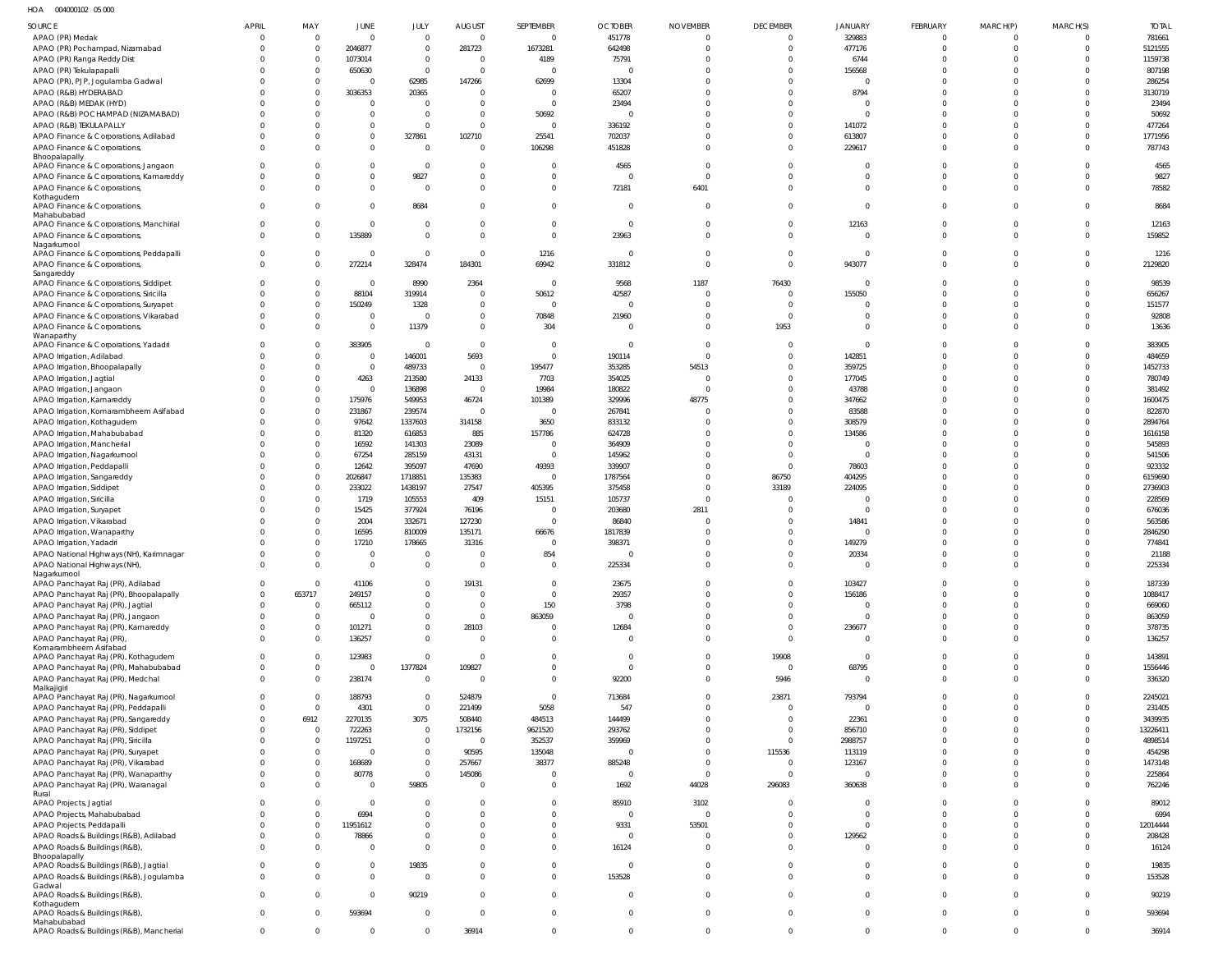004000102 05 000 HOA

| 1127<br><b>UUTUUU IUL UJUUU</b>                                       |                          |                                  |                             |                          |                                  |                                  |                                  |                                   |                                |                                  |                                |                      |                                  |                      |
|-----------------------------------------------------------------------|--------------------------|----------------------------------|-----------------------------|--------------------------|----------------------------------|----------------------------------|----------------------------------|-----------------------------------|--------------------------------|----------------------------------|--------------------------------|----------------------|----------------------------------|----------------------|
| <b>SOURCE</b><br>APAO Roads & Buildings (R&B)                         | <b>APRIL</b><br>$\Omega$ | MAY<br>$\overline{0}$            | <b>JUNE</b><br>$\mathbf 0$  | JULY<br>3945             | <b>AUGUST</b><br>$\overline{0}$  | SEPTEMBER<br>$\mathbf{0}$        | <b>OCTOBER</b><br>$\overline{0}$ | <b>NOVEMBER</b><br>$\overline{0}$ | <b>DECEMBER</b><br>$\mathbf 0$ | <b>JANUARY</b><br>$\overline{0}$ | <b>FEBRUARY</b><br>$\mathbf 0$ | MARCH(P)<br>$\Omega$ | MARCH(S)<br>$\Omega$             | <b>TOTAL</b><br>3945 |
| Nagarkurnool                                                          |                          |                                  |                             |                          |                                  |                                  |                                  |                                   |                                |                                  |                                |                      |                                  |                      |
| APAO Roads & Buildings (R&B)                                          |                          | $\Omega$                         | $\overline{0}$              | 27430                    | $\overline{0}$                   | $\overline{0}$                   | $\overline{0}$                   | $\mathbf{0}$                      | $\overline{0}$                 | 693973                           | $\Omega$                       | $\Omega$             | $\overline{\mathbf{0}}$          | 721403               |
| Sangareddy<br>APAO Roads & Buildings (R&B), Siddipet                  |                          | $\Omega$                         | $\overline{0}$              | $\Omega$                 | $\overline{0}$                   | 35766                            | 111141                           | $\mathbf 0$                       | 4137                           | 7178                             | $\Omega$                       | $\Omega$             | $\overline{0}$                   | 158222               |
| APAO Roads & Buildings (R&B), Siricilla                               |                          | $\Omega$                         | $\mathbf 0$                 | $\Omega$                 | 67824                            | $\overline{0}$                   | 4310                             | $\Omega$                          | $\mathbf 0$                    | 1778070                          | $\Omega$                       | $\Omega$             | $\overline{0}$                   | 1850204              |
| APAO Roads & Buildings (R&B), Suryapet                                |                          | $\Omega$                         | $\mathbf 0$                 | $\Omega$                 | $\Omega$                         | $\Omega$                         | $\Omega$                         | $\Omega$                          | $\mathbf 0$                    | 13592                            | $\Omega$                       | $\Omega$             | $\Omega$                         | 13592                |
| APAO Roads & Buildings (R&B), Vikarabad                               |                          | $\Omega$                         | $\mathbf{0}$                | $\Omega$                 | $\overline{0}$                   | $\overline{0}$                   | $\overline{0}$                   | $\Omega$                          | $\mathbf 0$                    | 811568                           | $\Omega$                       | $\Omega$             | $\overline{0}$                   | 811568               |
| APAO Roads & Buildings (R&B)<br>Wanaparthy                            |                          | $\Omega$                         | $\mathbf 0$                 | $\Omega$                 | $\Omega$                         | $\overline{0}$                   | 108492                           | $\Omega$                          | $\Omega$                       | 8859                             | $\Omega$                       | $\Omega$             | $\Omega$                         | 117351               |
| APAO Roads & Buildings (R&B), Waranagal                               |                          | $\Omega$                         | $\mathbf 0$                 | 12240                    | $\overline{0}$                   | $\overline{0}$                   | $\overline{0}$                   | $\Omega$                          | $\mathbf 0$                    | $\overline{0}$                   | $\Omega$                       | $\Omega$             | $\Omega$                         | 12240                |
| Rural<br>APAO, PJP (FINANCE), Jogulamba Gadwal                        |                          | $\overline{0}$                   | $\overline{0}$              | 95673                    | $\overline{0}$                   | $\Omega$                         | $\overline{0}$                   | $\Omega$                          | $\Omega$                       | $\overline{0}$                   | $\Omega$                       | $\Omega$             | $\Omega$                         | 95673                |
| APAO, SRSP SSP, KARIMNAGAR                                            |                          | $\overline{0}$                   | $\overline{0}$              | $\Omega$                 | $\overline{0}$                   | $\Omega$                         | 4119                             | $\Omega$                          | $\Omega$                       | $\mathbf{0}$                     | $\Omega$                       | $\Omega$             | $\Omega$                         | 4119                 |
| APAO, SRSP, NIZAMABAD                                                 |                          | $\overline{0}$                   | 57997                       | 6769                     | $\Omega$                         | $\Omega$                         | 64290                            | $\Omega$                          | $\Omega$                       | 496984                           | $\Omega$                       | $\Omega$             | $\Omega$                         | 626040               |
| APAO, (NH) NIZAMABAD                                                  |                          | $\overline{0}$                   | 482346                      | $\Omega$                 | $\Omega$                         | $\Omega$                         | $\overline{0}$                   | $\Omega$                          | $\Omega$                       | $\mathbf{0}$                     | $\Omega$                       | $\Omega$             | $\Omega$                         | 482346               |
| PAO (PH) LMD (KARIMNAGAR)                                             |                          | $\overline{0}$                   | $\overline{0}$              | $\Omega$                 | $\Omega$                         | $\Omega$                         | 568396                           | $\Omega$                          | $\Omega$                       | $\mathbf 0$                      | $\Omega$                       | $\Omega$             | $\Omega$                         | 568396               |
| PAO (PH), HANUMAKONDA, Warangal<br>(Urban)                            |                          | $\Omega$                         | $\mathbf{0}$                | $\Omega$                 | $\Omega$                         | $\Omega$                         | 109449                           | $\Omega$                          | $\Omega$                       | $\Omega$                         | $\Omega$                       | $\Omega$             | $\Omega$                         | 109449               |
| PAO (PR) (IW), LMD Colony, Karimnagar                                 |                          | $\Omega$                         | 290412                      | $\Omega$                 | 35644                            | 23788                            | 18123                            | $\Omega$                          | $\Omega$                       | $\Omega$                         | $\Omega$                       | $\cap$               | $\Omega$                         | 367967               |
| PAO (PR) MAHABOOBNAGAR                                                |                          | $\overline{0}$                   | 1195256                     | $\Omega$                 | $\overline{0}$                   | $\overline{0}$                   | 365515                           | $\Omega$                          | $\Omega$                       | $\mathbf{0}$                     | $\Omega$                       |                      | $\Omega$                         | 1560771              |
| PAO (PR) Nalgonda                                                     |                          | $\overline{0}$<br>$\Omega$       | $\overline{0}$              | $\Omega$                 | $\overline{0}$<br>$\overline{0}$ | $\Omega$                         | 2650                             | $\Omega$<br>$\Omega$              | $\Omega$<br>$\Omega$           | 118450                           | $\Omega$<br>$\Omega$           | $\Omega$<br>$\Omega$ | $\Omega$<br>$\Omega$             | 121100               |
| PAO (PR), Nirmal<br>PAO (R&B) (NIRMAL)                                |                          | $\Omega$                         | $\mathbf 0$<br>$\mathbf 0$  | 573505<br>$\Omega$       | $\overline{0}$                   | $\Omega$<br>$\mathbf 0$          | 211111<br>1813                   | $\Omega$                          | $\Omega$                       | $\overline{0}$<br>$\mathbf{0}$   | $\Omega$                       | $\Omega$             | $\Omega$                         | 784616<br>1813       |
| PAO (R&B), HANUMAKONDA, Warangal                                      |                          | $\Omega$                         | $\mathbf 0$                 | $\Omega$                 | $\Omega$                         | $\mathbf 0$                      | 21430                            | $\Omega$                          | $\Omega$                       | $\Omega$                         | $\Omega$                       | $\Omega$             | $\Omega$                         | 21430                |
| (Urban)                                                               |                          |                                  |                             |                          |                                  |                                  |                                  |                                   |                                |                                  |                                |                      |                                  |                      |
| PAO (R&B) MAHABOOBNAGAR<br>PAO (R&B) NALGONDA                         |                          | $\Omega$<br>$\Omega$             | $\mathbf{0}$<br>$\mathbf 0$ | 1825<br>$\Omega$         | $\Omega$<br>$\overline{0}$       | $\Omega$<br>$\Omega$             | $\Omega$<br>$\overline{0}$       | $\Omega$<br>$\Omega$              | $\Omega$<br>$\Omega$           | $\mathbf{0}$<br>147352           | $\Omega$<br>$\Omega$           | $\Omega$<br>$\Omega$ | $\Omega$<br>$\Omega$             | 1825<br>147352       |
| PAO (W&P), Waranagal (Urban)                                          |                          | $\overline{0}$                   | 12531                       | $\Omega$                 | $\overline{0}$                   | $\Omega$                         | $\Omega$                         | $\Omega$                          | $\mathbf 0$                    | 1770163                          | $\Omega$                       | $\Omega$             | $\overline{0}$                   | 1782694              |
| PAO - IRRIGATION DIVISION WARANGAL                                    |                          | $\mathbf 0$                      | $\overline{0}$              | 320396                   | 3953                             | 362574                           | 458376                           | 102750                            | $\mathbf 0$                    | 67313                            | $\Omega$                       | $\Omega$             | $\Omega$                         | 1315362              |
| (Urban)                                                               |                          |                                  |                             |                          |                                  |                                  |                                  |                                   |                                |                                  |                                | $\cap$               |                                  |                      |
| PAO A M R P (SLBC), NALGONDA<br>PAO IRRIGATION KARIMNAGAR             |                          | $\overline{0}$<br>$\overline{0}$ | 843246<br>58225             | $\overline{0}$<br>785164 | $\overline{0}$<br>102502         | $\overline{0}$<br>$\overline{0}$ | 1388357<br>404453                | 187300<br>23441                   | 215705<br>49721                | 173608<br>765593                 | $\Omega$<br>$\Omega$           | $\Omega$             | $\Omega$<br>$\Omega$             | 2808216<br>2189099   |
| PAO IRRIGATION DIVISION KHAMMAM                                       |                          | $\overline{0}$                   | 89235                       | 655734                   | 543775                           | 67863                            | 2687542                          | $\Omega$                          | $\overline{0}$                 | 223802                           | $\Omega$                       | $\Omega$             | $\Omega$                         | 4267951              |
| PAO IRRIGATION DIVISION NALGONDA                                      |                          | $\overline{0}$                   | 531539                      | 346716                   | $\overline{0}$                   | 2375                             | 368899                           | 43488                             | $\overline{0}$                 | 391368                           | $\Omega$                       | $\Omega$             | $\overline{0}$                   | 1684385              |
| PAO IRRIGATION DIVISION,                                              |                          | 141514                           | $\overline{0}$              | 311790                   | 16639                            | 845682                           | 459665                           | 44827                             | 66988                          | 1586994                          | $\Omega$                       | $\Omega$             | $\Omega$                         | 3474099              |
| MAHABOOBNAGAR<br>PAO IRRIGATION NIZAMABAD                             |                          | $\Omega$                         | 67294                       | 1288198                  | 13239                            | $\Omega$                         | 1501154                          | $\Omega$                          | $\Omega$                       | 4294                             | $\sqrt{2}$                     |                      | $\Omega$                         | 2874179              |
| PAO IRRIGATION RANGA REDDY DISTRICT                                   |                          | $\Omega$                         | 24786                       | 260127                   | 4532                             | $\Omega$                         | 168648                           | $\Omega$                          | $\Omega$                       | $\Omega$                         | $\Omega$                       | $\Omega$             | $\Omega$                         | 458093               |
| PAO Irrigation Nirmal                                                 |                          | $\overline{0}$                   | 686711                      | 79159                    | 102550                           | 711485                           | 213602                           | 2157019                           | $\overline{0}$                 | 79870                            | $\Omega$                       | $\cap$               | $\Omega$                         | 4030396              |
| PAO MEDAK(IW), MEDAK                                                  |                          | $\Omega$                         | 8787782                     | 1008576                  | $\Omega$                         | 15100                            | 1100031                          | $\Omega$                          | 54854                          | 785310                           | $\Omega$                       |                      | $\Omega$                         | 11751653             |
| PAO National Highways (NH), Khammam                                   |                          | $\Omega$<br>$\Omega$             | 31345<br>$\overline{0}$     | $\overline{0}$           | $\overline{0}$<br>$\overline{0}$ | $\Omega$<br>$\Omega$             | $\overline{0}$<br>$\Omega$       | $\Omega$<br>$\Omega$              | $\Omega$<br>$\Omega$           | $\Omega$<br>$\Omega$             | C<br>$\sqrt{2}$                |                      | $\Omega$<br>$\Omega$             | 31345<br>136404      |
| PAO(PH), NALGONDA<br>PAO, AMRP (FINANCE) NALGONDA                     |                          | $\Omega$                         | 449104                      | 136404<br>206234         | $\overline{0}$                   | $\Omega$                         | 65009                            | $\Omega$                          | $\Omega$                       | $\Omega$                         | C                              |                      | $\Omega$                         | 720347               |
| PAO, FINANCE (W & P) DEPT, HYDERABAD                                  |                          | $\Omega$                         | 362088                      | 366620                   | 23234                            | $\Omega$                         | 1346400                          | $\Omega$                          | $\Omega$                       | 1170292                          | C                              |                      | $\Omega$                         | 3268634              |
| PAO, FINANCE (W & P) DEPT, KARIMNAGAR                                 |                          | $\overline{0}$                   | 359092                      | 884685                   | 113706                           | 34689                            | 240961                           | $\Omega$                          | $\Omega$                       | 245144                           | $\sqrt{2}$                     |                      | $\Omega$                         | 1878277              |
| PAO, FINANCE (W & P) DEPT, KHAMMAM                                    |                          | $\Omega$                         | 15249                       | $\overline{0}$           | 289426                           | 41641                            | 702173                           | $\Omega$                          | 218567                         | 201800                           | $\Omega$                       | $\Omega$             | $\Omega$                         | 1468856              |
| PAO, FINANCE (W & P) DEPT,<br>MAHABOOBNAGAR                           |                          | $\Omega$                         | 4098                        | 24022                    | 12896                            | 4233                             | 393706                           | 21578                             | $\Omega$                       | 570229                           | $\Omega$                       | $\Omega$             | $\Omega$                         | 1030762              |
| PAO, FINANCE (W & P) DEPT, MEDAK                                      |                          | $\Omega$                         | 23461                       | $\Omega$                 | $\Omega$                         | $\Omega$                         | 56815                            | $\Omega$                          | $\Omega$                       | $\Omega$                         | $\Omega$                       |                      | $\Omega$                         | 80276                |
| PAO, FINANCE (W & P) DEPT, NIRMAL                                     | $\Omega$                 | $\Omega$                         | $\overline{0}$              | 86792                    | $\overline{0}$                   | $\Omega$                         | 412689                           | $\Omega$                          | $\Omega$                       | $\Omega$                         | $\Omega$                       | $\Omega$             | $\Omega$                         | 499481               |
| PAO, FINANCE (W & P) DEPT, NIZAMABAD                                  | 0                        | $\Omega$                         | 333244                      | 211749                   | 1162278                          | 2972814                          | 745329                           | $\overline{0}$                    | $\mathbf{0}$                   | 1207232                          | $\mathbf 0$                    | $\Omega$             | $\overline{0}$                   | 6632646              |
| PAO, FINANCE (W & P) DEPT, RANGA<br>REDDY                             | $\Omega$                 | $\overline{0}$                   | 470752                      | 1702593                  | 615640                           | 51460                            | 83625                            | $\overline{0}$                    | $\mathbf 0$                    | 297352                           | $\mathbf 0$                    | $\Omega$             | $\overline{0}$                   | 3221422              |
| PAO, FINANCE (W & P) DEPT, WARANGAL                                   | $\Omega$                 | $\overline{0}$                   | 1382886                     | 591326                   | 3167953                          | 498198                           | 395484                           | $\overline{0}$                    | $\mathbf 0$                    | 491569                           | $\Omega$                       | $\Omega$             | $\overline{0}$                   | 6527416              |
| PAO, NH(PROJ) RANGAREDDY                                              |                          | $\overline{0}$                   | $\overline{0}$              | $\Omega$                 | 8045                             | $\overline{0}$                   | $\overline{0}$                   | $\overline{0}$                    | $\mathbf 0$                    | $\Omega$                         | $\Omega$                       | $\Omega$             | $\Omega$                         | 8045                 |
| PAO, PJP, Jogulamba Gadwal                                            | $\Omega$<br>$\Omega$     | $\overline{0}$<br>$\overline{0}$ | 467353<br>14469             | $\Omega$<br>$\Omega$     | $\overline{0}$<br>$\overline{0}$ | 63092<br>$\overline{0}$          | 80093                            | 3769<br>$\overline{0}$            | 3456                           | $\overline{0}$<br>$\Omega$       | $\Omega$<br>$\mathbf 0$        | $\Omega$<br>$\Omega$ | $\Omega$<br>$\overline{0}$       | 617763               |
| PAO, SRSP, SSP, NIRMAL<br>Total:                                      | $\Omega$                 | 802143                           | 46696550                    | 22151861                 | 11715252                         | 20370102                         | 45131<br>29989298                | 2798490                           | $\mathbf 0$<br>1273094         | 25624374                         | $\Omega$                       | $\Omega$             | $\overline{0}$                   | 59600<br>161421164   |
| 004904103 02 000<br>HOA                                               |                          |                                  |                             |                          |                                  |                                  |                                  |                                   |                                |                                  |                                |                      |                                  |                      |
| SOURCE                                                                | <b>APRIL</b>             | MAY                              | <b>JUNE</b>                 | JULY                     | <b>AUGUST</b>                    | SEPTEMBER                        | <b>OCTOBER</b>                   | <b>NOVEMBER</b>                   | <b>DECEMBER</b>                | JANUARY                          | <b>FEBRUARY</b>                | MARCH(P)             | MARCH(S)                         | <b>TOTAL</b>         |
| APAO Irrigation, Kothagudem                                           | 0                        | $\overline{0}$                   | $\overline{0}$              | $\overline{0}$           | $\overline{0}$                   | $\mathbf 0$                      | $\overline{0}$                   | $\overline{0}$                    | $\overline{0}$                 | 1425                             | $\mathbf 0$                    | $\Omega$             | $\overline{0}$                   | 1425                 |
| APAO Irrigation, Mahabubabad                                          | $\mathbf 0$              | $\overline{0}$                   | $\overline{0}$              | $\Omega$                 | 3806                             | $\overline{0}$                   | $\overline{0}$                   | $\overline{0}$                    | $\overline{0}$                 | $\mathbf 0$                      | $\mathbf 0$                    | $\overline{0}$       | $\overline{\mathbf{0}}$          | 3806                 |
| Total:                                                                | $\Omega$                 | $\overline{0}$                   | $\overline{0}$              | $\overline{0}$           | 3806                             | $\overline{0}$                   | $\overline{0}$                   | $\overline{0}$                    | $\mathbf 0$                    | 1425                             | $\overline{0}$                 | $\Omega$             | $\overline{\mathbf{0}}$          | 5231                 |
| HOA  004904800  01  001                                               |                          |                                  |                             |                          |                                  |                                  |                                  |                                   |                                |                                  |                                |                      |                                  |                      |
| SOURCE                                                                | <b>APRIL</b>             | MAY                              | <b>JUNE</b>                 | JULY                     | <b>AUGUST</b>                    | SEPTEMBER                        | <b>OCTOBER</b>                   | <b>NOVEMBER</b>                   | <b>DECEMBER</b>                | JANUARY                          | <b>FEBRUARY</b>                | MARCH(P)             | MARCH(S)                         | <b>TOTAL</b>         |
| APAO (R&B) HYDERABAD                                                  | $\Omega$                 | 5363                             | 5363                        | 5363                     | 5363                             | 5363                             | $\mathbf 0$                      | 5370                              | $\overline{0}$                 | $\overline{0}$                   | $\overline{0}$                 | $\Omega$             | $\Omega$                         | 32185                |
| APAO Finance & Corporations, Adilabad<br>APAO Finance & Corporations, | 0<br>$\Omega$            | $\overline{0}$<br>$\overline{0}$ | $\overline{0}$<br>11678     | $\overline{0}$<br>11678  | $\overline{0}$<br>35034          | $\overline{0}$<br>8678           | $\overline{0}$<br>12678          | $\mathbf{0}$<br>17628             | $\overline{0}$<br>17628        | 4764<br>17628                    | $\overline{0}$<br>$\Omega$     | $\Omega$<br>$\Omega$ | $\overline{0}$<br>$\overline{0}$ | 4764<br>132630       |
| Nagarkurnool                                                          |                          |                                  |                             |                          |                                  |                                  |                                  |                                   |                                |                                  |                                |                      |                                  |                      |
| APAO Finance & Corporations, Siddipet                                 | <sup>0</sup>             | $\overline{0}$                   | $\overline{0}$              | $\overline{0}$           | 69368                            | $\overline{0}$                   | $\overline{0}$                   | $\overline{0}$                    | $\overline{0}$                 | $\overline{0}$                   | $\Omega$                       | $\Omega$             | $\Omega$                         | 69368                |
| APAO Finance & Corporations, Suryapet                                 |                          | 5000                             | $\overline{0}$              | 30000                    | 20000                            | 10000                            | 10000                            | 10000                             | $\mathbf 0$                    | $\mathbf{0}$                     | $\Omega$                       | $\Omega$             | $\overline{0}$                   | 85000                |
| APAO Irrigation, Jagtial<br>APAO Irrigation, Nagarkurnool             |                          | $\overline{0}$<br>$\overline{0}$ | 6070<br>5650                | 6070<br>5650             | 18210<br>16950                   | 6070<br>5650                     | 6070<br>5650                     | 6070<br>5650                      | 6070<br>$\Omega$               | 6070<br>$\overline{0}$           | $\Omega$<br>$\Omega$           | $\Omega$<br>$\Omega$ | $\Omega$<br>$\overline{0}$       | 60700<br>45200       |
| APAO Irrigation, Siddipet                                             |                          | $\Omega$                         | $\overline{0}$              | $\overline{0}$           | 29430                            | 79580                            | $\Omega$                         | $\mathbf{0}$                      | $\Omega$                       | $\Omega$                         | $\Omega$                       | $\Omega$             | $\Omega$                         | 109010               |
| APAO Irrigation, Waranagal Rural                                      |                          | $\overline{0}$                   | 2546                        | 7638                     | 2546                             | 2544                             | $\overline{0}$                   | $\overline{0}$                    | $\overline{0}$                 | $\overline{0}$                   | $\Omega$                       | $\Omega$             | $\overline{0}$                   | 15274                |
| APAO Projects, Jagtial                                                |                          | $\overline{0}$                   | 9810                        | 9810                     | $\overline{0}$                   | $\overline{0}$                   | $\overline{0}$                   | $\mathbf 0$                       | $\mathbf 0$                    | $\Omega$                         | $\Omega$                       | $\Omega$             | $\Omega$                         | 19620                |
| APAO Projects, Peddapalli                                             |                          | $\overline{0}$                   | 7574                        | 9962                     | 102559                           | 9962                             | 28823                            | 21249                             | 49377                          | 32536                            | $\Omega$                       | $\Omega$             | $\overline{0}$                   | 262042               |
| APAO Roads & Buildings (R&B), Yadadri<br>APAO, SRSP SSP, KARIMNAGAR   |                          | 3500<br>37211                    | 3500<br>1125                | 3500<br>61204            | 3500<br>15118                    | 3500<br>15118                    | 3500<br>16243                    | $\mathbf 0$<br>11125              | $\overline{0}$<br>11125        | $\overline{0}$<br>11125          | $\Omega$<br>$\mathbf 0$        | $\Omega$<br>$\Omega$ | $\Omega$<br>$\overline{0}$       | 21000<br>179394      |
| PAO (PH), HANUMAKONDA, Warangal                                       | $\Omega$                 | $\overline{0}$                   | 129063                      | $\overline{0}$           | $\overline{0}$                   | 0                                | $\overline{0}$                   | $\overline{0}$                    | $\overline{0}$                 | $\overline{0}$                   | $\Omega$                       | $\Omega$             | $\Omega$                         | 129063               |
| (Urban)                                                               |                          |                                  |                             |                          |                                  |                                  |                                  |                                   |                                |                                  |                                |                      |                                  |                      |
| PAO (R&B) NALGONDA                                                    |                          | $\overline{0}$                   | $\overline{0}$              | $\overline{0}$           | $\overline{0}$                   | $\overline{0}$                   | $\overline{0}$                   | $\overline{0}$                    | 52000                          | 52000                            | $\mathbf 0$                    | $\Omega$             | $\overline{0}$                   | 104000               |
| PAO (W&P), Waranagal (Urban)<br>PAO - IRRIGATION DIVISION WARANGAL    | $\Omega$<br>$\Omega$     | 2360<br>$\overline{0}$           | 3978<br>$\overline{0}$      | 2360<br>$\Omega$         | 2360<br>$\overline{0}$           | 2360<br>$\overline{0}$           | 2360<br>$\overline{0}$           | 4720<br>$\overline{0}$            | 2360<br>$\overline{0}$         | 2360<br>12112                    | $\overline{0}$<br>$\mathbf 0$  | $\Omega$<br>$\Omega$ | $\overline{0}$<br>$\overline{0}$ | 25218<br>12112       |
|                                                                       |                          |                                  |                             |                          |                                  |                                  |                                  |                                   |                                |                                  |                                |                      |                                  |                      |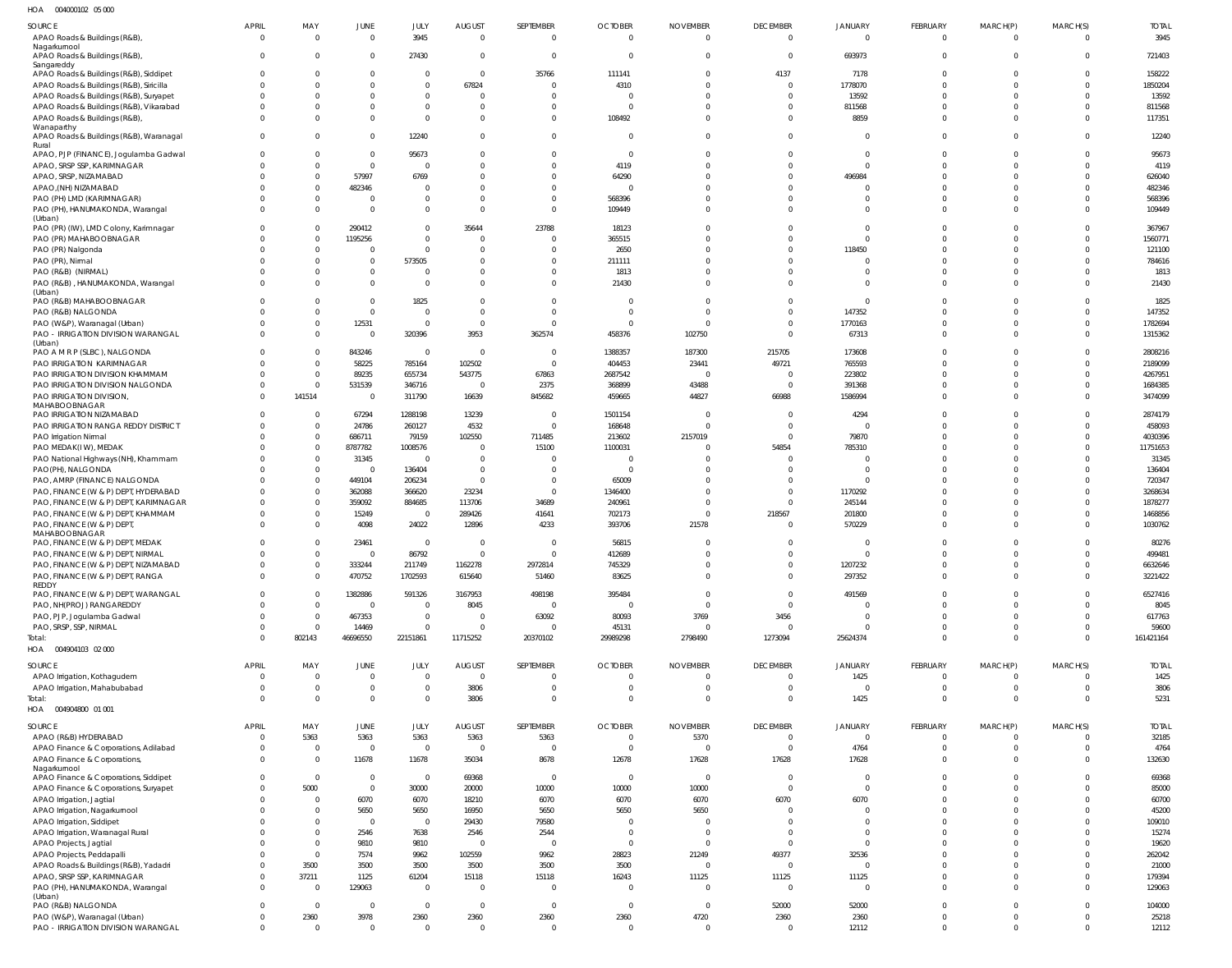004904800 01 001 HOA

| SOURCE                                                                |                         |                      |                        |                        |                                  |                |                            |                             |                                   |                         |                      |                             |                |                |
|-----------------------------------------------------------------------|-------------------------|----------------------|------------------------|------------------------|----------------------------------|----------------|----------------------------|-----------------------------|-----------------------------------|-------------------------|----------------------|-----------------------------|----------------|----------------|
|                                                                       | APRIL                   | MAY                  | JUNE                   | JULY                   | <b>AUGUST</b>                    | SEPTEMBER      | <b>OCTOBER</b>             | <b>NOVEMBER</b>             | <b>DECEMBER</b>                   | <b>JANUARY</b>          | FEBRUARY             | MARCH(P)                    | MARCH(S)       | <b>TOTAL</b>   |
| (Urban)                                                               |                         |                      |                        |                        |                                  |                |                            |                             |                                   |                         |                      |                             |                |                |
| PAO A M R P (SLBC), NALGONDA                                          | $\Omega$                | 17120                | 7120                   | 27120                  | 22120                            | 12120          | 29240                      | 22120                       | 22120                             | 22120                   | $\Omega$             | $\Omega$                    |                | 181200         |
| PAO IRRIGATION DIVISION HYDERABAD                                     | $\Omega$                | 76213                | 6764                   | 42510                  | 32147                            | 18655          | 30851                      | 11339                       | 11339                             | 19769                   | $\Omega$             | $\Omega$                    |                | 249587         |
| PAO IRRIGATION DIVISION KHAMMAM                                       | $\Omega$                | 15000                | $\overline{0}$         | 15000                  | 45000                            | 15000          | 15000                      | 15000                       | $\Omega$                          | $\Omega$                | $\Omega$             | $\Omega$                    |                | 120000         |
| PAO IRRIGATION DIVISION NALGONDA                                      | $\Omega$                | 3465                 | $\,0\,$                | 10395                  | 16440                            | 16315          | 16315                      | 16315                       | 3465                              | 3465                    | $\Omega$             | $\Omega$                    |                | 86175          |
| PAO IRRIGATION DIVISION,                                              | $\Omega$                | 2715                 | 5711                   | 5711                   | 8707                             | 8707           | 5711                       | 5711                        | 5711                              | 5711                    | $\Omega$             | $\Omega$                    |                | 54395          |
| MAHABOOBNAGAR                                                         |                         |                      |                        |                        |                                  |                |                            |                             |                                   |                         |                      |                             |                |                |
| PAO IRRIGATION RANGA REDDY DISTRICT                                   | $\Omega$                | $\Omega$             | 7533                   | 30107                  | 24659                            | 37258          | 10524                      | 3508                        | 14983                             | $\overline{0}$          | $\Omega$             | $\Omega$                    |                | 128572         |
| PAO, AMRP (FINANCE) NALGONDA                                          |                         | 5302                 | $\overline{0}$         | 15906                  | 5302                             | 5302           | 5302                       | 5302                        | 5302                              | 5302                    |                      | $\Omega$                    |                | 53020          |
| PAO, FINANCE (W & P) DEPT, HYDERABAD                                  |                         | $\Omega$             | $\overline{0}$         | $\overline{0}$         | 22396                            | $\Omega$       | $\Omega$                   |                             | $\Omega$                          | $\Omega$                | $\Omega$             | $\Omega$                    |                | 22396          |
| PAO, FINANCE (W & P) DEPT, KARIMNAGAR                                 |                         | 7007                 | 3938                   | 3938                   | 3938                             | 7876           | 3938                       | 3938                        | 3938                              | $\Omega$                | $\Omega$             | $\Omega$                    |                | 38511          |
|                                                                       |                         | $\Omega$             | $\overline{0}$         |                        | - 0                              |                | $\Omega$                   |                             | $\Omega$                          | $\Omega$                | $\Omega$             | $\Omega$                    |                |                |
| PAO, FINANCE (W & P) DEPT,<br>MAHABOOBNAGAR                           |                         |                      |                        | $\overline{0}$         |                                  | $\Omega$       |                            | 32000                       |                                   |                         |                      |                             |                | 32000          |
| PAO, FINANCE (W & P) DEPT, RANGA                                      | $\Omega$                | $\Omega$             | $\overline{0}$         | $\overline{0}$         | 194650                           | $\overline{0}$ | $\Omega$                   | - 0                         | $\overline{0}$                    | $\Omega$                | $\Omega$             | $\mathbf{0}$                |                | 194650         |
| REDDY                                                                 |                         |                      |                        |                        |                                  |                |                            |                             |                                   |                         |                      |                             |                |                |
| PAO, PJP, Jogulamba Gadwal                                            | $\Omega$                | $\Omega$             | 5000                   | 43530                  | 110010                           | 11010          | 11010                      | 26520                       | 11010                             | 6510                    | $\Omega$             | $\Omega$                    |                | 224600         |
| PAO, NSP(W&P), HYDERABAD                                              | $\Omega$                | 5333                 | $\overline{0}$         | 15999                  | 5333                             | 5333           | 5333                       | 5333                        | 5333                              | 5333                    | $\Omega$             | $\Omega$                    |                | 53330          |
| Total:                                                                | $\Omega$                | 185589               | 222423                 | 363451                 | 811140                           | 286401         | 218548                     | 228898                      | 221761                            | 206805                  | $\Omega$             | $\Omega$                    | $\Omega$       | 2745016        |
| HOA  004904800  01  002                                               |                         |                      |                        |                        |                                  |                |                            |                             |                                   |                         |                      |                             |                |                |
|                                                                       |                         |                      |                        |                        |                                  |                |                            |                             |                                   |                         |                      |                             |                |                |
| SOURCE                                                                | <b>APRIL</b>            | MAY                  | JUNE                   | JULY                   | <b>AUGUST</b>                    | SEPTEMBER      | <b>OCTOBER</b>             | <b>NOVEMBER</b>             | <b>DECEMBER</b>                   | <b>JANUARY</b>          | FEBRUARY             | MARCH(P)                    | MARCH(S)       | <b>TOTAL</b>   |
| PAO IRRIGATION DIVISION HYDERABAD                                     | $\mathbf 0$             | 4000                 | $\,0\,$                | 12000                  | 1190                             | $\mathbf{0}$   | $\Omega$                   | - 0                         | $\overline{0}$                    | $\overline{0}$          | $\mathbf{0}$         | $\overline{0}$              | $\Omega$       | 17190          |
| Total:                                                                | $\Omega$                | 4000                 | $\,0\,$                | 12000                  | 1190                             | $\mathbf 0$    | $\Omega$                   | $\Omega$                    | $\overline{0}$                    | $\overline{0}$          | $\mathbf{0}$         | $\overline{0}$              | $\Omega$       | 17190          |
| HOA  004904800  01 003                                                |                         |                      |                        |                        |                                  |                |                            |                             |                                   |                         |                      |                             |                |                |
|                                                                       |                         |                      |                        |                        |                                  |                |                            |                             |                                   |                         |                      |                             |                |                |
| SOURCE                                                                | APRIL                   | MAY                  | JUNE                   | JULY                   | <b>AUGUST</b>                    | SEPTEMBER      | <b>OCTOBER</b>             | <b>NOVEMBER</b>             | <b>DECEMBER</b>                   | <b>JANUARY</b>          | FEBRUARY             | MARCH(P)                    | MARCH(S)       | <b>TOTAL</b>   |
| APAO Finance & Corporations,                                          | $\Omega$                | $\Omega$             | $\overline{0}$         | $\overline{0}$         | $\Omega$                         | $\Omega$       | 1000                       | 1125                        | 1000                              | 1000                    | $\Omega$             | $\overline{0}$              |                | 4125           |
| Nagarkurnool                                                          |                         |                      |                        |                        |                                  |                |                            |                             |                                   |                         |                      |                             |                |                |
| APAO Irrigation, Nagarkurnool                                         |                         | $\Omega$             | 1000                   | 1000                   | 3000                             | 1000           | 1000                       | 1000                        | 1000                              | 1000                    | $\Omega$             | $\Omega$                    |                | 10000          |
| APAO Irrigation, Wanaparthy                                           |                         | 700                  | 700                    | 700                    | 700                              | 700            | 700                        | 371                         | 1072                              | $\Omega$                |                      | $\Omega$                    |                | 5643           |
| APAO Irrigation, Yadadri                                              |                         | $\Omega$             | $\overline{0}$         | 1000                   | 3000                             | $\Omega$       | $\Omega$                   | $\Omega$                    | $\Omega$                          | $\Omega$                | $\Omega$             | $\Omega$                    |                | 4000           |
| APAO, SRSP SSP, KARIMNAGAR                                            |                         | $\Omega$             | $\overline{0}$         | 5250                   | $\overline{0}$                   | $\Omega$       | $\Omega$                   | $\Omega$                    | $\Omega$                          | $\Omega$                | $\Omega$             | $\Omega$                    |                | 5250           |
| PAO (W&P), Waranagal (Urban)                                          |                         | $\Omega$             | 837                    | 1799                   | 1100                             | 1100           | 1100                       | 1100                        | 5500                              | $\Omega$                |                      | $\Omega$                    |                | 12536          |
| PAO A M R P (SLBC), NALGONDA                                          |                         | 1256                 | $\overline{0}$         | 8500                   | 2228                             | 3228           | 1000                       | 1000                        | 1000                              | $\Omega$                |                      | $\Omega$                    |                | 18212          |
| PAO IRRIGATION DIVISION HYDERABAD                                     |                         | 716                  | $\,0\,$                | 2148                   | 716                              | 716            | 1413                       | 1413                        | 1413                              | 1413                    | $\Omega$             | $\Omega$                    |                | 9948           |
| PAO IRRIGATION DIVISION NALGONDA                                      |                         | $\Omega$             | $\overline{0}$         | $\mathbf{0}$           | $\overline{0}$                   | $\Omega$       | 700                        | 700                         | 700                               | 700                     | $\Omega$             | $\Omega$                    |                | 2800           |
| PAO IRRIGATION DIVISION,                                              |                         | $\Omega$             | $\overline{0}$         | 2250                   | 750                              | 750            | 9050                       | 2250                        | 2250                              | 2250                    | $\Omega$             | $\Omega$                    |                | 19550          |
| MAHABOOBNAGAR                                                         |                         |                      |                        |                        |                                  |                |                            |                             |                                   |                         |                      |                             |                |                |
| PAO IRRIGATION NIZAMABAD                                              | $\Omega$                | 744                  | 744                    | $\overline{0}$         | $\overline{0}$                   | $\Omega$       | $\Omega$                   | - 0                         | $\overline{0}$                    | $\Omega$                | $\Omega$             | $\Omega$                    |                | 1488           |
| PAO IRRIGATION RANGA REDDY DISTRICT                                   |                         | $\Omega$             | $\,0\,$                | 1056                   | 3168                             | 11824          | $-3117$                    | $\Omega$                    | $\Omega$                          | $\Omega$                | $\Omega$             | $\Omega$                    |                | 12931          |
| PAO MEDAK(IW), MEDAK                                                  |                         | 232                  | 232                    | 232                    | 232                              | 232            | 464                        | 232                         | 232                               | 232                     | $\Omega$             | $\Omega$                    |                | 2320           |
| PAO, AMRP (FINANCE) NALGONDA                                          |                         | 578                  | $\,0\,$                | 1734                   | $\overline{0}$                   | $\Omega$       | - 0                        | - 0                         | $\Omega$                          | $\Omega$                | $\Omega$             | $\Omega$                    |                | 2312           |
| PAO, PJP, Jogulamba Gadwal                                            |                         | $\Omega$             | 1350                   | 1350                   | 2700                             | $\Omega$       |                            |                             | $\Omega$                          | $\Omega$                | $\Omega$             | $\Omega$                    |                | 5400           |
|                                                                       |                         |                      | $\overline{0}$         |                        | $\overline{0}$                   | $\Omega$       | - 0                        |                             | $\Omega$                          | $\Omega$                | $\Omega$             | $\Omega$                    |                | 8364           |
| PAO, NSP(W&P), HYDERABAD                                              |                         | 2091                 |                        | 6273                   |                                  |                |                            |                             |                                   |                         |                      |                             |                |                |
| Total:                                                                |                         | 6317                 | 4863                   | 33292                  | 17594                            | 19550          | 13310                      | 9191                        | 14167                             | 6595                    | $\Omega$             | $\Omega$                    | $\Omega$       | 124879         |
| HOA  004904800  01  004                                               |                         |                      |                        |                        |                                  |                |                            |                             |                                   |                         |                      |                             |                |                |
| SOURCE                                                                | <b>APRIL</b>            | MAY                  | <b>JUNE</b>            | JULY                   | <b>AUGUST</b>                    | SEPTEMBER      | <b>OCTOBER</b>             | <b>NOVEMBER</b>             | <b>DECEMBER</b>                   | <b>JANUARY</b>          | FEBRUARY             | MARCH(P)                    | MARCH(S)       | <b>TOTAL</b>   |
|                                                                       |                         |                      |                        |                        |                                  |                |                            |                             |                                   |                         |                      |                             |                |                |
|                                                                       |                         |                      |                        |                        |                                  |                |                            |                             |                                   |                         |                      |                             |                |                |
| APAO Irrigation, Sangareddy                                           | $\Omega$                | $\Omega$             | $\overline{0}$         | $\overline{0}$         | $\overline{0}$                   | $\Omega$       | - 0                        | 2338                        | 2338                              | 2338                    | $\Omega$             | $\Omega$                    |                | 7014           |
| PAO A M R P (SLBC), NALGONDA                                          | $\Omega$                | $\Omega$             | $\overline{0}$         | $\overline{0}$         | 667                              |                | $\Omega$                   | 442                         | $\Omega$                          | $\Omega$                | $\Omega$             | $\Omega$                    |                | 1109           |
| PAO IRRIGATION DIVISION HYDERABAD                                     | $\Omega$                | $\Omega$             | $\overline{0}$         | $\Omega$               | 939                              | $\Omega$       | $\Omega$                   | $\Omega$                    | $\Omega$                          | $\Omega$                | $\Omega$             | $\Omega$                    |                | 939            |
| Total:                                                                |                         |                      | $\overline{0}$         | $\Omega$               | 1606                             | U              |                            | 2780                        | 2338                              | 2338                    |                      |                             |                | 9062           |
| HOA  004904800  01 005                                                |                         |                      |                        |                        |                                  |                |                            |                             |                                   |                         |                      |                             |                |                |
|                                                                       | APRIL                   |                      |                        |                        |                                  | SEPTEMBER      |                            |                             |                                   | <b>JANUARY</b>          |                      |                             |                |                |
| SOURCE                                                                | -0                      | MAY<br>$\Omega$      | <b>JUNE</b>            | JULY<br>$\overline{0}$ | <b>AUGUST</b>                    | $\Omega$       | <b>OCTOBER</b><br>$\Omega$ | <b>NOVEMBER</b><br>$\Omega$ | <b>DECEMBER</b><br>$\overline{0}$ | $\Omega$                | FEBRUARY<br>$\Omega$ | MARCH(P)<br>$\mathbf{0}$    | MARCH(S)       | <b>TOTAL</b>   |
| APAO Projects, Peddapalli                                             | $\Omega$                |                      | $\overline{0}$         |                        | 161923                           |                |                            |                             |                                   |                         |                      |                             |                | 161923         |
| PAO (W&P), Waranagal (Urban)                                          |                         | $\Omega$             | $\overline{0}$         | $\overline{0}$         | - 0                              | $\Omega$       | 973                        | 973                         | 892                               | $\Omega$                | $\Omega$             | $\Omega$                    |                | 2838           |
| PAO IRRIGATION DIVISION HYDERABAD                                     | $\Omega$                | $\Omega$             | $\overline{0}$         | $\mathbf 0$            | - 0                              | $\Omega$       | 2532                       | 2532                        | 2532                              | 2532                    | $\Omega$             | $\mathbf{0}$                |                | 10128          |
| Total:                                                                | $\Omega$                | $\Omega$             | $\overline{0}$         | $\mathbf 0$            | 161923                           | $\mathbf 0$    | 3505                       | 3505                        | 3424                              | 2532                    | $\Omega$             | $\mathbf 0$                 | $\Omega$       | 174889         |
| HOA  004904800  21 000                                                |                         |                      |                        |                        |                                  |                |                            |                             |                                   |                         |                      |                             |                |                |
| SOURCE                                                                | APRIL                   | MAY                  | JUNE                   | JULY                   | <b>AUGUST</b>                    | SEPTEMBER      | <b>OCTOBER</b>             | <b>NOVEMBER</b>             | <b>DECEMBER</b>                   | <b>JANUARY</b>          | FEBRUARY             | MARCH(P)                    | MARCH(S)       | <b>TOTAL</b>   |
| APAO Irrigation, Bhoopalapally                                        | $\Omega$                | $\Omega$             | $\overline{0}$         | $\overline{0}$         | $\overline{0}$                   | 1271           | $\Omega$                   | $\Omega$                    | 673                               | $\Omega$                | $\Omega$             | 0                           |                | 1944           |
|                                                                       | $\Omega$                | $\Omega$             | $\overline{0}$         | $\overline{0}$         | $\Omega$                         |                | $\Omega$                   | $\Omega$                    | 1902                              | $\Omega$                | $\Omega$             | $\mathbf 0$                 | $\Omega$       |                |
| APAO, SRSP (FINANCE), WARANGAL RURAL                                  | $\Omega$                | $\Omega$             |                        |                        | $\Omega$                         | $\Omega$       | - 0                        |                             |                                   | $\Omega$                | $\Omega$             | $\Omega$                    |                | 1902           |
| PAO (W&P) NSP, TEKULAPALLY                                            |                         | $\Omega$             | $\overline{0}$         | $\mathbf{0}$           |                                  |                |                            |                             | 648                               |                         |                      |                             |                | 648            |
| PAO A M R P (SLBC), NALGONDA                                          |                         |                      | $\overline{0}$         | $\mathbf{0}$           | $\Omega$                         | $\Omega$       | - 0                        |                             | $\overline{0}$                    | 1144                    | $\Omega$             | $\mathbf{0}$                |                | 1144           |
| PAO, PJP, Jogulamba Gadwal                                            | $\Omega$                | $\Omega$             | $\,0\,$                | $\mathbf 0$            | $\overline{0}$                   | $\overline{0}$ | 4365                       |                             | $\overline{0}$                    | $\overline{0}$          | $\Omega$             | $\overline{0}$              | $\Omega$       | 4365           |
| Total:                                                                | $\Omega$                | $\Omega$             | $\overline{0}$         | $\overline{0}$         | $\Omega$                         | 1271           | 4365                       | $\Omega$                    | 3223                              | 1144                    | $\Omega$             | $\overline{0}$              | $\Omega$       | 10003          |
| HOA  004904800  22 000                                                |                         |                      |                        |                        |                                  |                |                            |                             |                                   |                         |                      |                             |                |                |
|                                                                       |                         |                      |                        |                        |                                  |                |                            |                             |                                   |                         |                      |                             |                |                |
| SOURCE                                                                | APRIL                   | MAY                  | JUNE                   | JULY                   | <b>AUGUST</b>                    | SEPTEMBER      | <b>OCTOBER</b>             | <b>NOVEMBER</b>             | <b>DECEMBER</b>                   | <b>JANUARY</b>          | FEBRUARY             | MARCH(P)                    | MARCH(S)       | <b>TOTAL</b>   |
| APAO (PR) Medak                                                       | $\Omega$                | $\Omega$             | $\overline{0}$         | 562                    | $\Omega$                         | $\Omega$       | 558                        |                             | $\overline{0}$                    | $\Omega$                | $\Omega$             | $\Omega$                    |                | 1120           |
| APAO (R&B) RANGAREDDY (HYD)                                           | $\Omega$                | $\Omega$             | 15819529               | $\overline{0}$         | - 0                              | 1830749        | - 0                        |                             | 406591                            | $\Omega$                | $\Omega$             | $\mathbf{0}$                |                | 18056869       |
| APAO Projects, Kamareddy                                              |                         | $\Omega$             | 1259504                | 229683                 | 0                                |                |                            |                             | $\Omega$                          | $\Omega$                | $\Omega$             | $\Omega$                    |                | 1489187        |
| APAO, SRSP SSP, KARIMNAGAR                                            |                         | $\Omega$             | 128057                 | $\overline{0}$         | - 0                              |                | - 0                        |                             | $\Omega$                          | $\Omega$                | $\Omega$             | $\Omega$                    |                | 128057         |
| PAO A M R P (SLBC), NALGONDA                                          |                         | $\Omega$             | $\Omega$               | 7640534                | $\Omega$                         |                |                            | 2047564                     | $\Omega$                          | $\Omega$                | $\Omega$             | $\Omega$                    |                | 9688098        |
| PAO MEDAK(IW), MEDAK                                                  | $\Omega$                | $\Omega$             | 131889827              | $\overline{0}$         | 0                                | 6453687        | - 0                        |                             | $\Omega$                          | $\Omega$                | $\Omega$             | $\mathbf{0}$                |                | 138343514      |
| Total:                                                                | $\Omega$                | $\Omega$             | 149096917              | 7870779                | $\Omega$                         | 8284436        | 558                        | 2047564                     | 406591                            | $\Omega$                | $\Omega$             | $\Omega$                    | $\Omega$       | 167706845      |
| HOA  004904900  96  000                                               |                         |                      |                        |                        |                                  |                |                            |                             |                                   |                         |                      |                             |                |                |
|                                                                       |                         |                      |                        |                        |                                  |                |                            |                             |                                   |                         |                      |                             |                |                |
| SOURCE                                                                | APRIL                   | MAY                  | JUNE                   | JULY                   | <b>AUGUST</b>                    | SEPTEMBER      | <b>OCTOBER</b>             | <b>NOVEMBER</b>             | <b>DECEMBER</b>                   | <b>JANUARY</b>          | FEBRUARY             | MARCH(P)                    | MARCH(S)       | <b>TOTAL</b>   |
| APAO Irrigation, Mahabubabad                                          | $\mathbf 0$             | $\Omega$             | $\overline{0}$         | 55076                  | $\overline{0}$                   | 0              | $\Omega$                   |                             | $\overline{0}$                    | $\Omega$                | $\Omega$             | $\overline{0}$              |                | 55076          |
| Total:                                                                | $\mathbf{0}$            | $\Omega$             | $\,0\,$                | 55076                  | $\overline{0}$                   | $\mathbf{0}$   | $\Omega$                   | $\Omega$                    | $\overline{0}$                    | $\overline{0}$          | $\overline{0}$       | $\overline{0}$              | $\overline{0}$ | 55076          |
| HOA  005500800  81  001                                               |                         |                      |                        |                        |                                  |                |                            |                             |                                   |                         |                      |                             |                |                |
|                                                                       |                         |                      |                        |                        |                                  |                |                            |                             |                                   |                         |                      |                             |                |                |
| SOURCE                                                                | APRIL                   | MAY                  | <b>JUNE</b>            | JULY                   | <b>AUGUST</b>                    | SEPTEMBER      | <b>OCTOBER</b>             | <b>NOVEMBER</b>             | <b>DECEMBER</b>                   | <b>JANUARY</b>          | FEBRUARY             | MARCH(P)                    | MARCH(S)       | <b>TOTAL</b>   |
| APAO Finance & Corporations, Adilabad<br>APAO Finance & Corporations, | $\mathbf 0$<br>$\Omega$ | $\Omega$<br>$\Omega$ | 9600<br>$\overline{0}$ | 18700<br>45600         | $\overline{0}$<br>$\overline{0}$ | $\Omega$<br>0  | $\overline{0}$<br>4096     |                             | $\overline{0}$<br>$\Omega$        | $\overline{0}$<br>10000 | $\Omega$<br>$\Omega$ | $\mathbf{0}$<br>$\mathbf 0$ |                | 28300<br>59696 |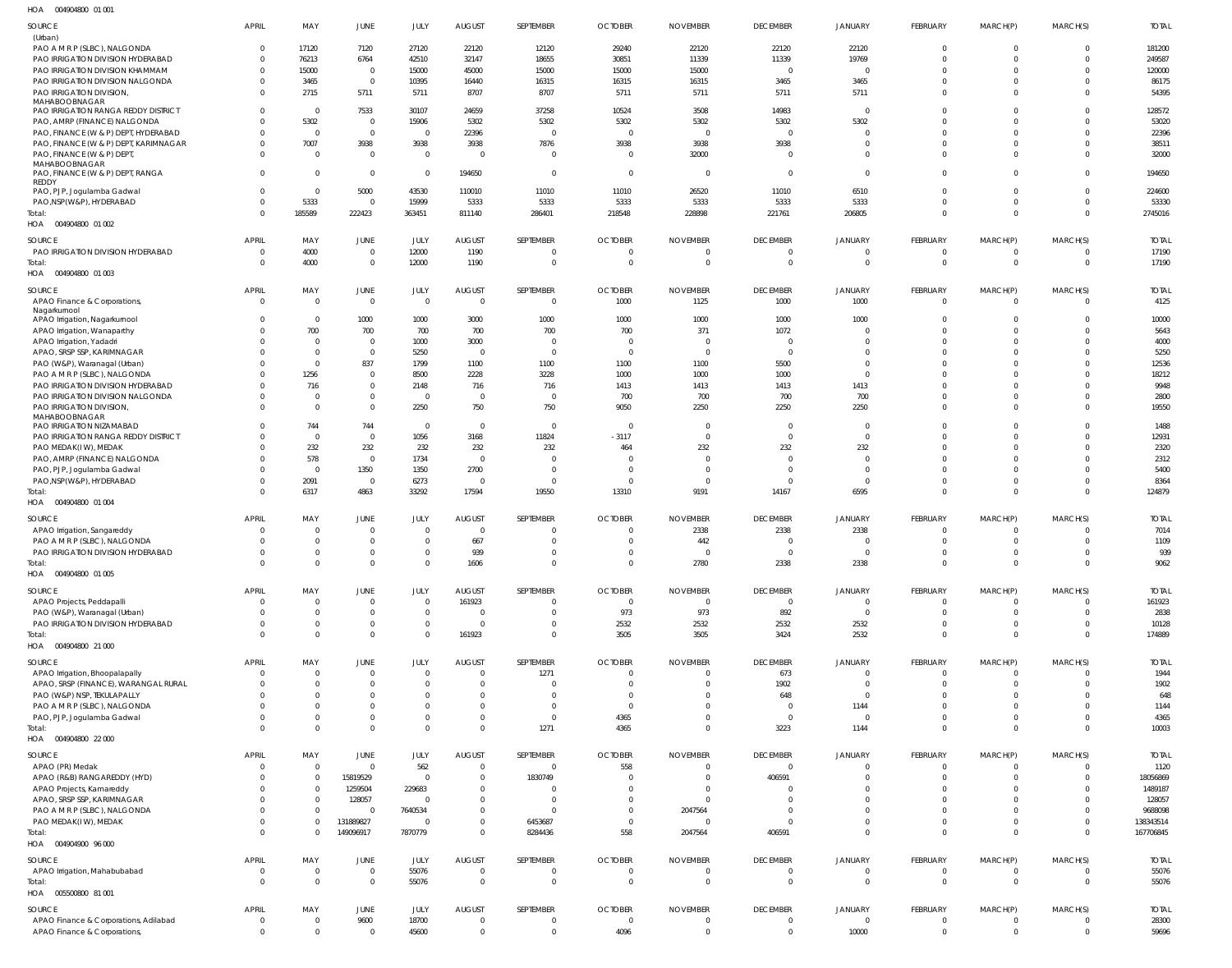005500800 81 001 HOA

| SOURCE                                            | APRIL          | MAY                    | <b>JUNE</b>    | JULY                   | <b>AUGUST</b>    | SEPTEMBER         | <b>OCTOBER</b> | <b>NOVEMBER</b> | <b>DECEMBER</b> | JANUARY        | <b>FEBRUARY</b> | MARCH(P)       | MARCH(S)       | <b>TOTAL</b> |
|---------------------------------------------------|----------------|------------------------|----------------|------------------------|------------------|-------------------|----------------|-----------------|-----------------|----------------|-----------------|----------------|----------------|--------------|
| Sangareddy                                        |                |                        |                |                        |                  |                   |                |                 |                 |                |                 |                |                |              |
| PAO, FINANCE (W & P) DEPT, KARIMNAGAR             | $\Omega$       | $\overline{0}$         | $\Omega$       | 59210                  | 6058             | 8052              | 167717         | $\Omega$        | $\Omega$        | $\mathbf{0}$   | $\Omega$        | $\Omega$       | $\overline{0}$ | 241037       |
| PAO, FINANCE (W & P) DEPT, NIZAMABAD              | $\Omega$       | $\Omega$               | $\overline{0}$ | 25920                  | $\mathbf 0$      | $\Omega$          | 90500          | $\Omega$        | $\Omega$        | 622000         | $\Omega$        | $\Omega$       | $\Omega$       | 738420       |
| PAO, FINANCE (W & P) DEPT, RANGA                  | $\Omega$       | $\overline{0}$         | 15040          | 89666                  | $\overline{0}$   | $\Omega$          | 20300          | $\overline{0}$  | $\Omega$        | 91450          | $\Omega$        | $\Omega$       | $\overline{0}$ | 216456       |
| REDDY                                             |                |                        |                |                        |                  |                   |                |                 |                 |                |                 |                |                |              |
| PAO, FINANCE (W & P) DEPT, WARANGAL               | $\Omega$       | $\Omega$               | $\Omega$       | 16000                  | $\overline{0}$   | $\Omega$          | 5255           | 20911           | 8222            | $\overline{0}$ | $\Omega$        | $\Omega$       | $\Omega$       | 50388        |
| Total:                                            | $\Omega$       | $\overline{0}$         | 24640          | 255096                 | 6058             | 8052              | 287868         | 20911           | 8222            | 723450         | $\Omega$        | $\Omega$       | $\overline{0}$ | 1334297      |
| HOA  005901102  01  000                           |                |                        |                |                        |                  |                   |                |                 |                 |                |                 |                |                |              |
| SOURCE                                            | <b>APRIL</b>   | MAY                    | JUNE           | JULY                   | <b>AUGUST</b>    | SEPTEMBER         | <b>OCTOBER</b> | <b>NOVEMBER</b> | <b>DECEMBER</b> | <b>JANUARY</b> | FEBRUARY        | MARCH(P)       | MARCH(S)       | <b>TOTAL</b> |
| APAO (R&B) POCHAMPAD (NIZAMABAD)                  | $\overline{0}$ | $\overline{0}$         | 92404          | $\overline{0}$         | $\overline{0}$   | $\overline{0}$    | $\overline{0}$ | $\overline{0}$  | $\overline{0}$  | $\overline{0}$ | $\overline{0}$  |                | - 0            | 92404        |
| APAO Roads & Buildings (R&B), Vikarabad           | $\Omega$       | $\overline{0}$         | $\overline{0}$ | $\overline{0}$         | $\mathbf 0$      | 21020             | $\overline{0}$ | $\overline{0}$  | 16536           | 748290         | $\overline{0}$  | $\Omega$       | $\overline{0}$ | 785846       |
| PAO (R&B) (NIRMAL)                                | $\Omega$       | 8100                   | 11900          | 15660                  | $\mathbf 0$      | $\circ$           | 10700          | $\overline{0}$  | 23436           | 44380          | $\overline{0}$  | $\Omega$       | $\overline{0}$ | 114176       |
| Total:                                            | $\Omega$       | 8100                   | 104304         | 15660                  | $\mathbf 0$      | 21020             | 10700          | $\overline{0}$  | 39972           | 792670         | $\mathbf{0}$    | $\Omega$       | $\overline{0}$ | 992426       |
| HOA   005980101   01   000                        |                |                        |                |                        |                  |                   |                |                 |                 |                |                 |                |                |              |
|                                                   |                |                        |                |                        |                  |                   |                |                 |                 |                |                 |                |                |              |
| SOURCE                                            | <b>APRIL</b>   | MAY                    | JUNE           | JULY                   | AUGUST           | SEPTEMBER         | <b>OCTOBER</b> | <b>NOVEMBER</b> | <b>DECEMBER</b> | <b>JANUARY</b> | FEBRUARY        | MARCH(P)       | MARCH(S)       | <b>TOTAL</b> |
| APAO (R&B) TEKULAPALLY                            | $\Omega$       | $\overline{0}$         | $\overline{0}$ | 85028                  | $\Omega$         | $\Omega$          | $\overline{0}$ | 69842           | $\bigcap$       | $\overline{0}$ | $\Omega$        | $\Omega$       | $\Omega$       | 154870       |
| APAO Roads & Buildings (R&B), Siddipet            | $\Omega$       | 23000                  | $\overline{0}$ | $\Omega$               | $\Omega$         | $\Omega$          | $\Omega$       | $\Omega$        | $\Omega$        | 17500          | $\Omega$        | $\Omega$       | $\Omega$       | 40500        |
| PAO (R&B) LMD                                     | $\Omega$       | 57150                  | $\overline{0}$ | $\overline{0}$         | $\Omega$         | $\Omega$          | $\Omega$       | $\Omega$        |                 | $\overline{0}$ | $\Omega$        | $\Omega$       | $\overline{0}$ | 57150        |
| PAO IRRIGATION DIVISION,                          | $\Omega$       | $\overline{0}$         | $\overline{0}$ | 205350                 | $\Omega$         | $\Omega$          | $\Omega$       | $\Omega$        | $\Omega$        | 233200         | $\Omega$        | $\Omega$       | $\Omega$       | 438550       |
| MAHABOOBNAGAR                                     |                |                        |                |                        |                  |                   |                |                 |                 |                |                 |                |                |              |
| Total:                                            | $\Omega$       | 80150                  | $\Omega$       | 290378                 | $\Omega$         | $\Omega$          | $\overline{0}$ | 69842           | $\Omega$        | 250700         | $\overline{0}$  | $\Omega$       | $\overline{0}$ | 691070       |
| HOA   005980800   81   000                        |                |                        |                |                        |                  |                   |                |                 |                 |                |                 |                |                |              |
| SOURCE                                            | <b>APRIL</b>   | MAY                    | JUNE           | JULY                   | <b>AUGUST</b>    | SEPTEMBER         | <b>OCTOBER</b> | <b>NOVEMBER</b> | <b>DECEMBER</b> | JANUARY        | FEBRUARY        | MARCH(P)       | MARCH(S)       | <b>TOTAL</b> |
| APAO (R&B) HYDERABAD                              | $\overline{0}$ | $\overline{0}$         | 682217         | $\overline{0}$         | $\overline{0}$   | 66760             | $\mathbf 0$    | 61800           | $\overline{0}$  | $\overline{0}$ | $\overline{0}$  |                | $\Omega$       | 810777       |
| APAO (R&B) POCHAMPAD (NIZAMABAD)                  | $\Omega$       | $\overline{0}$         | $\overline{0}$ | $\overline{0}$         | $\overline{0}$   | $\sqrt{ }$        | 355181         | $\circ$         | $\overline{0}$  | $\mathbf 0$    | $\overline{0}$  | $\Omega$       | $\overline{0}$ | 355181       |
| APAO (R&B) RANGAREDDY (HYD)                       | $\Omega$       | 204900                 | 140000         | 213200                 | 521500           | 741800            | 354300         | 223100          | 300000          | 359700         | $\Omega$        | $\Omega$       | $\overline{0}$ | 3058500      |
| APAO (R&B) TEKULAPALLY                            | $\Omega$       | $\overline{0}$         | $\overline{0}$ | $\Omega$               | $\overline{0}$   | $\Omega$          | $\overline{0}$ | 1881238         | $\Omega$        | $\overline{0}$ | $\Omega$        | $\Omega$       | $\overline{0}$ | 1881238      |
| APAO Finance & Corporations,                      | $\Omega$       | $\overline{0}$         | $\overline{0}$ | $\overline{0}$         | 1000             | 8908              | $\overline{0}$ | $\overline{0}$  | $\Omega$        | $\overline{0}$ | $\Omega$        | $\Omega$       | $\overline{0}$ | 9908         |
| Komarambheem Asifabad                             |                |                        |                |                        |                  |                   |                |                 |                 |                |                 |                |                |              |
| APAO Finance & Corporations,                      | $\Omega$       | $\overline{0}$         | $\overline{0}$ | 175000                 | $\overline{0}$   | $\overline{0}$    | 101657         | $\overline{0}$  | $\Omega$        | 115780         | $\overline{0}$  | $\Omega$       | $\overline{0}$ | 392437       |
| Kothagudem                                        |                |                        |                |                        |                  |                   |                |                 |                 |                |                 |                |                |              |
| APAO Finance & Corporations,                      | $\Omega$       | $\overline{0}$         | 500            | $\overline{0}$         | $\mathbf 0$      | $\mathbf 0$       | $\overline{0}$ | $\overline{0}$  | $\Omega$        | $\overline{0}$ | $\overline{0}$  | $\Omega$       | $\overline{0}$ | 500          |
| Nagarkurnool                                      |                |                        |                |                        |                  |                   |                |                 |                 |                |                 |                |                |              |
| APAO Finance & Corporations,                      | $\Omega$       | $\overline{0}$         | $\overline{0}$ | $\overline{0}$         | $\overline{0}$   | $\Omega$          | $\overline{0}$ | 2000            | $\Omega$        | $\overline{0}$ | $\overline{0}$  | $\Omega$       | $\overline{0}$ | 2000         |
| Sangareddy<br>APAO Irrigation, Jangaon            | $\Omega$       | $\mathbf{0}$           | $\overline{0}$ | $\overline{0}$         | 1500             | $\Omega$          | 1500           | $\mathbf{0}$    | $\Omega$        | $\mathbf 0$    | 0               | $\Omega$       | $\overline{0}$ | 3000         |
|                                                   | $\Omega$       | $\overline{0}$         | $\overline{0}$ | 5000                   |                  | $\Omega$          | 2500           | $\Omega$        | $\Omega$        | $\overline{0}$ | $\Omega$        | $\Omega$       | $\overline{0}$ | 8500         |
| APAO Irrigation, Mahabubabad                      | $\Omega$       | $\overline{0}$         | $\overline{0}$ |                        | 1000<br>$\Omega$ | $\Omega$          |                | $\Omega$        | $\Omega$        |                | $\Omega$        | $\Omega$       | $\Omega$       |              |
| APAO Panchayat Raj (PR)<br>Komarambheem Asifabad  |                |                        |                | $\overline{0}$         |                  |                   | 2088           |                 |                 | $\overline{0}$ |                 |                |                | 2088         |
| APAO Panchayat Raj (PR), Kothagudem               | $\Omega$       | $\overline{0}$         | 130716         | $\overline{0}$         | $\Omega$         | $\overline{0}$    | $\overline{0}$ | $\overline{0}$  | 4418            | $\overline{0}$ | $\Omega$        | $\Omega$       | $\Omega$       | 135134       |
| APAO Panchayat Raj (PR), Nagarkurnool             | $\Omega$       | $\overline{0}$         | 211000         | $\mathbf 0$            | $\mathbf 0$      | 10000             | 5000           | $\overline{0}$  | $\Omega$        | 155197         | $\Omega$        | $\Omega$       | $\overline{0}$ | 381197       |
| APAO Roads & Buildings (R&B), Kamareddy           | $\Omega$       | $\overline{0}$         | $\Omega$       | $\mathbf{0}$           | $\mathbf 0$      | 16000             | $\Omega$       | 30000           | $\Omega$        | $\overline{0}$ | $\Omega$        | $\Omega$       | $\overline{0}$ | 46000        |
| APAO Roads & Buildings (R&B),                     | $\Omega$       | $\overline{0}$         | 2800           | $\mathbf{0}$           | $\Omega$         | $\Omega$          | $\Omega$       | $\overline{0}$  | $\Omega$        | $\overline{0}$ | $\Omega$        | $\Omega$       | $\overline{0}$ | 2800         |
| Komarambheem Asifabad                             |                |                        |                |                        |                  |                   |                |                 |                 |                |                 |                |                |              |
| APAO Roads & Buildings (R&B),                     | $\Omega$       | $\overline{0}$         | $\overline{0}$ | $\mathbf{0}$           | $\Omega$         | $\overline{0}$    | $\Omega$       | $\overline{0}$  | 474600          | $\overline{0}$ | $\Omega$        | $\Omega$       | $\overline{0}$ | 474600       |
| Mahabubabad                                       |                |                        |                |                        |                  |                   |                |                 |                 |                |                 |                |                |              |
| APAO Roads & Buildings (R&B), Mancherial          | $\mathbf{0}$   | 500                    | $\mathbf 0$    | 500                    | 0                | 1256011           | 0              | $\overline{0}$  | 0               | 10010          | 0               | $\mathbf{0}$   | $\overline{0}$ | 1267021      |
| APAO Roads & Buildings (R&B)                      | $\Omega$       | $\mathbf 0$            | $\mathbf{0}$   | $\Omega$               | $\Omega$         | 472353            | $\overline{0}$ | $\Omega$        | $\Omega$        | $\mathbf{0}$   | $\overline{0}$  | $\Omega$       | $\overline{0}$ | 472353       |
| Nagarkurnool<br>APAO Roads & Buildings (R&B)      | $\Omega$       | $\overline{0}$         | $\Omega$       | 1025                   | $\Omega$         | $\Omega$          | 1000           | $\Omega$        | $\Omega$        | 438939         | $\Omega$        | $\Omega$       |                | 440964       |
| Sangareddy                                        |                |                        |                |                        |                  |                   |                |                 |                 |                |                 |                |                |              |
| APAO Roads & Buildings (R&B), Siddipet            |                |                        |                |                        |                  |                   |                |                 |                 |                |                 |                | $\Omega$       |              |
| APAO Roads & Buildings (R&B), Siricilla           | $\overline{0}$ |                        | $\Omega$       |                        | 0                |                   | $\overline{0}$ | $\overline{0}$  | $\Omega$        |                | $\overline{0}$  | $\Omega$       | $\overline{0}$ |              |
|                                                   | $\overline{0}$ | 3000<br>$\overline{0}$ |                | 7000<br>$\overline{0}$ | $\mathbf 0$      | 9000              | $\overline{0}$ | $\overline{0}$  | $\mathbf 0$     | 5000           | $\overline{0}$  | $\overline{0}$ | $\overline{0}$ | 24000        |
|                                                   | $\overline{0}$ | $\overline{0}$         | $\overline{0}$ | $\overline{0}$         | $\mathbf 0$      | 20277<br>$\Omega$ | $\overline{0}$ | $\overline{0}$  | $\Omega$        | 88956          | $\mathbf 0$     | $\overline{0}$ | $\overline{0}$ | 109233       |
| APAO Roads & Buildings (R&B), Waranagal<br>Rural  |                |                        | $\overline{0}$ |                        |                  |                   |                |                 |                 | 329472         |                 |                |                | 329472       |
| PAO (PR) Nalgonda                                 | $\Omega$       | $\mathbf{0}$           | $\overline{0}$ | $\overline{0}$         | $\mathbf 0$      | $\overline{0}$    | $\overline{0}$ | $\overline{0}$  | $\mathbf{0}$    | 43047          | $\overline{0}$  | $\overline{0}$ | $\overline{0}$ | 43047        |
| PAO (R&B), HANUMAKONDA, Warangal                  | $\Omega$       | $\overline{0}$         | 26283          | $\overline{0}$         | $\mathbf 0$      | $\overline{0}$    | $\mathbf{0}$   | $\overline{0}$  | $\mathbf 0$     | $\mathbf{0}$   | $\overline{0}$  | $\Omega$       | $\overline{0}$ | 26283        |
| (Urban)                                           |                |                        |                |                        |                  |                   |                |                 |                 |                |                 |                |                |              |
| PAO (R&B) LMD                                     | $\Omega$       | $^{\circ}$             | 159380         | $\overline{0}$         | $\Omega$         | $\Omega$          | $\overline{0}$ | $\overline{0}$  | $\Omega$        | $\overline{0}$ | $\overline{0}$  | $\Omega$       | $\overline{0}$ | 159380       |
| PAO (R&B) MAHABOOBNAGAR                           | $\Omega$       | $\mathbf 0$            | $\Omega$       | $\overline{0}$         | $\Omega$         | $\Omega$          | 15000          | $\Omega$        | $\Omega$        | $\overline{0}$ | $\Omega$        | $\Omega$       | $\overline{0}$ | 15000        |
| PAO (R&B) NALGONDA                                | $\Omega$       | $\overline{0}$         | $\mathbf{0}$   | $\overline{0}$         | $\mathbf 0$      | $\mathbf 0$       | $\overline{0}$ | 126828          | $\overline{0}$  | $\overline{0}$ | $\overline{0}$  | $\overline{0}$ | $\overline{0}$ | 126828       |
| PAO IRRIGATION DIVISION.                          | $\Omega$       | $\mathbf 0$            | $\mathbf 0$    | $-849500$              | $\Omega$         | $\mathbf{0}$      | 22968          | $\overline{0}$  | $\Omega$        | 6000           | $\mathbf 0$     | $\Omega$       | $\overline{0}$ | $-820532$    |
| MAHABOOBNAGAR                                     |                |                        |                |                        |                  |                   |                |                 |                 |                |                 |                |                |              |
| PAO MEDAK(IW), MEDAK                              | $\Omega$       | $^{\circ}$             | 9              | $\Omega$               | $\mathbf 0$      | $\overline{0}$    | 0              | $\overline{0}$  | $\overline{0}$  | $\overline{0}$ | $\overline{0}$  | $\Omega$       | $\overline{0}$ | - 9          |
| PAO, FINANCE (W & P) DEPT                         | $\Omega$       | $\mathbf 0$            | $\Omega$       | $\Omega$               | $\Omega$         | $\mathbf{0}$      | $-746457$      | $\overline{0}$  | $\Omega$        | $\overline{0}$ | $\overline{0}$  | $\Omega$       | $\overline{0}$ | $-746457$    |
| MAHABOOBNAGAR<br>PAO, FINANCE (W & P) DEPT, RANGA | $\Omega$       | $\mathbf 0$            | $\overline{0}$ | 8000                   | $\Omega$         | $\Omega$          | $\overline{0}$ | $\overline{0}$  | $\Omega$        | $\mathbf{0}$   | $\overline{0}$  | $\Omega$       | $\overline{0}$ | 8000         |
| REDDY                                             |                |                        |                |                        |                  |                   |                |                 |                 |                |                 |                |                |              |
| PAO, PJP, Jogulamba Gadwal                        | $\overline{0}$ | $\overline{0}$         | $\overline{0}$ | 6000                   | $\overline{0}$   | $\overline{0}$    | $\overline{0}$ | $\overline{0}$  | $\overline{0}$  | $\mathbf{0}$   | $\mathbf 0$     | $\overline{0}$ | $\overline{0}$ | 6000         |
| Total:                                            | $\Omega$       | 208400                 | 1352905        | $-433775$              | 525000           | 2601109           | 114737         | 2324966         | 779018          | 1552101        | $\mathbf{0}$    | $\Omega$       | $\overline{0}$ | 9024461      |
| HOA  007060118  01  000                           |                |                        |                |                        |                  |                   |                |                 |                 |                |                 |                |                |              |
|                                                   |                |                        |                |                        |                  |                   |                |                 |                 |                |                 |                |                |              |
| SOURCE                                            | <b>APRIL</b>   | MAY                    | <b>JUNE</b>    | <b>JULY</b>            | <b>AUGUST</b>    | SEPTEMBER         | <b>OCTOBER</b> | <b>NOVEMBER</b> | <b>DECEMBER</b> | <b>JANUARY</b> | FEBRUARY        | MARCH(P)       | MARCH(S)       | <b>TOTAL</b> |
| APAO Irrigation, Siddipet                         | $\overline{0}$ | $\overline{0}$         | $\overline{0}$ | $\overline{0}$         | $\Omega$         | 120               | $\overline{0}$ | $\overline{0}$  | 50              | $\overline{0}$ | $\overline{0}$  | $\Omega$       | $\Omega$       | 170          |
| APAO, SRSP SSP, KARIMNAGAR                        | $\Omega$       | $\overline{0}$         | $\mathbf 0$    | 1020                   | $\mathbf 0$      | 268               | $\overline{0}$ | $\overline{0}$  | $\overline{0}$  | $\mathbf{0}$   | $\overline{0}$  | $\Omega$       | $\overline{0}$ | 1288         |
| PAO, FINANCE (W & P) DEPT, RANGA                  | $\Omega$       | $\overline{0}$         | $\mathbf 0$    | $\Omega$               | $\Omega$         | 10                | $\overline{0}$ | $\overline{0}$  | $\Omega$        | 120            | $\mathbf 0$     | $\Omega$       | $\overline{0}$ | 130          |
| REDDY                                             | $\Omega$       | $\overline{0}$         | $\Omega$       |                        | $\overline{0}$   |                   | $\mathbf{0}$   | $\overline{0}$  | 50              |                | $\overline{0}$  | $\overline{0}$ | $\overline{0}$ |              |
| Total:                                            |                |                        |                | 1020                   |                  | 398               |                |                 |                 | 120            |                 |                |                | 1588         |
| HOA  007060800  81 000                            |                |                        |                |                        |                  |                   |                |                 |                 |                |                 |                |                |              |
| <b>SOURCE</b>                                     | <b>APRIL</b>   | MAY                    | <b>JUNE</b>    | JULY                   | <b>AUGUST</b>    | SEPTEMBER         | <b>OCTOBER</b> | <b>NOVEMBER</b> | <b>DECEMBER</b> | JANUARY        | FEBRUARY        | MARCH(P)       | MARCH(S)       | <b>TOTAL</b> |
| APAO (R&B) HYDERABAD                              | $\overline{0}$ | $\overline{0}$         | $\overline{0}$ | $\overline{0}$         | $\mathbf 0$      | - 0               | $\overline{0}$ | $\overline{0}$  | $\overline{0}$  | 1634           | $\overline{0}$  | $\Omega$       | $\overline{0}$ | 1634         |
| PAO IRRIGATION DIVISION,                          | $\overline{0}$ | $\overline{0}$         | $\mathbf 0$    | $\overline{0}$         | $\overline{0}$   | $\overline{0}$    | $\overline{0}$ | $\overline{0}$  | 3275            | $\mathbf{0}$   | $\overline{0}$  | $\overline{0}$ | $\overline{0}$ | 3275         |
| MAHABOOBNAGAR                                     |                |                        |                |                        |                  |                   |                |                 |                 |                |                 |                |                |              |
| PAO, FINANCE (W & P) DEPT, KARIMNAGAR             | $\overline{0}$ | $^{\circ}$             | $\mathbf{0}$   | $\overline{0}$         | $\mathbf 0$      | $\overline{0}$    | 1000           | $\overline{0}$  | $\overline{0}$  | $\overline{0}$ | $\overline{0}$  | $\overline{0}$ | $\overline{0}$ | 1000         |
| PAO, FINANCE (W & P) DEPT, RANGA                  | $\Omega$       | $\mathbf 0$            | $\mathbf{0}$   | $\overline{0}$         | $\Omega$         | $\overline{0}$    | 134397         | $\overline{0}$  | $\mathbf{0}$    | $\overline{0}$ | $\overline{0}$  | $\Omega$       | $\overline{0}$ | 134397       |
| REDDY<br>Total:                                   | $\overline{0}$ | $\mathbf{0}$           | $\Omega$       | $\mathbf{0}$           | $\Omega$         | $\Omega$          | 135397         | $\overline{0}$  | 3275            | 1634           | $\overline{0}$  | $\mathbf 0$    | $\overline{0}$ | 140306       |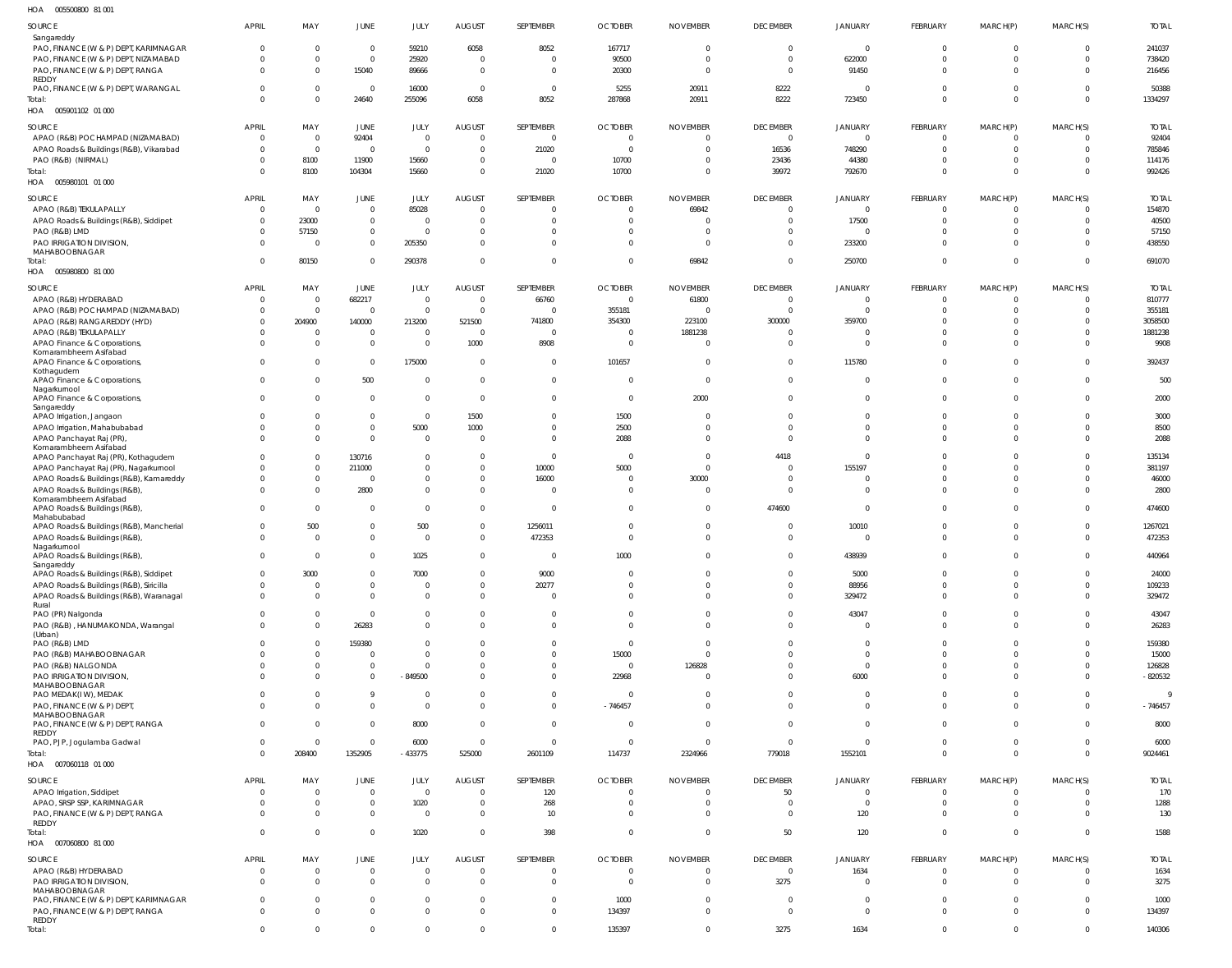| SOURCE                                        | APRIL                | MAY                              | JUNE                     | JULY                          | <b>AUGUST</b>                    | SEPTEMBER                      | <b>OCTOBER</b>    | <b>NOVEMBER</b>      | <b>DECEMBER</b>         | <b>JANUARY</b>    | FEBRUARY                   | MARCH(P)                      | MARCH(S)             | <b>TOTAL</b>     |
|-----------------------------------------------|----------------------|----------------------------------|--------------------------|-------------------------------|----------------------------------|--------------------------------|-------------------|----------------------|-------------------------|-------------------|----------------------------|-------------------------------|----------------------|------------------|
| APAO Finance & Corporations, Adilabad         | $\Omega$             | $\overline{0}$                   | $\overline{0}$           | $\overline{0}$                | $\overline{0}$                   | $\overline{0}$                 | 5000              | $\Omega$             | $\overline{0}$          | $\overline{0}$    | $\Omega$                   | $\overline{0}$                | $\Omega$             | 5000             |
| APAO Finance & Corporations, Jangaon          | $\Omega$             | $\Omega$                         | $\overline{0}$           | $\overline{0}$                | $\overline{0}$                   | 1233                           | $\Omega$          | $\Omega$             | $\overline{0}$          | $\overline{0}$    | $\Omega$                   | $\overline{0}$                | $\Omega$             | 1233             |
| APAO Finance & Corporations, Medchal          | $\Omega$             | $\Omega$                         | $\overline{0}$           | $\overline{0}$                | $\circ$                          | $\overline{0}$                 | $\Omega$          |                      | $\Omega$                | 5000              | $\Omega$                   | $\Omega$                      |                      | 5000             |
| PAO (PR) MAHABOOBNAGAR                        | - 0                  | $\Omega$                         | $\overline{0}$           | $\overline{0}$                | $\overline{0}$                   | $\overline{0}$                 |                   |                      | $\Omega$                | 16494             | $\Omega$                   | $\Omega$                      | $\Omega$             | 16494            |
| PAO, FINANCE (W & P) DEPT, KARIMNAGAR         | $\Omega$             | $\overline{0}$                   | 43148                    | 196836                        | $\overline{0}$                   | 3441                           | 822471            |                      | $\Omega$                | 82875             | $\Omega$                   | $\Omega$                      |                      | 1148771          |
| PAO, FINANCE (W & P) DEPT, KHAMMAM            | $\Omega$             | $\Omega$                         | $\overline{0}$           | $\overline{0}$                | $\overline{0}$                   | $\mathbf{0}$                   | $\Omega$          |                      | $\Omega$                | 1000              | $\Omega$                   | $\Omega$                      |                      | 1000             |
| PAO, FINANCE (W & P) DEPT,                    | $\Omega$             | $\Omega$                         | $\overline{0}$           | $\overline{0}$                | $\Omega$                         | $\overline{0}$                 | 11123             | $\Omega$             | $\Omega$                | $\overline{0}$    | $\Omega$                   | $\Omega$                      | $\Omega$             | 11123            |
| MAHABOOBNAGAR                                 | $\Omega$             | $\overline{0}$                   | $\overline{0}$           |                               |                                  | $\overline{0}$                 | $\Omega$          | $\cap$               | $\Omega$                | $\overline{0}$    | $\Omega$                   | $\Omega$                      | $\Omega$             |                  |
| PAO, FINANCE (W & P) DEPT, NIZAMABAD          | $\Omega$             | $\overline{0}$                   | $\overline{0}$           | 4000                          | 6819                             | 5696                           | 27312             | $\Omega$             | $\overline{0}$          | 20000             | $\Omega$                   | $\mathbf{0}$                  | $\Omega$             | 10819            |
| PAO, FINANCE (W & P) DEPT, WARANGAL<br>Total: | $\Omega$             | $\overline{0}$                   | 43148                    | 24519<br>225355               | 14422<br>21241                   | 10370                          | 865906            | $\Omega$             | $\Omega$                | 125369            | $\Omega$                   | $\overline{0}$                | $\Omega$             | 91949<br>1291389 |
| HOA<br>020201103 81 000                       |                      |                                  |                          |                               |                                  |                                |                   |                      |                         |                   |                            |                               |                      |                  |
|                                               |                      |                                  |                          |                               |                                  |                                |                   |                      |                         |                   |                            |                               |                      |                  |
| SOURCE                                        | APRIL                | MAY                              | JUNE                     | JULY                          | <b>AUGUST</b>                    | SEPTEMBER                      | <b>OCTOBER</b>    | <b>NOVEMBER</b>      | <b>DECEMBER</b>         | <b>JANUARY</b>    | FEBRUARY                   | MARCH(P)                      | MARCH(S)             | <b>TOTAL</b>     |
| APAO Finance & Corporations, Adilabad         | $\Omega$             | $\overline{0}$                   | $\overline{0}$           | $\overline{0}$                | 23253                            | $\overline{0}$                 | $\overline{0}$    | $\Omega$             | $\overline{0}$          | 2000              | $\overline{0}$             | $\overline{0}$                | $\Omega$             | 25253            |
| PAO, FINANCE (W & P) DEPT, KARIMNAGAR         | $\Omega$             | $\overline{0}$                   | 40733                    | 57781                         | $\overline{0}$                   | $\mathbf 0$                    | 10118             | $\Omega$             | $\overline{0}$          | $\overline{0}$    | $\Omega$                   | $\overline{0}$                | $\Omega$             | 108632           |
| PAO, FINANCE (W & P) DEPT,                    | $\Omega$             | $\overline{0}$                   | $\overline{0}$           | 48107                         | - 0                              | $\overline{0}$                 | 5000              | - 0                  | $\Omega$                | $\overline{0}$    | $\Omega$                   | $\overline{0}$                | $\Omega$             | 53107            |
| MAHABOOBNAGAR                                 | $\Omega$             | $\overline{0}$                   | 12683                    | 449                           | $\overline{0}$                   | $\overline{0}$                 | $\overline{0}$    |                      | $\Omega$                | $\overline{0}$    | $\Omega$                   | $\overline{0}$                | - 0                  | 13132            |
| PAO, FINANCE (W & P) DEPT, NIZAMABAD          | $\Omega$             | $\overline{0}$                   | $\overline{0}$           | 14400                         | $\overline{0}$                   | $\mathbf 0$                    | 2720              |                      | $\overline{0}$          | $\overline{0}$    | $\Omega$                   | $\overline{0}$                | $\Omega$             | 17120            |
| PAO, FINANCE (W & P) DEPT, WARANGAL<br>Total: | $\Omega$             | $\overline{0}$                   | 53416                    | 120737                        | 23253                            | $\mathbf{0}$                   | 17838             | $\Omega$             | $\Omega$                | 2000              | $\Omega$                   | $\overline{0}$                | $\Omega$             | 217244           |
| 021501102 01 000<br>HOA                       |                      |                                  |                          |                               |                                  |                                |                   |                      |                         |                   |                            |                               |                      |                  |
|                                               |                      |                                  |                          |                               |                                  |                                |                   |                      |                         |                   |                            |                               |                      |                  |
| SOURCE                                        | <b>APRIL</b>         | MAY                              | JUNE                     | JULY                          | <b>AUGUST</b>                    | SEPTEMBER                      | <b>OCTOBER</b>    | <b>NOVEMBER</b>      | <b>DECEMBER</b>         | <b>JANUARY</b>    | FEBRUARY                   | MARCH(P)                      | MARCH(S)             | <b>TOTAL</b>     |
| APAO (PR) Medak                               | $\Omega$             | $\overline{0}$                   | $\overline{0}$           | $\overline{0}$                | $\overline{0}$                   | $\mathbf 0$                    | 275340            | $\Omega$             | 8000                    | 29300             | $\Omega$                   | $\overline{0}$                | $\Omega$             | 312640           |
| APAO (PR) Pochampad, Nizamabad                | $\Omega$             | $\overline{0}$                   | $\overline{0}$           | $\overline{0}$                | $\overline{0}$                   | $\overline{0}$                 | 1112141           | $\overline{0}$       | $\overline{\mathbf{0}}$ | 5000              | $\Omega$                   | $\overline{0}$                | $\Omega$             | 1117141          |
| APAO (PR) Ranga Reddy Dist                    | $\Omega$             | 125000                           | 543374                   | 425000                        | 345000                           | 466000                         | 217000            | 311000               | 275000                  | 297000            | $\Omega$                   | $\Omega$                      | $\Omega$             | 3004374          |
| APAO (PR) Tekulapapalli                       | $\Omega$             | $\overline{0}$                   | 54690                    | $\overline{0}$                | $\circ$                          | 2000                           | 2000              | $\Omega$             | $\Omega$                | 14000             | $\Omega$                   | $\Omega$                      |                      | 72690            |
| APAO (PR), PJP, Jogulamba Gadwal              | $\Omega$             | $\overline{0}$                   | 65000                    | $\overline{0}$                | $\overline{0}$                   | $\Omega$                       | $\Omega$          | 14875                | $\Omega$                | $\Omega$          | $\Omega$                   | $\Omega$                      | $\Omega$             | 79875            |
| APAO Finance & Corporations,                  | $\Omega$             | $\overline{0}$                   | $\overline{0}$           | $\overline{0}$                | $\overline{0}$                   | 15616                          | 18557             | $\Omega$             | $\Omega$                | $\overline{0}$    | $\Omega$                   | $\Omega$                      | $\Omega$             | 34173            |
| Sangareddy                                    | $\Omega$             |                                  |                          |                               |                                  |                                |                   |                      | $\Omega$                |                   | $\Omega$                   | $\Omega$                      |                      | 2500             |
| APAO Finance & Corporations, Siddipet         |                      | $\overline{0}$                   | $\overline{0}$           | 500                           | 500                              | $\overline{0}$                 | $\overline{0}$    | $\Omega$             | $\Omega$                | 1500              | $\Omega$                   | $\Omega$                      |                      | 369775           |
| APAO Finance & Corporations, Suryapet         | $\Omega$<br>$\Omega$ | $\overline{0}$<br>$\overline{0}$ | 354697<br>$\overline{0}$ | $\overline{0}$<br>$\mathbf 0$ | $\overline{0}$                   | $\mathbf{0}$<br>$\overline{0}$ | 4078              | $\Omega$<br>$\Omega$ | $\Omega$                | 11000<br>$\Omega$ | $\Omega$                   | $\Omega$                      |                      | 507              |
| APAO Finance & Corporations, Yadadri          | $\Omega$             |                                  | 81678                    | $\overline{0}$                | $\overline{0}$<br>$\overline{0}$ | 11000                          | 507<br>17000      | 49050                | 31000                   | 99995             | $\Omega$                   | $\Omega$                      |                      | 299723           |
| APAO Panchayat Raj (PR), Bhoopalapally        | $\Omega$             | 10000<br>$\overline{0}$          | $\Omega$                 | $\mathbf{0}$                  | $\overline{0}$                   | $\overline{0}$                 | $\Omega$          |                      | $\Omega$                |                   | $\Omega$                   | $\Omega$                      |                      | 5000             |
| APAO Panchayat Raj (PR), Kothagudem           | - 0                  |                                  |                          | $\mathbf 0$                   | $\overline{0}$                   | $\overline{0}$                 |                   | $\Omega$             | - 0                     | 5000              | $\Omega$                   | $\Omega$                      |                      | 8000             |
| APAO Panchayat Raj (PR), Peddapalli           | $\Omega$             | $\overline{0}$<br>$\overline{0}$ | 2000                     | $\mathbf 0$                   |                                  | 2000                           | 3000              |                      | - 0                     | 3000<br>55000     | $\Omega$                   | $\Omega$                      |                      | 813000           |
| APAO Panchayat Raj (PR), Sangareddy           |                      | $\overline{0}$                   | 678000<br>$\overline{0}$ | $\mathbf 0$                   | 15090<br>32741                   | $\overline{0}$                 | 62910<br>23552    | $\Omega$             | 5000                    | $\overline{0}$    | $\Omega$                   | $\Omega$                      |                      | 61293            |
| APAO Panchayat Raj (PR), Siddipet             | $\Omega$             | $\overline{0}$                   | 50000                    | $\mathbf 0$                   | 18236                            |                                | 23596             | $\cap$               | 26656                   | 8000              | $\Omega$                   | $\Omega$                      |                      | 248768           |
| APAO Panchayat Raj (PR), Suryapet             | $\Omega$             | $\overline{0}$                   | $\overline{0}$           | $\mathbf 0$                   | $\overline{0}$                   | 122280<br>$\overline{0}$       | $\Omega$          | 213456               | - 0                     | $\overline{0}$    | $\Omega$                   | $\Omega$                      | $\Omega$             | 213456           |
| APAO Panchayat Raj (PR), Waranagal<br>Rural   |                      |                                  |                          |                               |                                  |                                |                   |                      |                         |                   |                            |                               |                      |                  |
| APAO Panchayat Raj (PR), Yadadri              | $\cap$               | $\overline{0}$                   | $\overline{0}$           | $\overline{0}$                | $\overline{0}$                   | 13701                          | 26564             |                      | $\overline{\mathbf{0}}$ | $\Omega$          | $\Omega$                   | $\Omega$                      |                      | 40265            |
| PAO (PH) MAHABOOBNAGAR                        |                      | $\overline{0}$                   | $\overline{0}$           | $\overline{0}$                | $\overline{0}$                   | $\overline{0}$                 | $\Omega$          | $\Omega$             | 5000                    | $\Omega$          | $\Omega$                   | $\Omega$                      |                      | 5000             |
|                                               |                      |                                  |                          |                               |                                  |                                |                   |                      |                         |                   |                            |                               |                      |                  |
| PAO (PR) KCC, Warangal (Urban)                |                      | $\overline{0}$                   | 23000                    | $\overline{0}$                | $\overline{0}$                   | $\overline{0}$                 | $\Omega$          | $\cap$               | - 0                     | $\Omega$          | $\Omega$                   | $\Omega$                      |                      | 23000            |
| PAO (PR) MAHABOOBNAGAR                        |                      | $\overline{0}$                   | 587544                   | 98771                         | 137000                           | 83000                          | 76000             | $\Omega$             | 35000                   | 247000            | $\Omega$                   | $\Omega$                      |                      | 1264315          |
| PAO (PR) Nalgonda                             |                      | $\Omega$                         | 46000                    | $\overline{0}$                | $\Omega$                         | $\Omega$                       |                   | $\Omega$             | $\Omega$                | $\cap$            | $\cap$                     | $\Omega$                      |                      | 46000            |
| PAO(PH), NALGONDA                             |                      | $\Omega$                         | $\overline{0}$           | $\overline{0}$                | $\overline{0}$                   | $\Omega$                       |                   | 5000                 | $\Omega$                | $\Omega$          | $\Omega$                   | $\Omega$                      |                      | 5000             |
| PAO, AMRP (FINANCE) NALGONDA                  | $\cap$               | $\Omega$                         | $\overline{0}$           | 2403                          | $\Omega$                         | <sup>0</sup>                   |                   | $\Omega$             | $\Omega$                | $\Omega$          | $\Omega$                   | $\Omega$                      |                      | 2403             |
| PAO, FINANCE (W & P) DEPT, KARIMNAGAR         | $\Omega$             | $\overline{0}$                   | $\Omega$                 | 2174                          | $\Omega$                         | $\Omega$                       | $\Omega$          | $\cap$               | $\Omega$                | $\Omega$          | $\Omega$                   | $\Omega$                      |                      | 2174             |
| PAO, FINANCE (W & P) DEPT.                    | $\overline{0}$       | $\overline{0}$                   | $\overline{0}$           | $\overline{0}$                | $\overline{0}$                   | 5000                           | $\mathbf{0}$      | $\Omega$             | 3000                    | $\overline{0}$    | $\Omega$                   | $\mathbf{0}$                  | $\Omega$             | 8000             |
| MAHABOOBNAGAR                                 |                      |                                  |                          |                               |                                  |                                |                   |                      |                         |                   |                            |                               |                      |                  |
| PAO, FINANCE (W & P) DEPT, NIZAMABAD          | $\Omega$             | $\overline{0}$                   | $\overline{0}$           | 61189                         | $\overline{0}$                   | $\mathbf 0$                    | $\Omega$          | $\Omega$             | $\overline{\mathbf{0}}$ | $\overline{0}$    | $\Omega$                   | $\overline{0}$                | $\Omega$             | 61189            |
| PAO, FINANCE (W & P) DEPT, RANGA              | $\Omega$             | $\overline{0}$                   | $\overline{0}$           | 8900                          | $\overline{0}$                   | $\overline{0}$                 | $\Omega$          | $\Omega$             | $\Omega$                | $\overline{0}$    | $\Omega$                   | $\Omega$                      | $\Omega$             | 8900             |
| REDDY                                         | $\Omega$             |                                  | $\overline{0}$           | $\overline{0}$                | 1869                             |                                |                   |                      | $\overline{0}$          | $\overline{0}$    | $\Omega$                   | $\overline{0}$                | $\Omega$             |                  |
| PAO, FINANCE (W & P) DEPT, WARANGAL<br>Total: | $\Omega$             | $\overline{0}$                   |                          |                               |                                  | 1136                           | 1750              | 9924                 |                         |                   | $\Omega$                   | $\overline{0}$                | $\Omega$             | 14679            |
|                                               |                      | 135000                           | 2485983                  | 598937                        | 550436                           | 721733                         | 1863995           | 603305               | 388656                  | 775795            |                            |                               |                      | 8123840          |
| HOA  021501103  03  000                       |                      |                                  |                          |                               |                                  |                                |                   |                      |                         |                   |                            |                               |                      |                  |
| SOURCE                                        | APRIL                | MAY                              | JUNE                     | JULY                          | <b>AUGUST</b>                    | SEPTEMBER                      | <b>OCTOBER</b>    | <b>NOVEMBER</b>      | <b>DECEMBER</b>         | <b>JANUARY</b>    | FEBRUARY                   | MARCH(P)                      | MARCH(S)             | <b>TOTAL</b>     |
| APAO (PR) Ranga Reddy Dist                    | $\Omega$             | $\overline{0}$                   | 9209                     | $\overline{0}$                | $\overline{0}$                   | 2000                           | $\overline{0}$    | $\Omega$             | $\overline{\mathbf{0}}$ | $\overline{0}$    | $\overline{0}$             | $\overline{0}$                | $\Omega$             | 11209            |
| APAO Panchayat Raj (PR), Bhoopalapally        | $\Omega$             | $\overline{0}$                   | $\overline{0}$           | $\overline{0}$                | $\overline{0}$                   | $\overline{0}$                 | 1000              | $\Omega$             | $\overline{0}$          | $\overline{0}$    | $\Omega$                   | $\overline{0}$                | $\Omega$             | 1000             |
| APAO Public Health (PH), Adilabad             | $\Omega$             | $\overline{0}$                   | $\overline{0}$           | $\overline{0}$                | 25000                            | $\overline{0}$                 | $\Omega$          | $\Omega$             | $\Omega$                | $\overline{0}$    | $\Omega$                   | $\overline{0}$                | $\Omega$             | 25000            |
| APAO Public Health (PH), Sangareddy           | $\Omega$             | $\overline{0}$                   | $\overline{0}$           | 20000                         | $\overline{0}$                   | $\overline{0}$                 |                   | $\Omega$             | $\overline{0}$          | $\overline{0}$    | $\Omega$                   | $\overline{0}$                |                      | 20000            |
| APAO, (PH) POCHAMPAD (NZM)                    | $\Omega$             | $\Omega$                         | 40000                    | $\overline{0}$                | $\overline{0}$                   | 65000                          | $\Omega$          | $\Omega$             | $\Omega$                | 25000             | $\Omega$                   | $\overline{0}$                | $\Omega$             | 130000           |
| PAO (PH) KHAMMAM                              | $\Omega$             | $\overline{0}$                   | $\overline{0}$           | $\overline{0}$                | $\overline{0}$                   | $\overline{0}$                 | $\Omega$          | 10000                | $\Omega$                | $\overline{0}$    | $\Omega$                   | $\overline{0}$                |                      | 10000            |
| PAO (PH) LMD (KARIMNAGAR)                     | $\Omega$             | 50815                            | $\overline{0}$           | $\overline{0}$                | $\overline{0}$                   | $\overline{0}$                 | $\Omega$          | $\Omega$             | $\overline{0}$          | $\Omega$          | $\Omega$                   | $\overline{0}$                |                      | 50815            |
| PAO (PH) MAHABOOBNAGAR                        | $\Omega$             | $\Omega$                         | $\mathbf 0$              | $\mathbf 0$                   | $\overline{0}$                   | $\mathbf{0}$                   | $\Omega$          | $\Omega$             | 10000                   | $\Omega$          | $\Omega$<br>$\Omega$       | $\overline{0}$                | $\Omega$<br>$\Omega$ | 10000            |
| PAO Public Health (PH), Ranga Reddy           | $\Omega$             | $\Omega$                         | $\mathbf 0$              | $\overline{0}$                | 1055175                          | 3390000                        | 348900            | $\Omega$             | - 0                     | $\Omega$          | $\Omega$                   | $\overline{0}$                |                      | 4794075          |
| PAO(PH), NALGONDA                             | $\Omega$<br>$\Omega$ | $\overline{0}$                   | $\overline{0}$           | $\overline{0}$                | $\overline{0}$                   | $\mathbf 0$                    | $\overline{0}$    | 327077<br>$\Omega$   | $\overline{0}$          | $\Omega$          | $\Omega$                   | $\overline{0}$                | $\Omega$             | 327077           |
| PAO, AMRP (FINANCE) NALGONDA                  | $\Omega$             | $\overline{0}$                   | $\overline{0}$           | $\overline{0}$                | $\overline{0}$                   | $\overline{0}$                 | 35816             |                      | $\overline{0}$          | $\overline{0}$    |                            | $\overline{0}$                | $\Omega$             | 35816            |
| Total:<br>HOA  021501800  81  000             |                      | 50815                            | 49209                    | 20000                         | 1080175                          | 3457000                        | 385716            | 337077               | 10000                   | 25000             | $\Omega$                   | $\overline{0}$                |                      | 5414992          |
| SOURCE                                        | <b>APRIL</b>         | MAY                              | JUNE                     | JULY                          | <b>AUGUST</b>                    | SEPTEMBER                      | <b>OCTOBER</b>    | <b>NOVEMBER</b>      | <b>DECEMBER</b>         | <b>JANUARY</b>    | FEBRUARY                   | MARCH(P)                      | MARCH(S)             | <b>TOTAL</b>     |
| APAO Public Health (PH), Sangareddy           | $\Omega$             | $\overline{0}$                   | $\overline{0}$           | $\overline{0}$                | $\overline{0}$                   | 30000                          | $\Omega$          | $\Omega$             | - 0                     | $\Omega$          | $\Omega$                   | $\overline{0}$                | $\Omega$             | 30000            |
| APAO, (PH) POCHAMPAD (NZM)                    | $\Omega$             | $\Omega$                         | $\mathbf 0$              | $\overline{0}$                | $\overline{0}$                   | $\overline{0}$                 | $\overline{0}$    | $\Omega$             | $\overline{0}$          | 40000             | $\Omega$                   | $\mathbf{0}$                  | $\Omega$             | 40000            |
| PAO (PH) LMD (KARIMNAGAR)                     | $\Omega$             | $\Omega$                         | $\overline{0}$           | $\overline{0}$                | 15000                            | $\mathbf{0}$                   | 40000             | $\Omega$             | 25000                   | $\Omega$          | $\Omega$                   | $\overline{0}$                | $\Omega$             | 80000            |
| PAO (PH) MAHABOOBNAGAR                        | $\Omega$             | $\overline{0}$                   | $\pmb{0}$                | 10000                         | $\overline{0}$                   | $\mathbf 0$                    | $\Omega$          | $\Omega$             | $\overline{\mathbf{0}}$ | $\overline{0}$    | $\Omega$                   | $\overline{0}$                | $\Omega$             | 10000            |
| PAO (PH), HANUMAKONDA, Warangal               | $\Omega$             | $\overline{0}$                   | 138000                   | $\overline{0}$                | $\Omega$                         | $\mathbf{0}$                   | $\Omega$          | $\Omega$             | 15000                   | $\Omega$          | $\Omega$                   | $\overline{0}$                | $\Omega$             | 153000           |
| (Urban)                                       |                      |                                  |                          |                               |                                  |                                |                   |                      |                         |                   |                            |                               |                      |                  |
| PAO Public Health (PH), Ranga Reddy           | $\Omega$             | $\overline{0}$                   | $\overline{0}$           | $\overline{0}$                | $\overline{0}$                   | $\mathbf{0}$                   | $\Omega$          | 284560               | 125000                  | 30000             | $\Omega$                   | $\Omega$                      |                      | 439560           |
| PAO(PH), NALGONDA<br>Total:                   | $\Omega$<br>$\Omega$ | $\overline{0}$<br>$\overline{0}$ | $\overline{0}$<br>138000 | $\overline{0}$<br>10000       | $\overline{0}$<br>15000          | $\mathbf{0}$<br>30000          | $\Omega$<br>40000 | 170000<br>454560     | $\Omega$<br>165000      | $\Omega$<br>70000 | $\Omega$<br>$\overline{0}$ | $\mathbf 0$<br>$\overline{0}$ | $\Omega$<br>$\Omega$ | 170000<br>922560 |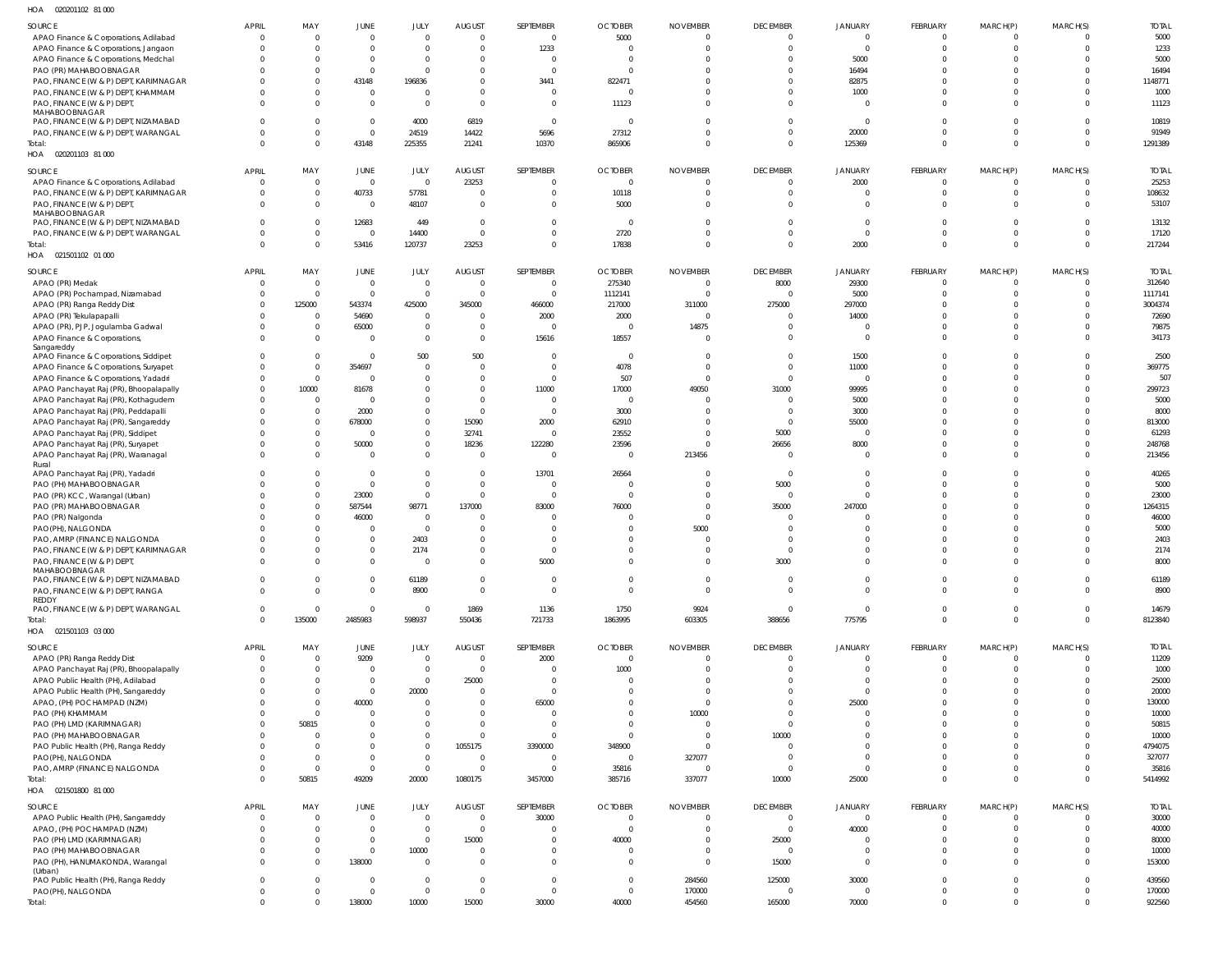021601106 01 000 HOA

| $\cdots$<br><b>PLICKLING</b> OF OOD               |              |                |                |                 |                 |                |                |                 |                 |                |                |                |                |              |
|---------------------------------------------------|--------------|----------------|----------------|-----------------|-----------------|----------------|----------------|-----------------|-----------------|----------------|----------------|----------------|----------------|--------------|
| SOURCE                                            | <b>APRIL</b> | MAY            | JUNE           | JULY            | <b>AUGUST</b>   | SEPTEMBER      | <b>OCTOBER</b> | <b>NOVEMBER</b> | <b>DECEMBER</b> | <b>JANUARY</b> | FEBRUARY       | MARCH(P)       | MARCH(S)       | <b>TOTAL</b> |
| APAO (R&B) RANGAREDDY (HYD)                       | $\Omega$     | 1000           | 64             | 3064            | 1192            | 2064           | 1064           | 1064            | 64              | 1064           | $\overline{0}$ | $\Omega$       | $\Omega$       | 10640        |
| APAO (R&B) TEKULAPALLY                            |              | 111            | 111            | 111             |                 | 111            | 111            | $\Omega$        | 111             | $\Omega$       | $\mathbf 0$    | $\Omega$       | $\Omega$       | 777          |
|                                                   |              |                |                |                 | 111             |                |                |                 |                 |                |                |                |                |              |
| APAO Irrigation, Nagarkurnool                     |              | $\overline{0}$ | $\mathbf 0$    | $\Omega$        | $\overline{0}$  | $\circ$        | $\Omega$       | 45600           | $\Omega$        | $\Omega$       | $\Omega$       | $\Omega$       | $\Omega$       | 45600        |
| APAO Irrigation, Yadadri                          |              | $\Omega$       | $\mathbf{0}$   | $\mathbf{3}$    | $\overline{3}$  | -6             | 9              | 3               | 3               | 3              | $\Omega$       | $\Omega$       | $\Omega$       | 30           |
| PAO (W&P), Waranagal (Urban)                      |              | 10             | 20             | 10 <sup>°</sup> | 10 <sup>°</sup> | 10             | 40             | 10              | 10              | 10             | $\Omega$       | $\Omega$       | $\Omega$       | 130          |
| PAO A M R P (SLBC), NALGONDA                      |              | 47             | 47             | 47              | 47              | 47             | 94             | 47              | 94              | 94             | $\Omega$       | $\Omega$       | $\Omega$       | 564          |
|                                                   |              |                |                |                 |                 |                |                |                 |                 |                |                |                |                |              |
| PAO IRRIGATION DIVISION HYDERABAD                 |              | 236            | 47             | 484             | 178             | 174            | 253            | 268             | 174             | 174            | $\Omega$       | $\Omega$       | $\Omega$       | 1988         |
| PAO IRRIGATION DIVISION NALGONDA                  |              | 180            | $\mathbf{0}$   | 540             | 180             | 180            | 180            | 180             | 180             | 180            | $\Omega$       | $\Omega$       | $\Omega$       | 1800         |
| PAO IRRIGATION RANGA REDDY DISTRICT               |              | 52             | 502            | 802             | 1102            | 554            | 502            | 502             | 502             | 502            | $\Omega$       | $\Omega$       | $\Omega$       | 5020         |
| PAO, PJP, Jogulamba Gadwal                        |              | 13             | 16             | 16              | 22              | 26             | 19             | 16              | 13              | 13             | $\Omega$       | $\Omega$       | $\Omega$       | 154          |
|                                                   |              |                |                |                 |                 |                |                |                 |                 |                |                |                |                |              |
| PAO, NSP(W&P), HYDERABAD                          |              | 47             | 47             | 47              | 47              | 47             | 94             | 47              | 47              | $\mathbf 0$    | $\Omega$       | $\Omega$       | $\Omega$       | 423          |
| Total:                                            | $\Omega$     | 1696           | 854            | 5124            | 2892            | 3219           | 2366           | 47737           | 1198            | 2040           | $\mathbf{0}$   | $\Omega$       | $\Omega$       | 67126        |
| HOA  023560800  01  000                           |              |                |                |                 |                 |                |                |                 |                 |                |                |                |                |              |
|                                                   |              |                |                |                 |                 |                |                |                 |                 |                |                |                |                |              |
| SOURCE                                            | <b>APRIL</b> | MAY            | JUNE           | JULY            | <b>AUGUST</b>   | SEPTEMBER      | <b>OCTOBER</b> | <b>NOVEMBER</b> | <b>DECEMBER</b> | JANUARY        | FEBRUARY       | MARCH(P)       | MARCH(S)       | <b>TOTAL</b> |
| APAO (PR) Medak                                   | $\Omega$     | $\overline{0}$ | 60             | $\overline{0}$  | $\overline{0}$  | $\circ$        | 3110           | $\overline{0}$  | $\Omega$        | $\mathbf 0$    | $\mathbf 0$    | $\overline{0}$ | $\overline{0}$ | 3170         |
|                                                   | $\Omega$     | $\mathbf 0$    | 15000          | $\Omega$        | $\overline{0}$  | $\circ$        | $\overline{0}$ | $\mathbf 0$     | $\Omega$        | $\mathbf{0}$   | $\mathbf{0}$   | $\Omega$       | $\overline{0}$ | 15000        |
| APAO (PR), PJP, Jogulamba Gadwal                  |              |                |                |                 |                 |                |                |                 |                 |                |                |                |                |              |
| APAO Finance & Corporations, Adilabad             |              | $\mathbf 0$    | $\mathbf 0$    | $\mathbf{0}$    | 14300           | $\circ$        | $\Omega$       | $\Omega$        | $\Omega$        | $\Omega$       | $\mathbf 0$    | $\Omega$       | $\Omega$       | 14300        |
| APAO Finance & Corporations, Jangaon              |              | $\Omega$       | $\mathbf 0$    | $\Omega$        | 35563           | 1716           | $\Omega$       | $\Omega$        | $\Omega$        | $\mathbf{0}$   | $\mathbf 0$    | $\Omega$       | $\Omega$       | 37279        |
| APAO Finance & Corporations,                      | <sup>0</sup> | $\Omega$       | $\mathbf 0$    | $\overline{0}$  | $\Omega$        | $\circ$        | $\Omega$       | $\Omega$        | $\Omega$        | 6678           | $\mathbf 0$    | $\Omega$       | $\Omega$       | 6678         |
| Komarambheem Asifabad                             |              |                |                |                 |                 |                |                |                 |                 |                |                |                |                |              |
| APAO Finance & Corporations,                      | $\Omega$     | $\mathbf 0$    | $\mathbf{0}$   | 3170            | $\overline{0}$  | $\overline{0}$ | 133            | $\Omega$        | $\Omega$        | $\mathbf{0}$   | $\overline{0}$ | $\Omega$       | $\Omega$       | 3303         |
| Mahabubabad                                       |              |                |                |                 |                 |                |                |                 |                 |                |                |                |                |              |
| APAO Finance & Corporations, Peddapalli           | 0            | $\overline{0}$ | $\overline{0}$ | $\Omega$        | 8861            | 21             | $\overline{0}$ | $\overline{0}$  | $\Omega$        | $\overline{0}$ | $\mathbf 0$    | $\Omega$       | $\overline{0}$ | 8882         |
|                                                   |              |                |                |                 |                 |                |                |                 |                 |                |                |                |                |              |
| APAO Finance & Corporations,                      | $\Omega$     | $\Omega$       | $\mathbf 0$    | $\overline{0}$  | $\overline{0}$  | $\overline{0}$ | $\overline{0}$ | $\Omega$        | $\Omega$        | 13653          | $\mathbf 0$    | $\Omega$       | $\Omega$       | 13653        |
| Sangareddy                                        |              |                |                |                 |                 |                |                |                 |                 |                |                |                |                |              |
| APAO Finance & Corporations, Vikarabad            |              | $\overline{0}$ | $\mathbf 0$    | 40830           | 10000           | 15316          | 15848          | $\Omega$        | $\Omega$        | $\overline{0}$ | $\overline{0}$ | $\Omega$       | $\overline{0}$ | 81994        |
| APAO Irrigation, Jagtial                          |              | $\mathbf{0}$   | 2000           | 17000           | 1000            | $\overline{0}$ | 42000          | $\Omega$        | $\Omega$        | 3000           | $\overline{0}$ | $\Omega$       | $\Omega$       | 65000        |
| APAO Irrigation, Jangaon                          |              | $\mathbf{0}$   | $\overline{0}$ | 4500            | $\overline{0}$  | 4500           | 3000           | $\Omega$        | $\Omega$        | $\mathbf 0$    | $\mathbf 0$    | $\Omega$       | $\Omega$       | 12000        |
| APAO Irrigation, Komarambheem Asifabad            |              | $\Omega$       | $\mathbf 0$    | $\Omega$        | $\overline{0}$  | $\overline{0}$ | 13207          | $\Omega$        | $\Omega$        | $\mathbf{0}$   | $\Omega$       | $\Omega$       | $\Omega$       | 13207        |
|                                                   |              |                |                |                 |                 |                |                |                 |                 |                |                |                |                |              |
| APAO Irrigation, Peddapalli                       |              | $\Omega$       | $\mathbf 0$    | $\Omega$        | $\overline{0}$  | 174000         | $\Omega$       | $\Omega$        | $\Omega$        | $\overline{0}$ | $\Omega$       | $\Omega$       | $\Omega$       | 174000       |
| APAO Irrigation, Vikarabad                        |              | $\Omega$       | $\mathbf 0$    | $\Omega$        | $\Omega$        | 259524         | $\overline{0}$ | $\overline{0}$  | 48345           | 5208           | $\Omega$       | $\Omega$       | $\Omega$       | 313077       |
| APAO Irrigation, Wanaparthy                       |              | $\mathbf{0}$   | $\mathbf 0$    | $\Omega$        | $\overline{0}$  | $\circ$        | 81498          | $\Omega$        | $\Omega$        | $\Omega$       | $\Omega$       | $\Omega$       | $\Omega$       | 81498        |
|                                                   |              | $\overline{0}$ |                | $\Omega$        |                 |                |                |                 | $\Omega$        | $\Omega$       | $\Omega$       | $\Omega$       | $\Omega$       | 25535        |
| APAO Panchayat Raj (PR), Jagtial                  |              |                | 11100          |                 | $\overline{0}$  | $\circ$        | 500            | 13935           |                 |                |                |                |                |              |
| APAO Panchayat Raj (PR), Jangaon                  | $\Omega$     | $\overline{0}$ | $\mathbf 0$    | $\mathbf{0}$    | 16980           | 70             | $\overline{0}$ | $\overline{0}$  | $\Omega$        | $\Omega$       | $\mathbf{0}$   | $\Omega$       | $\Omega$       | 17050        |
| APAO Panchayat Raj (PR),                          | $\Omega$     | 339271         | $\mathbf 0$    | $\Omega$        | $\overline{0}$  | $\overline{0}$ | $\Omega$       | $\Omega$        | $\Omega$        | $\Omega$       | $\Omega$       | $\Omega$       | $\Omega$       | 339271       |
| Komarambheem Asifabad                             |              |                |                |                 |                 |                |                |                 |                 |                |                |                |                |              |
| APAO Panchayat Raj (PR), Mahabubabad              | $\Omega$     | $\overline{0}$ | $\mathbf{0}$   | 42827           | $\overline{0}$  | $\overline{0}$ | $\overline{0}$ | $\Omega$        | $\Omega$        | $\mathbf 0$    | $\Omega$       | $\Omega$       | $\overline{0}$ | 42827        |
| APAO Panchayat Raj (PR), Nagarkurnool             | $\Omega$     | $\mathbf 0$    | 173182         | $\Omega$        | 10000           | 42000          | 46000          | $\Omega$        | $\Omega$        | 24000          | $\Omega$       | $\Omega$       | $\Omega$       | 295182       |
|                                                   |              |                |                |                 |                 |                |                |                 |                 |                |                |                |                |              |
| APAO Panchayat Raj (PR), Peddapalli               |              | $\mathbf{0}$   | 40060          | $\mathbf{0}$    | 125172          | 19119          | 27624          | $\Omega$        | $\Omega$        | 10540          | $\Omega$       | $\Omega$       | $\Omega$       | 222515       |
| APAO Panchayat Raj (PR), Sangareddy               |              | $\mathbf{0}$   | 337181         | $\overline{0}$  | 15000           | 308987         | $\overline{0}$ | $\Omega$        | $\Omega$        | 0              | $\Omega$       | $\Omega$       | $\Omega$       | 661168       |
| APAO Panchayat Raj (PR), Siddipet                 |              | $\mathbf{0}$   | $\overline{0}$ | $\mathbf 0$     | $\overline{0}$  | $\Omega$       | 13669          | $\Omega$        | $\Omega$        | $\Omega$       | $\Omega$       | $\Omega$       | $\Omega$       | 13669        |
| APAO Panchayat Raj (PR), Siricilla                |              | $\mathbf{0}$   | $\mathbf{0}$   | $\Omega$        | $\overline{0}$  | $\Omega$       | $\Omega$       | $\Omega$        | $\Omega$        | 10689          | $\Omega$       | $\Omega$       | $\Omega$       | 10689        |
|                                                   |              |                |                |                 |                 |                |                |                 |                 |                |                |                |                |              |
| APAO Panchayat Raj (PR), Vikarabad                |              | $\mathbf 0$    | 17945          | $\mathbf 0$     | 40000           | $\mathbf{0}$   | 10564          | $\Omega$        | $\Omega$        | 84511          | $\Omega$       | $\Omega$       | $\Omega$       | 153020       |
| APAO Panchayat Raj (PR), Wanaparthy               |              | $\mathbf{0}$   | 23000          | $\Omega$        | $\overline{0}$  | $\Omega$       | $\overline{0}$ | $\Omega$        | $\Omega$        | $\mathbf 0$    | $\Omega$       | $\Omega$       | $\Omega$       | 23000        |
| APAO Panchayat Raj (PR), Waranagal                |              | $\mathbf 0$    | 5000           | $\Omega$        | $\Omega$        | $\Omega$       | $\Omega$       | $\Omega$        | $\Omega$        | $\Omega$       | $\Omega$       | $\Omega$       | $\Omega$       | 5000         |
| Rural                                             |              |                |                |                 |                 |                |                |                 |                 |                |                |                |                |              |
| APAO Projects, Jagtial                            |              | $\overline{0}$ | $\mathbf 0$    | $\Omega$        | $\overline{0}$  | $\Omega$       | 2000           | 1000            | $\Omega$        | $\Omega$       | $\Omega$       | $\Omega$       | $\Omega$       | 3000         |
|                                                   | $\Omega$     | $\overline{0}$ |                | $\Omega$        | 2497072         | $\Omega$       | $\Omega$       | $\Omega$        | $\Omega$        | $\Omega$       | $\mathbf{0}$   | $\Omega$       | $\Omega$       | 2497072      |
| APAO Projects, Jangaon                            |              |                | $\mathbf 0$    |                 |                 |                |                |                 |                 |                |                |                |                |              |
| APAO Roads & Buildings (R&B),                     | $\Omega$     | 16352          | $\mathbf{0}$   | $\Omega$        | $\overline{0}$  | $\Omega$       | $\Omega$       | $\Omega$        | $\Omega$        | $\Omega$       | $\Omega$       | $\Omega$       | $\Omega$       | 16352        |
| wanapartny                                        |              |                |                |                 |                 |                |                |                 |                 |                |                |                |                |              |
| PAO (PR), Nirmal                                  | 0            | $\overline{0}$ | $\overline{0}$ | $\Omega$        | $\overline{0}$  | - 0            | 5000           | $\overline{0}$  | $\Omega$        | 0              | $\mathbf 0$    | 0              | $\overline{0}$ | 5000         |
| PAO IRRIGATION DIVISION,                          | $\mathbf 0$  | $\mathbf 0$    | $\mathbf 0$    | 3000            | $\overline{0}$  | $\overline{0}$ | $\overline{0}$ | $\overline{0}$  | $\Omega$        | $\mathbf 0$    | $\mathbf 0$    | $\overline{0}$ | $\mathbf{0}$   | 3000         |
| MAHABOOBNAGAR                                     |              |                |                |                 |                 |                |                |                 |                 |                |                |                |                |              |
| PAO IRRIGATION RANGA REDDY DISTRICT               |              | $\Omega$       | $\mathbf 0$    | $\Omega$        | $\mathbf 0$     | $\Omega$       | 221884         | 17269           | $\Omega$        | $\Omega$       | $\mathbf 0$    | $\Omega$       | $\Omega$       | 239153       |
|                                                   |              | $\overline{0}$ | 3000           | $\Omega$        | $\Omega$        | $\Omega$       | $\overline{0}$ | $\Omega$        | $\Omega$        | $\Omega$       | $\Omega$       | $\Omega$       | $\Omega$       | 3000         |
| PAO MEDAK(IW), MEDAK                              |              |                |                |                 |                 |                |                |                 |                 |                |                |                |                |              |
| PAO, AMRP (FINANCE) NALGONDA                      |              | $\mathbf{0}$   | 5196           | $\Omega$        | $\overline{0}$  | $\Omega$       | $\overline{0}$ | $\Omega$        | $\Omega$        | $\mathbf{0}$   | $\mathbf 0$    | $\Omega$       | $\Omega$       | 5196         |
| PAO, FINANCE (W & P) DEPT, HYDERABAD              |              | $\overline{0}$ | $\mathbf{0}$   | $\Omega$        | $\overline{0}$  | 10             | $\overline{0}$ | $\Omega$        | $\Omega$        | 4100           | $\Omega$       | $\Omega$       | $\Omega$       | 4110         |
| PAO, FINANCE (W & P) DEPT, KHAMMAM                |              | $\mathbf{0}$   | $\mathbf 0$    | $\Omega$        | $\overline{0}$  | $\overline{0}$ | 283206         | $\mathbf{0}$    | $\Omega$        | $\overline{0}$ | $\mathbf{0}$   | $\overline{0}$ | $\overline{0}$ | 283206       |
| PAO, FINANCE (W & P) DEPT, RANGA                  | $\Omega$     | 3676           | 3062           | 217453          | 1222            | 323120         | $\overline{0}$ | 557             | 13812           | $\overline{0}$ | $\mathbf 0$    | $\overline{0}$ | $\overline{0}$ | 562902       |
| REDDY                                             |              |                |                |                 |                 |                |                |                 |                 |                |                |                |                |              |
| PAO, FINANCE (W & P) DEPT, WARANGAL               | $\Omega$     | $\overline{0}$ | $\overline{0}$ | 117820          | $\overline{0}$  | - 0            | $\overline{0}$ | 0               | $\mathbf{0}$    | 8220           | $\mathbf 0$    | $\overline{0}$ | $\Omega$       | 126040       |
|                                                   | $\Omega$     | $\overline{0}$ | $\mathbf 0$    | $\Omega$        | $\overline{0}$  | $\Omega$       |                | $\Omega$        | $\Omega$        |                | $\Omega$       | $\Omega$       | $\Omega$       |              |
| PAO, PJP, Jogulamba Gadwal                        |              |                |                |                 |                 |                | 15665          |                 |                 | $\overline{0}$ |                |                |                | 15665        |
| PAO, SRSP, SSP, NIRMAL                            | $\Omega$     | $\mathbf{0}$   | $\mathbb O$    | $\overline{0}$  | $\overline{0}$  | $\Omega$       | 1000           | $\overline{0}$  | $\overline{0}$  | $\overline{0}$ | $\overline{0}$ | $\overline{0}$ | $\overline{0}$ | 1000         |
| Total:                                            | $\Omega$     | 359299         | 635786         | 446600          | 2775170         | 1148383        | 785908         | 32761           | 62157           | 170599         | $\mathbf 0$    | $\Omega$       | $\overline{0}$ | 6416663      |
| HOA  025000102  01 000                            |              |                |                |                 |                 |                |                |                 |                 |                |                |                |                |              |
|                                                   |              |                |                |                 |                 |                |                |                 |                 |                |                |                |                |              |
| SOURCE                                            | <b>APRIL</b> | MAY            | JUNE           | JULY            | <b>AUGUST</b>   | SEPTEMBER      | <b>OCTOBER</b> | <b>NOVEMBER</b> | <b>DECEMBER</b> | <b>JANUARY</b> | FEBRUARY       | MARCH(P)       | MARCH(S)       | <b>TOTAL</b> |
| APAO Finance & Corporations, Adilabad             | $\mathbf 0$  | $\overline{0}$ | 145920         | 63522           | $\overline{0}$  | $\overline{0}$ | $\overline{0}$ | $\overline{0}$  | $\Omega$        | 25000          | $\overline{0}$ | $\overline{0}$ | $\Omega$       | 234442       |
| APAO Finance & Corporations,                      | $\Omega$     | $\Omega$       | $\mathbf{0}$   | $\Omega$        | $\overline{0}$  | $\Omega$       | $\Omega$       | $\Omega$        | $\Omega$        | 246344         | $\mathbf{0}$   | $\Omega$       | $\Omega$       | 246344       |
|                                                   |              |                |                |                 |                 |                |                |                 |                 |                |                |                |                |              |
| Bhoopalapally                                     | $\Omega$     | $\Omega$       |                |                 | 10455           | $\Omega$       | $\Omega$       | $\Omega$        | $\Omega$        |                | $\Omega$       | $\Omega$       | $\Omega$       | 139240       |
| APAO Finance & Corporations,                      |              |                | $\mathbf 0$    | 19400           |                 |                |                |                 |                 | 109385         |                |                |                |              |
| Sangareddy                                        |              |                |                |                 |                 |                |                |                 |                 |                |                |                |                |              |
| PAO, AMRP (FINANCE) NALGONDA                      | $\Omega$     | $\Omega$       | $\Omega$       | 7000            | 13128           | $\Omega$       | $\overline{0}$ | $\Omega$        | $\Omega$        | $\Omega$       | $\Omega$       | $\Omega$       | $\Omega$       | 20128        |
| PAO, FINANCE (W & P) DEPT, HYDERABAD              |              | $\Omega$       | $\mathbf 0$    | $\Omega$        | $\overline{0}$  | $\overline{0}$ | 172643         | $\Omega$        | $\Omega$        | 6000           | $\Omega$       | $\Omega$       | $\Omega$       | 178643       |
| PAO, FINANCE (W & P) DEPT, KARIMNAGAR             | $\Omega$     | $\Omega$       | $\mathbf 0$    | 8422            | $\overline{0}$  | 1521           | - 0            | $\Omega$        | $\Omega$        | $\mathbf 0$    | $\overline{0}$ | $\overline{0}$ | $\Omega$       | 9943         |
| PAO, FINANCE (W & P) DEPT,                        |              | $\Omega$       | $\Omega$       | $\Omega$        | 16825           | $\Omega$       | - 0            | $\Omega$        | $\Omega$        | $\overline{0}$ | $\Omega$       | $\Omega$       | $\Omega$       | 16825        |
|                                                   |              |                |                |                 |                 |                |                |                 |                 |                |                |                |                |              |
| MAHABOOBNAGAR                                     |              |                | $\Omega$       |                 |                 |                |                |                 |                 |                |                |                |                |              |
| PAO, FINANCE (W & P) DEPT, MEDAK                  | $\Omega$     | $\Omega$       |                | 15360           | $\overline{0}$  | $\overline{0}$ | 2000           | $\Omega$        | $\Omega$        | $\overline{0}$ | $\Omega$       | $\Omega$       | $\Omega$       | 17360        |
| PAO, FINANCE (W & P) DEPT, NIZAMABAD              | $\Omega$     | $\mathbf{0}$   | $\mathbf{0}$   | $\Omega$        | $\overline{0}$  | $\overline{0}$ | $\overline{0}$ | $\Omega$        | $\Omega$        | 50000          | $\mathbf{0}$   | $\overline{0}$ | $\overline{0}$ | 50000        |
| Total:                                            | $\Omega$     | $\Omega$       | 145920         | 113704          | 40408           | 1521           | 174643         | $\Omega$        | $\Omega$        | 436729         | $\mathbf{0}$   | $\Omega$       | $\Omega$       | 912925       |
| HOA  040601800  02  000                           |              |                |                |                 |                 |                |                |                 |                 |                |                |                |                |              |
|                                                   |              |                |                |                 |                 |                |                |                 |                 |                |                |                |                |              |
| SOURCE                                            | <b>APRIL</b> | MAY            | JUNE           | JULY            | <b>AUGUST</b>   | SEPTEMBER      | <b>OCTOBER</b> | <b>NOVEMBER</b> | <b>DECEMBER</b> | JANUARY        | FEBRUARY       | MARCH(P)       | MARCH(S)       | <b>TOTAL</b> |
| APAO (PR) Ranga Reddy Dist                        | $\mathbf 0$  | $\overline{0}$ | 182000         | $\overline{0}$  | $\overline{0}$  | $\overline{0}$ | $\overline{0}$ | $\overline{0}$  | $\Omega$        | $\mathbf 0$    | $\overline{0}$ | $\overline{0}$ | $\overline{0}$ | 182000       |
| APAO Finance & Corporations,                      | $\Omega$     | $\mathbf{0}$   | $\overline{0}$ | $\Omega$        | $\Omega$        | $\Omega$       | $\Omega$       | $\Omega$        | $\Omega$        | 135926         | $\mathbf{0}$   | $\Omega$       | $\Omega$       | 135926       |
|                                                   |              |                |                |                 |                 |                |                |                 |                 |                |                |                |                |              |
| Kothagudem<br>APAO Panchayat Raj (PR), Peddapalli | $\mathbf 0$  | $\mathbf 0$    | $\mathbf 0$    | $\mathbf 0$     | 872             | $\overline{0}$ | $\overline{0}$ | $\mathbf 0$     | $\mathbf 0$     | $\overline{0}$ | $\mathbf 0$    | $\overline{0}$ | $\overline{0}$ | 872          |
|                                                   |              |                |                |                 |                 |                |                |                 |                 |                |                |                |                |              |
|                                                   |              |                |                |                 |                 |                |                |                 |                 |                |                |                |                |              |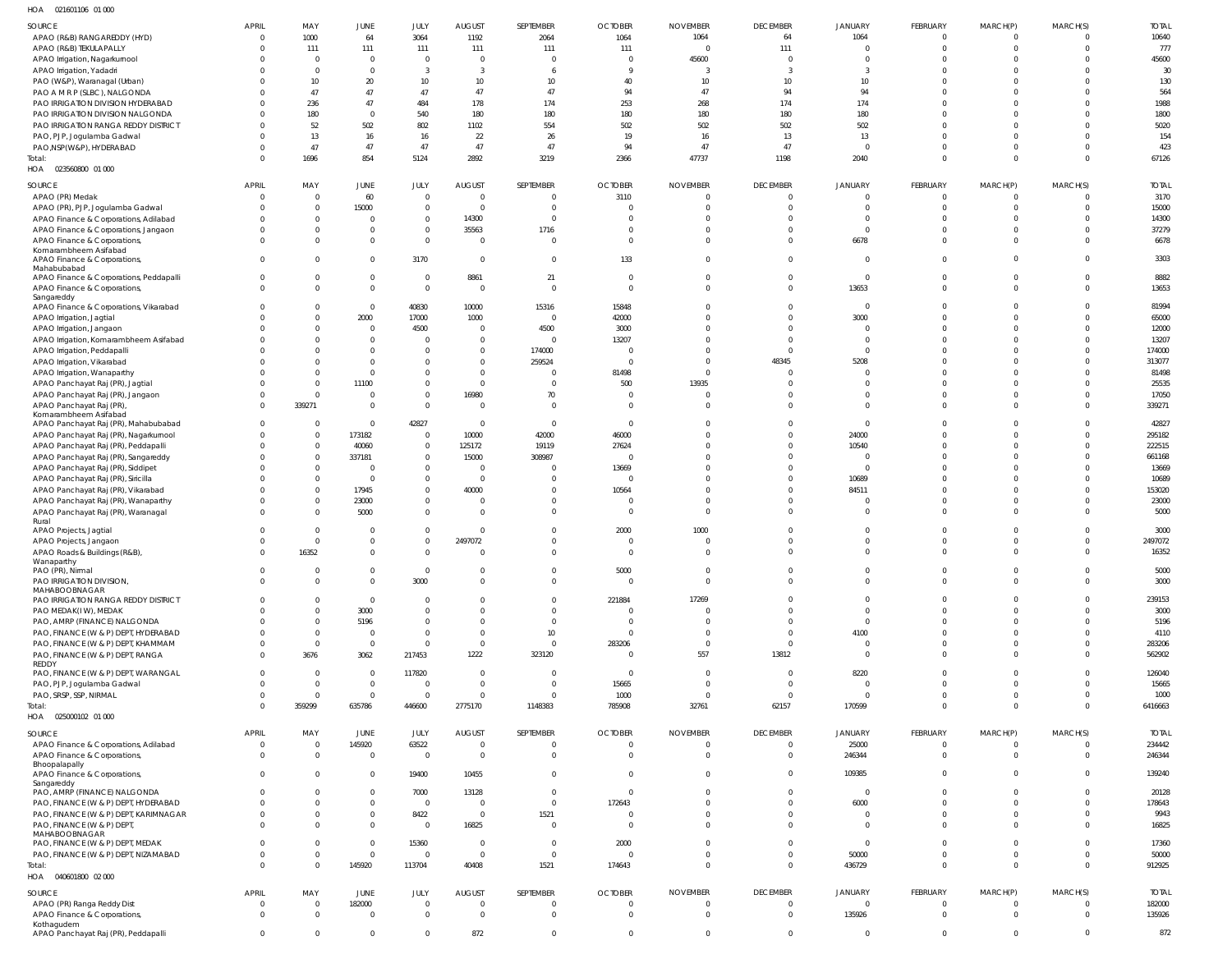| HOA<br>040601800 02 000                                                   |                      |                                  |                               |                                  |                            |                                |                          |                                  |                        |                            |                      |                                  |                      |                 |
|---------------------------------------------------------------------------|----------------------|----------------------------------|-------------------------------|----------------------------------|----------------------------|--------------------------------|--------------------------|----------------------------------|------------------------|----------------------------|----------------------|----------------------------------|----------------------|-----------------|
| SOURCE                                                                    | APRIL                | MAY                              | JUNE                          | JULY                             | <b>AUGUST</b>              | SEPTEMBER                      | <b>OCTOBER</b>           | <b>NOVEMBER</b>                  | <b>DECEMBER</b>        | <b>JANUARY</b>             | FEBRUARY             | MARCH(P)                         | MARCH(S)             | <b>TOTAL</b>    |
| PAO (PR) MAHABOOBNAGAR                                                    | $\Omega$             | $\overline{0}$                   | $\mathbf 0$                   | $\overline{0}$                   | $\overline{0}$             | 30000                          | 50000                    | $\overline{0}$                   | $\overline{0}$         | 45000                      | $\Omega$             | $\overline{0}$                   | $\Omega$             | 125000          |
| PAO IRRIGATION DIVISION,                                                  | $\cap$               | $\Omega$                         | $\mathbf 0$                   | 3500                             | 4000                       | $\overline{0}$                 | 18500                    | 51000                            | 3000                   | 5000                       | $\overline{0}$       | $\overline{0}$                   | $\Omega$             | 85000           |
| MAHABOOBNAGAR                                                             |                      |                                  |                               |                                  |                            |                                |                          |                                  |                        |                            |                      |                                  |                      |                 |
| PAO, FINANCE (W & P) DEPT, KHAMMAM<br>PAO, FINANCE (W & P) DEPT           |                      | $\Omega$<br>$\Omega$             | $\mathbf 0$<br>$\mathbf 0$    | $^{\circ}$<br>$\overline{0}$     | $\overline{0}$<br>4000     | $\overline{0}$<br>$\mathbf{0}$ | 148737<br>$\overline{0}$ | $\overline{0}$<br>$\overline{0}$ | $\Omega$<br>$\Omega$   | $\overline{0}$<br>29800    | $\Omega$<br>$\Omega$ | $\overline{0}$<br>$\Omega$       | $\Omega$<br>$\Omega$ | 148737<br>33800 |
| MAHABOOBNAGAR                                                             |                      |                                  |                               |                                  |                            |                                |                          |                                  |                        |                            |                      |                                  |                      |                 |
| PAO, FINANCE (W & P) DEPT, RANGA                                          |                      | $\Omega$                         | 4157                          | 6000                             | $\Omega$                   | $\overline{0}$                 | $\overline{0}$           | $\overline{0}$                   | $\Omega$               | $\overline{0}$             | $\Omega$             | $\Omega$                         | $\Omega$             | 10157           |
| REDDY                                                                     |                      |                                  |                               |                                  |                            |                                |                          |                                  |                        |                            |                      |                                  |                      |                 |
| PAO, PJP, Jogulamba Gadwal<br>Total:                                      | $\Omega$             | $\mathbf 0$<br>$\Omega$          | 1000                          | $\overline{0}$                   | $\overline{0}$<br>8872     | 1000                           | 10000                    | $\overline{0}$<br>51000          | $\overline{0}$<br>3000 | $\overline{0}$<br>215726   | $\Omega$<br>$\Omega$ | $\overline{0}$<br>$\overline{0}$ | $\Omega$<br>$\Omega$ | 12000<br>733492 |
| HOA  043500800  03  000                                                   |                      |                                  | 187157                        | 9500                             |                            | 31000                          | 227237                   |                                  |                        |                            |                      |                                  |                      |                 |
|                                                                           |                      |                                  |                               |                                  |                            |                                |                          |                                  |                        |                            |                      |                                  |                      |                 |
| SOURCE                                                                    | <b>APRIL</b>         | MAY                              | JUNE                          | JULY                             | <b>AUGUST</b>              | SEPTEMBER                      | <b>OCTOBER</b>           | <b>NOVEMBER</b>                  | <b>DECEMBER</b>        | <b>JANUARY</b>             | FEBRUARY             | MARCH(P)                         | MARCH(S)             | <b>TOTAL</b>    |
| PAO, FINANCE (W & P) DEPT, WARANGAL                                       | $\Omega$             | $\Omega$                         | 903562                        | $\mathbf 0$                      | $\Omega$                   | $\overline{0}$                 | 0                        | $\overline{0}$                   | $\overline{0}$         | $\overline{0}$             | $\overline{0}$       | $\overline{0}$                   |                      | 903562          |
| Total:                                                                    |                      | $\overline{0}$                   | 903562                        | $\overline{0}$                   | $\Omega$                   | $\overline{0}$                 | $\overline{0}$           | $\overline{0}$                   | $\overline{0}$         | $\overline{0}$             | $\Omega$             | $\overline{0}$                   | $\overline{0}$       | 903562          |
| HOA  051500800  81 000                                                    |                      |                                  |                               |                                  |                            |                                |                          |                                  |                        |                            |                      |                                  |                      |                 |
| SOURCE                                                                    | APRIL                | MAY                              | JUNE                          | JULY                             | <b>AUGUST</b>              | SEPTEMBER                      | <b>OCTOBER</b>           | <b>NOVEMBER</b>                  | <b>DECEMBER</b>        | <b>JANUARY</b>             | FEBRUARY             | MARCH(P)                         | MARCH(S)             | <b>TOTAL</b>    |
| APAO (PR) Pochampad, Nizamabad                                            | $\Omega$             | $\Omega$                         | 111126                        | $\overline{0}$                   | $\Omega$                   | 81089                          | 525230                   | 14304                            | $\Omega$               | 207633                     | $\Omega$             | $\overline{0}$                   | $\Omega$             | 939382          |
| APAO (PR) Tekulapapalli                                                   |                      | $\overline{0}$                   | $\mathbf 0$                   | 179616                           | $\Omega$                   | $\Omega$                       | $\overline{0}$           | C                                | $\Omega$               | $\Omega$                   | $\Omega$             | $\overline{0}$                   | $\Omega$             | 179616          |
| APAO Finance & Corporations, Jangaon                                      |                      | $\Omega$                         | $\mathbf 0$                   | $\overline{0}$                   | $\Omega$                   | 10334                          | 3143                     | $\Omega$                         | $\Omega$               | 34861                      | $\Omega$             | $\Omega$                         |                      | 48338           |
| APAO Finance & Corporations, Kamareddy                                    |                      | $\mathbf{0}$                     | $\mathbf 0$                   | 1000                             | $\Omega$                   | $\Omega$                       | $\Omega$                 | $\Omega$                         | $\Omega$               | 5000                       | $\Omega$             | $\Omega$                         | $\Omega$             | 6000            |
| APAO Finance & Corporations,<br>Kothagudem                                |                      | $\Omega$                         | $\mathbf 0$                   | $\Omega$                         | $\Omega$                   | $\Omega$                       | $\Omega$                 | $\Omega$                         | $\Omega$               | 10000                      | $\Omega$             | $\Omega$                         |                      | 10000           |
| APAO Finance & Corporations, Siricilla                                    | $\Omega$             | $\Omega$                         | 14122                         | $^{\circ}$                       | $\overline{0}$             | $\overline{0}$                 | $\Omega$                 | $\Omega$                         | $\overline{0}$         | $\overline{0}$             | $\Omega$             | $\Omega$                         | $\Omega$             | 14122           |
| APAO Panchayat Raj (PR), Adilabad                                         |                      | 46000                            | $\Omega$                      | $\mathbf 0$                      | 4178                       | $\overline{0}$                 | 100000                   | 115000                           | 6000                   | $\overline{0}$             | $\Omega$             | $\Omega$                         |                      | 271178          |
| APAO Panchayat Raj (PR), Jangaon                                          |                      | $\Omega$                         | $\Omega$                      | $\overline{0}$                   | 83640                      | 229555                         | $\Omega$                 | $\Omega$                         | $\Omega$               | 14218                      | $\Omega$             | $\Omega$                         | $\Omega$             | 327413          |
| APAO Panchayat Raj (PR), Kamareddy                                        |                      | $\Omega$                         | $\mathbf 0$                   | $\mathbf 0$                      | $\Omega$                   | $\Omega$                       | $\Omega$                 | $\Omega$                         | $\Omega$               | 10440                      | $\Omega$             | $\Omega$                         |                      | 10440           |
| APAO Panchayat Raj (PR), Mancherial                                       |                      | $\Omega$                         | $\mathbf 0$                   | $\mathbf 0$                      | $\Omega$                   | $\Omega$                       | $\Omega$                 | $\Omega$                         | $\Omega$               | 12816                      | $\Omega$             | $\Omega$                         |                      | 12816           |
| APAO Panchayat Raj (PR), Medchal                                          |                      | $\Omega$                         | $\mathbf 0$                   | $\Omega$                         | $\Omega$                   | $\Omega$                       | $\Omega$                 | $\Omega$                         | 40000                  | $\overline{0}$             | $\Omega$             | $\Omega$                         |                      | 40000           |
| Malkajigiri<br>APAO Panchayat Raj (PR), Siricilla                         |                      | $\Omega$                         | 118                           | $\mathbf 0$                      | $\Omega$                   | $\overline{0}$                 | $\Omega$                 | $\mathbf{0}$                     | $\overline{0}$         | $\overline{0}$             | $\Omega$             | $\overline{0}$                   | $\Omega$             | 118             |
| APAO Panchayat Raj (PR), Waranagal                                        |                      | $\Omega$                         | $\mathbf 0$                   | $\Omega$                         | $\Omega$                   | $\overline{0}$                 | 67693                    | $\mathbf{0}$                     | 26513                  | 50438                      | $\Omega$             | $\Omega$                         | $\Omega$             | 144644          |
| Rural                                                                     |                      |                                  |                               |                                  |                            |                                |                          |                                  |                        |                            |                      |                                  |                      |                 |
| PAO (PR) (IW), LMD Colony, Karimnagar                                     |                      | $\Omega$                         | 109641                        | $\overline{0}$                   | 44444                      | 39922                          | $\Omega$                 | $\Omega$                         | $\Omega$               | $\overline{0}$             | $\Omega$             | $\Omega$                         | $\Omega$             | 194007          |
| PAO (PR) KCC, Warangal (Urban)                                            |                      | $\Omega$                         | $\Omega$                      | $\overline{0}$                   | $\Omega$                   | $\Omega$                       | $\Omega$                 | $\Omega$                         | $\Omega$               | 10000                      | $\Omega$             | $\Omega$                         |                      | 10000           |
| PAO (PR), Nirmal                                                          |                      | $\Omega$                         | $\mathbf 0$                   | 5000                             | $\Omega$                   | $\Omega$                       | $\Omega$                 | $\Omega$                         | $\Omega$               | $\Omega$                   | $\Omega$             | $\Omega$                         |                      | 5000            |
| PAO, FINANCE (W & P) DEPT, KARIMNAGAR                                     |                      | <sup>0</sup>                     | $\mathbf 0$                   | $\overline{0}$                   | $\Omega$                   | 9229                           | 121689                   | $\Omega$                         | $\Omega$               | $\Omega$                   | $\Omega$             | $\Omega$                         |                      | 130918          |
| PAO, FINANCE (W & P) DEPT, KHAMMAM                                        |                      | $\Omega$<br>$\Omega$             | $\mathbf 0$                   | 19488                            | $\Omega$<br>$\Omega$       | $\Omega$<br>$\Omega$           | 159193                   | $\Omega$<br>$\Omega$             | 85694                  | $\Omega$<br>$\Omega$       | $\Omega$<br>$\Omega$ | $\Omega$<br>$\Omega$             |                      | 264375          |
| PAO, FINANCE (W & P) DEPT, NIRMAL<br>PAO, FINANCE (W & P) DEPT, NIZAMABAD |                      | $\Omega$                         | $\mathbf 0$<br>$\mathbf 0$    | $\overline{0}$<br>10917          | 2081                       | 47872                          | 1000<br>3330             | $\Omega$                         | $\Omega$<br>$\Omega$   | 71305                      | $\Omega$             | $\Omega$                         | $\Omega$             | 1000<br>135505  |
| Total:                                                                    |                      | 46000                            | 235007                        | 216021                           | 134343                     | 418001                         | 981278                   | 129304                           | 158207                 | 426711                     | $\Omega$             | $\Omega$                         | $\Omega$             | 2744872         |
| HOA  070001101  81 000                                                    |                      |                                  |                               |                                  |                            |                                |                          |                                  |                        |                            |                      |                                  |                      |                 |
|                                                                           |                      |                                  |                               |                                  |                            |                                |                          |                                  |                        |                            |                      |                                  |                      |                 |
| SOURCE                                                                    | APRIL                | MAY                              | JUNE                          | JULY                             | <b>AUGUST</b>              | SEPTEMBER                      | <b>OCTOBER</b>           | <b>NOVEMBER</b>                  | <b>DECEMBER</b>        | <b>JANUARY</b>             | FEBRUARY             | MARCH(P)                         | MARCH(S)             | <b>TOTAL</b>    |
| PAO (W&P) NSP, TEKULAPALLY                                                | - 0                  | $\overline{0}$                   | $\mathbf 0$                   | $\overline{0}$                   | $\Omega$                   | $\overline{0}$                 | 598033                   | 183705                           | $\Omega$               | $\Omega$                   | $\Omega$             | 0                                |                      | 781738          |
| PAO A M R P (SLBC), NALGONDA                                              |                      | $\Omega$                         | $\mathbf 0$                   | $\overline{0}$                   | $\Omega$                   | 1269723                        | $\overline{0}$           | $\Omega$                         | $\Omega$               | $\Omega$                   | $\Omega$             | $\Omega$                         |                      | 1269723         |
| PAO IRRIGATION DIVISION NALGONDA<br>PAO, S R S P, R R DISTRICT            |                      | $\mathbf{0}$<br>$\Omega$         | $\mathbf 0$<br>$\mathbf 0$    | $\overline{0}$<br>$\overline{0}$ | $\Omega$<br>$\Omega$       | $\overline{0}$<br>1100         | 500<br>$\overline{0}$    | 0<br>$\Omega$                    | $\Omega$<br>$\Omega$   | $\Omega$<br>$\Omega$       | $\Omega$<br>$\Omega$ | $\mathbf{0}$<br>$\Omega$         |                      | 500<br>1100     |
| Total:                                                                    |                      |                                  |                               |                                  |                            | 1270823                        | 598533                   | 183705                           | $\Omega$               | $\Omega$                   | $\Omega$             | $\Omega$                         | $\Omega$             | 2053061         |
|                                                                           |                      |                                  |                               |                                  |                            |                                |                          |                                  |                        |                            |                      |                                  |                      |                 |
|                                                                           |                      | $\Omega$                         | $\mathbf 0$                   | $\mathbf{0}$                     | $\Omega$                   |                                |                          |                                  |                        |                            |                      |                                  |                      |                 |
| HOA  070001800  81 000                                                    |                      |                                  |                               |                                  |                            |                                |                          |                                  |                        |                            |                      |                                  |                      |                 |
| SOURCE                                                                    | APRIL                | MAY                              | <b>JUNE</b>                   | JULY                             | <b>AUGUST</b>              | SEPTEMBER                      | <b>OCTOBER</b>           | <b>NOVEMBER</b>                  | <b>DECEMBER</b>        | <b>JANUARY</b>             | FEBRUARY             | MARCH(P)                         | MARCH(S)             | <b>TOTAL</b>    |
| APAO Irrigation, Jagtial                                                  | $\Omega$             | $\Omega$                         | $\mathbf 0$                   | $\overline{0}$                   | $\Omega$                   | $\overline{0}$                 | 1000                     | $\overline{0}$                   | $\Omega$               | $\Omega$                   | $\Omega$             | $\overline{0}$                   |                      | 1000            |
| APAO Irrigation, Wanaparthy                                               |                      | $\Omega$                         | $\mathbf 0$                   | 59578                            | $\overline{0}$             | $\overline{0}$                 | $\overline{0}$           | $\overline{0}$                   | $\Omega$               | $\overline{0}$             | $\Omega$             | $\Omega$                         |                      | 59578           |
| APAO Projects, Jagtial                                                    |                      | 9476                             | $\mathbf 0$                   | 269240                           | $\Omega$                   | $\Omega$                       | 59794                    | $\Omega$                         | 2711435                | $\Omega$                   | $\Omega$             | $\Omega$                         |                      | 3049945         |
| APAO Projects, Peddapalli                                                 | $\Omega$<br>$\Omega$ | 37926640<br>$\Omega$             | $\mathbf 0$                   | 40141139                         | 212708<br>$\Omega$         | 3852                           | 28852009                 | 46151                            | $\overline{0}$         | 22133034<br>$\Omega$       | $\Omega$<br>$\Omega$ | $\overline{0}$<br>$\Omega$       | $\Omega$<br>$\Omega$ | 129315533       |
| APAO Roads & Buildings (R&B),<br>Mahabubabad                              |                      |                                  | $\mathbf 0$                   | $\overline{0}$                   |                            | 25000                          | $\overline{0}$           | 10000                            | $\overline{0}$         |                            |                      |                                  |                      | 35000           |
| APAO, SRSP SSP, KARIMNAGAR                                                | $\Omega$             | 190034                           | 235296                        | 1217145                          | 139533                     | 487354                         | 679852                   | 1011741                          | 91630                  | 633091                     | $\Omega$             | $\Omega$                         |                      | 4685676         |
| PAO (W&P), Waranagal (Urban)                                              |                      | $\overline{0}$                   | 2299987                       | 300340                           | $\overline{0}$             | $\overline{0}$                 | $\overline{0}$           | 1847735                          | 802420                 | 1107190                    | $\Omega$             | $\Omega$                         |                      | 6357672         |
| PAO IRRIGATION DIVISION KHAMMAM                                           |                      | $\Omega$                         | $\overline{0}$                | $\overline{0}$                   | $\overline{0}$             | $\Omega$                       | $\overline{0}$           | 11570                            | $\overline{0}$         | $\overline{0}$             | $\Omega$             | $\Omega$                         |                      | 11570           |
| PAO IRRIGATION RANGA REDDY DISTRICT                                       |                      | $\Omega$                         | $\mathbf 0$                   | 691100                           | 290000                     | 177300                         | $\Omega$                 | 577960                           | 280000                 | 260000                     | $\Omega$             | $\Omega$                         |                      | 2276360         |
| PAO, PJP, Jogulamba Gadwal                                                |                      | $\Omega$                         | 8200                          | 22000                            | 40000                      | 772400                         | 190242                   | 1136909                          | $\overline{0}$         | $\Omega$                   | $\Omega$             | $\Omega$                         |                      | 2169751         |
| PAO, S R S P, R R DISTRICT                                                |                      | $\Omega$                         | $\mathbf 0$                   | $\overline{0}$                   | $\Omega$                   | 11000                          | $\Omega$                 | $\Omega$                         | $\overline{0}$         | $\overline{0}$             | $\Omega$             | $\Omega$                         |                      | 11000           |
| PAO, NSP (W&P), HYDERABAD                                                 |                      | $\Omega$                         | $\mathbf 0$                   | 100000                           | $\overline{0}$             | $\overline{0}$                 | $\overline{0}$           | 60000                            | 60000                  | $\Omega$                   | $\Omega$<br>$\Omega$ | $\overline{0}$                   | $\Omega$<br>$\Omega$ | 220000          |
| Total:                                                                    |                      | 38126150                         | 2543483                       | 42800542                         | 682241                     | 1476906                        | 29782897                 | 4702066                          | 3945485                | 24133315                   |                      | $\Omega$                         |                      | 148193085       |
| HOA  070101101  81  000                                                   |                      |                                  |                               |                                  |                            |                                |                          |                                  |                        |                            |                      |                                  |                      |                 |
| SOURCE                                                                    | <b>APRIL</b>         | MAY                              | JUNE                          | JULY                             | <b>AUGUST</b>              | SEPTEMBER                      | <b>OCTOBER</b>           | <b>NOVEMBER</b>                  | <b>DECEMBER</b>        | <b>JANUARY</b>             | FEBRUARY             | MARCH(P)                         | MARCH(S)             | <b>TOTAL</b>    |
| PAO (W&P) NSP, TEKULAPALLY                                                | $\overline{0}$       | $\overline{0}$                   | $\overline{0}$                | 291823                           | $\overline{0}$             | 0                              | 0                        | 0                                | $\overline{0}$         | $\overline{0}$             | $\overline{0}$       | $\overline{0}$                   | $\Omega$             | 291823          |
| Total:                                                                    | $\Omega$             | $\overline{0}$                   | $\overline{0}$                | 291823                           | $\overline{0}$             | $\overline{0}$                 | $\overline{0}$           | $\overline{0}$                   | $\overline{0}$         | $\overline{0}$             | $\overline{0}$       | $\overline{0}$                   | $\overline{0}$       | 291823          |
| HOA  070101800  81 000                                                    |                      |                                  |                               |                                  |                            |                                |                          |                                  |                        |                            |                      |                                  |                      |                 |
| SOURCE                                                                    | <b>APRIL</b>         | MAY                              | <b>JUNE</b>                   | JULY                             | <b>AUGUST</b>              | SEPTEMBER                      | <b>OCTOBER</b>           | <b>NOVEMBER</b>                  | <b>DECEMBER</b>        | <b>JANUARY</b>             | FEBRUARY             | MARCH(P)                         | MARCH(S)             | <b>TOTAL</b>    |
| APAO Finance & Corporations,                                              | $\Omega$             | $\Omega$                         | $\overline{0}$                | $\overline{0}$                   | 7369                       | $\mathbf{0}$                   | $\mathbf{0}$             | $\overline{0}$                   | $\Omega$               | $\overline{0}$             | $\Omega$             | $\overline{0}$                   | $\Omega$             | 7369            |
| Komarambheem Asifabad                                                     |                      |                                  |                               |                                  |                            |                                |                          |                                  |                        |                            |                      |                                  |                      |                 |
| APAO Finance & Corporations,<br>Kothagudem                                | $\Omega$             | $\Omega$                         | $\overline{0}$                | $\overline{0}$                   | $\overline{0}$             | $\mathbf 0$                    | 284054                   | $\mathbf 0$                      | $\overline{0}$         | 158063                     | $\Omega$             | $\overline{0}$                   | $\Omega$             | 442117          |
| APAO Finance & Corporations,                                              | $\Omega$             | $\overline{0}$                   | $\overline{0}$                | 11107                            | 1321                       | $\mathbf{0}$                   | 2389                     | $\mathbf{0}$                     | $\overline{0}$         | $\Omega$                   | $\Omega$             | $\mathbf 0$                      | $\Omega$             | 14817           |
| Wanaparthy                                                                |                      |                                  |                               |                                  |                            |                                |                          |                                  |                        |                            |                      |                                  |                      |                 |
| APAO Irrigation, Kamareddy                                                |                      | $\Omega$                         | 5000                          | $\overline{0}$                   | $\overline{0}$             | $\overline{0}$                 | $\overline{0}$           | $\overline{0}$                   | $\Omega$               | $\overline{0}$             | $\Omega$             | $\overline{0}$                   |                      | 5000            |
| APAO Irrigation, Kothagudem                                               | $\Omega$             | 501358                           | 1000                          | $\mathbf 0$                      | $\Omega$                   | $\overline{0}$                 | 1000                     | $\overline{0}$                   | $\Omega$               | $\overline{0}$             | $\Omega$             | $\Omega$                         | $\Omega$             | 503358          |
| APAO Irrigation, Mancherial                                               |                      | $\Omega$                         | $\overline{0}$                | $\mathbf 0$                      | $\overline{0}$             | $\overline{0}$                 | 155720                   | $\overline{0}$                   | $\Omega$               | 33939                      | $\Omega$             | $\Omega$                         | $\Omega$             | 189659          |
| APAO Irrigation, Nagarkurnool                                             |                      | $\Omega$                         | 222730                        | 42000                            | 2670                       | 195540                         | 35000                    | 3510                             | 400                    | 3000                       | $\Omega$             | $\Omega$                         | $\Omega$<br>$\Omega$ | 504850          |
| APAO Irrigation, Siddipet                                                 |                      | $\overline{0}$<br>$\overline{0}$ | $\overline{0}$<br>$\mathbf 0$ | $\overline{0}$<br>$\overline{0}$ | $\Omega$<br>$\overline{0}$ | $\overline{0}$<br>$\Omega$     | 437000                   | $\overline{0}$<br>$\overline{0}$ | $\Omega$<br>$\Omega$   | $\Omega$<br>$\overline{0}$ | $\Omega$<br>$\Omega$ | $\Omega$<br>$\overline{0}$       |                      | 437000          |
| APAO Irrigation, Wanaparthy<br>APAO Panchayat Raj (PR), Kothagudem        |                      | $\Omega$                         | 12398                         | $\mathbf 0$                      | 1209                       | $\overline{0}$                 | 1000<br>4073             | $\overline{0}$                   | $\Omega$               | $\Omega$                   | $\Omega$             | $\Omega$                         | $\Omega$             | 1000<br>17680   |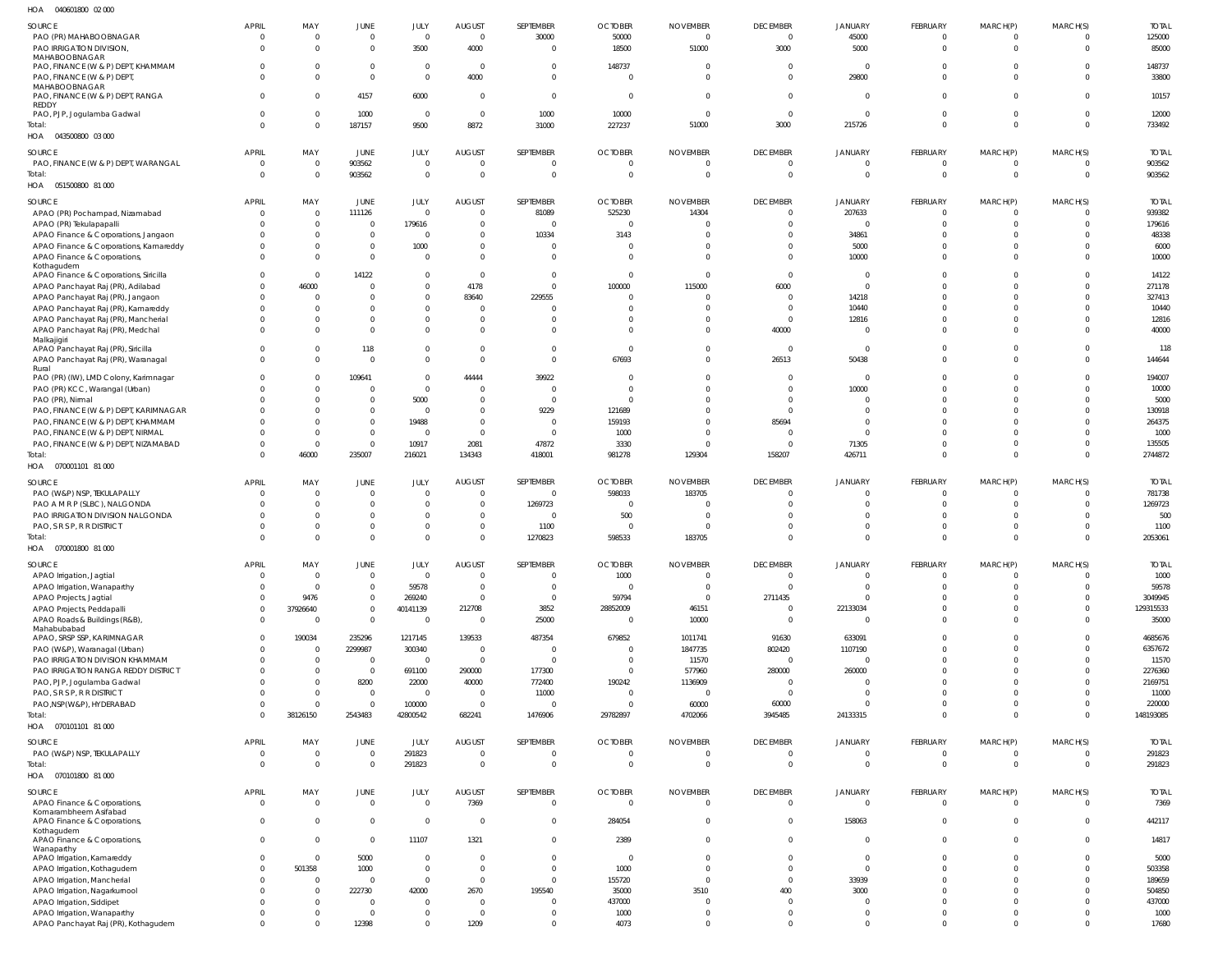070101800 81 000 HOA

| $\overline{\phantom{0}}$<br><b>UIUIUUU UIUU</b> U        |                      |              |                |                |                          |                |                |                 |                 |                          |                      |                |                      |              |
|----------------------------------------------------------|----------------------|--------------|----------------|----------------|--------------------------|----------------|----------------|-----------------|-----------------|--------------------------|----------------------|----------------|----------------------|--------------|
| SOURCE                                                   | <b>APRIL</b>         | MAY          | JUNE           | JULY           | <b>AUGUST</b>            | SEPTEMBER      | <b>OCTOBER</b> | <b>NOVEMBER</b> | <b>DECEMBER</b> | <b>JANUARY</b>           | FEBRUARY             | MARCH(P)       | MARCH(S)             | <b>TOTAL</b> |
| APAO Panchayat Raj (PR), Nagarkurnool                    | $\mathbf 0$          | $\mathsf{C}$ | 913            | $\overline{0}$ | $\overline{0}$           | $\Omega$       | $\Omega$       | $\Omega$        | $\Omega$        | $\Omega$                 | $\Omega$             | $\mathbf{0}$   | $\Omega$             | 913          |
| APAO Projects, Jagtial                                   | $\Omega$             | 28320        | $\overline{0}$ | $\overline{0}$ | $\overline{0}$           | 104620         | 10440          | $\Omega$        | $\Omega$        | $\overline{0}$           | $\Omega$             | $\overline{0}$ | $\Omega$             | 143380       |
| APAO Projects, Mancherial                                | $\Omega$             |              | $\overline{0}$ | $\overline{0}$ | $\Omega$                 |                | 5713           | 48799           |                 | - 0                      | $\Omega$             | $\Omega$       | $\Omega$             | 54512        |
| PAO A M R P (SLBC), NALGONDA                             | $\Omega$             | $\Omega$     | $\overline{0}$ | $\overline{0}$ | $\Omega$                 |                | $\Omega$       | 7421483         |                 | $\Omega$                 | $\Omega$             | $\Omega$       | $\Omega$             | 7421483      |
| PAO, FINANCE (W & P) DEPT, HYDERABAD                     | $\Omega$             |              |                | $\overline{0}$ | $\Omega$                 | $\Omega$       | $\Omega$       | $\Omega$        |                 | - 0                      | $\Omega$             |                | $\Omega$             |              |
|                                                          |                      | $\mathbf 0$  | 18000          |                |                          |                |                |                 |                 |                          | $\Omega$             | $\Omega$       |                      | 18000        |
| PAO, FINANCE (W & P) DEPT, RANGA<br>REDDY                | $\Omega$             | $\Omega$     | $\overline{0}$ | 49114          | $\Omega$                 | $\Omega$       | $\Omega$       | 20742           | $\Omega$        | 1631                     |                      | $\Omega$       | $\Omega$             | 71487        |
| PAO, PJP, Jogulamba Gadwal                               | $\Omega$             | $\Omega$     | $\Omega$       | $\overline{0}$ | $\overline{\mathbf{0}}$  | $\Omega$       | $\Omega$       | 1000            | $\overline{0}$  | $\overline{\mathbf{0}}$  | $\Omega$             | $\Omega$       | $\Omega$             | 1000         |
| Total:                                                   | $\Omega$             | 529678       | 260041         | 102221         | 12569                    | 300160         | 936389         | 7495534         | 400             | 196633                   | $\Omega$             | $\Omega$       | $\Omega$             | 9833625      |
| HOA  070103800  81 000                                   |                      |              |                |                |                          |                |                |                 |                 |                          |                      |                |                      |              |
|                                                          |                      |              |                |                |                          |                |                |                 |                 |                          |                      |                |                      |              |
| SOURCE                                                   | <b>APRIL</b>         | MAY          | JUNE           | JULY           | <b>AUGUST</b>            | SEPTEMBER      | <b>OCTOBER</b> | <b>NOVEMBER</b> | <b>DECEMBER</b> | <b>JANUARY</b>           | FEBRUARY             | MARCH(P)       | MARCH(S)             | <b>TOTAL</b> |
| APAO Finance & Corporations,                             | $\mathbf 0$          | $\mathbf 0$  | $\overline{0}$ | $\overline{0}$ | $\overline{0}$           | $\overline{0}$ | 10164          | $\Omega$        | $\overline{0}$  | 190343                   | $\overline{0}$       | $\overline{0}$ | $\overline{0}$       | 200507       |
| Kothagudem                                               |                      |              |                |                |                          |                |                |                 |                 |                          |                      |                |                      |              |
| APAO Irrigation, Mancherial                              | $\Omega$             | $\mathbf{0}$ | 2000           | $\overline{0}$ | $\overline{\mathbf{0}}$  | $\Omega$       | $\Omega$       | $\Omega$        | $\Omega$        | $\overline{\phantom{0}}$ | $\Omega$             | $\Omega$       | $\Omega$             | 2000         |
| APAO Irrigation, Nagarkurnool                            | $\Omega$             | $\mathbf{0}$ | $\overline{0}$ | 1000           | 1000                     | $\Omega$       | 19500          | $\Omega$        | $\Omega$        | 1000                     | $\Omega$             | $\Omega$       | $\Omega$             | 22500        |
| APAO Irrigation, Sangareddy                              | $\Omega$             | $\Omega$     | $\overline{0}$ | 7236974        | 1000                     | $\Omega$       | $\Omega$       | 6000            | $\Omega$        | 13000                    | $\Omega$             | $\Omega$       | $\Omega$             | 7256974      |
| APAO Irrigation, Siddipet                                | $\Omega$             | $\mathbf{0}$ | 31000          | 96405          | 20000                    | 29000          | 57000          | 1000            | $\Omega$        | 15000                    | $\Omega$             | $\Omega$       | $\Omega$             | 249405       |
| PAO IRRIGATION DIVISION NALGONDA                         | $\Omega$             | $\Omega$     | 500            | 4000           | $\overline{\mathbf{0}}$  |                | 5500           | $\sqrt{ }$      | $\Omega$        | 717288                   | $\Omega$             | $\Omega$       | $\Omega$             | 727288       |
| PAO IRRIGATION DIVISION,                                 | $\Omega$             | $\Omega$     | $\overline{0}$ | $\overline{0}$ | $\overline{0}$           | $\Omega$       | $\Omega$       | 479876          | $\Omega$        | $\overline{\mathbf{0}}$  | $\Omega$             | $\Omega$       | $\Omega$             | 479876       |
| MAHABOOBNAGAR                                            |                      |              |                |                |                          |                |                |                 |                 |                          |                      |                |                      |              |
| PAO MEDAK(IW), MEDAK                                     | $\Omega$             | $\Omega$     | $\overline{0}$ | $\overline{0}$ | $\overline{0}$           | 1000           | $\overline{0}$ | - 0             | $\Omega$        | $\overline{\mathbf{0}}$  | $\Omega$             | $\Omega$       | $\Omega$             | 1000         |
| PAO, PJP, Jogulamba Gadwal                               | $\Omega$             | $\Omega$     | $\overline{0}$ | $\overline{0}$ | $\overline{0}$           | $\Omega$       | 2000           | - 0             | $\Omega$        | $\overline{\mathbf{0}}$  | $\Omega$             | $\Omega$       | $\Omega$             | 2000         |
| PAO, SRSP, SSP, NIRMAL                                   | $\Omega$             | $\Omega$     | $\overline{0}$ | $\overline{0}$ | $\overline{0}$           | 16620          | $\Omega$       | $\Omega$        | $\Omega$        | $\overline{0}$           | $\Omega$             | $\Omega$       | $\Omega$             | 16620        |
| Total:                                                   | $\Omega$             | $\Omega$     | 33500          | 7338379        | 22000                    | 46620          | 94164          | 486876          | $\Omega$        | 936631                   | $\Omega$             | $\Omega$       | $\Omega$             | 8958170      |
| HOA  070201101  01  000                                  |                      |              |                |                |                          |                |                |                 |                 |                          |                      |                |                      |              |
| <b>SOURCE</b>                                            | <b>APRIL</b>         | MAY          | JUNE           | JULY           | <b>AUGUST</b>            | SEPTEMBER      | <b>OCTOBER</b> | <b>NOVEMBER</b> | <b>DECEMBER</b> | <b>JANUARY</b>           | FEBRUARY             | MARCH(P)       | MARCH(S)             | <b>TOTAL</b> |
|                                                          | $\Omega$             | $\Omega$     | 500            | $\overline{0}$ | $\overline{0}$           |                | - 0            | $\Omega$        |                 | - 0                      | $\Omega$             | $\Omega$       | $\Omega$             | 500          |
| APAO Irrigation, Jangaon<br>APAO Irrigation, Mahabubabad | $\Omega$             | $\Omega$     | 1500           | 1500           | $\overline{0}$           | $\Omega$       | $\Omega$       | $\Omega$        |                 | $\overline{\mathbf{0}}$  | $\Omega$             | $\Omega$       | $\Omega$             | 3000         |
|                                                          |                      |              |                |                |                          |                |                |                 |                 |                          |                      |                |                      |              |
| APAO Irrigation, Suryapet                                |                      | $\Omega$     | 500            | 6500           | 500                      | $\Omega$       | 16600          | 1500            | $\Omega$        | 1500                     | $\Omega$             | $\Omega$       | $\Omega$             | 27100        |
| PAO - IRRIGATION DIVISION WARANGAL                       | $\Omega$             | $\Omega$     | $\overline{0}$ | $\overline{0}$ | 6000                     | $\Omega$       | $\Omega$       | $\Omega$        | $\Omega$        | $\overline{\mathbf{0}}$  | $\Omega$             | $\Omega$       | $\Omega$             | 6000         |
| (Urban)<br>PAO IRRIGATION DIVISION KHAMMAM               | $\Omega$             | $\Omega$     | 1000           | 5000           | 3000                     | 2000           | 13000          | $\Omega$        |                 | 3500                     | $\Omega$             | $\Omega$       | $\Omega$             | 27500        |
| PAO IRRIGATION DIVISION,                                 | $\Omega$             | $\Omega$     | $\overline{0}$ | $\overline{0}$ | $\overline{0}$           | $\Omega$       | $\Omega$       | $\Omega$        | $\Omega$        | 1000                     | $\Omega$             | $\Omega$       | $\Omega$             | 1000         |
| MAHABOOBNAGAR                                            |                      |              |                |                |                          |                |                |                 |                 |                          |                      |                |                      |              |
| Total:                                                   | $\Omega$             | $\Omega$     | 3500           | 13000          | 9500                     | 2000           | 29600          | 1500            | $\Omega$        | 6000                     | $\Omega$             | $\mathbf{0}$   | $\Omega$             | 65100        |
| HOA  070201800  81 001                                   |                      |              |                |                |                          |                |                |                 |                 |                          |                      |                |                      |              |
|                                                          |                      |              |                |                |                          |                |                |                 |                 |                          |                      |                |                      |              |
| SOURCE                                                   | <b>APRIL</b>         | MAY          | JUNE           | JULY           | <b>AUGUST</b>            | SEPTEMBER      | <b>OCTOBER</b> | <b>NOVEMBER</b> | <b>DECEMBER</b> | JANUARY                  | <b>FEBRUARY</b>      | MARCH(P)       | MARCH(S)             | <b>TOTAL</b> |
| APAO Irrigation, Adilabad                                | $\overline{0}$       | $\mathbf{0}$ | $\overline{0}$ | $\overline{0}$ | $\overline{\mathbf{0}}$  | $\overline{0}$ | $\overline{0}$ | 404200          | $\overline{0}$  | $\overline{0}$           | $\overline{0}$       | 0              | $\overline{0}$       | 404200       |
| APAO Irrigation, Bhoopalapally                           | $\Omega$             | $\mathbf{0}$ | 15000          | 163500         | 7000                     | 229710         | 161500         |                 | $\Omega$        | 82500                    | $\Omega$             | $\Omega$       | $\Omega$             | 659210       |
| APAO Irrigation, Jagtial                                 | $\Omega$             | $\Omega$     | $\overline{0}$ | $\overline{0}$ | $\overline{\mathbf{0}}$  | $\Omega$       | 5127           |                 | $\Omega$        | $\overline{\mathbf{0}}$  | $\Omega$             | $\Omega$       | $\Omega$             | 5127         |
| APAO Irrigation, Jangaon                                 | $\Omega$             | $\mathbf{0}$ | 2000           | 19500          | 5000                     | 2500           | 20100          | $\Omega$        | $\Omega$        | 1500                     | $\Omega$             | $\Omega$       | $\Omega$             | 50600        |
| APAO Irrigation, Kamareddy                               |                      | $\Omega$     | $\overline{0}$ | $\overline{0}$ | $\overline{\phantom{0}}$ | $\Omega$       | $\Omega$       |                 | $\Omega$        | 89700                    | $\Omega$             | $\Omega$       | $\Omega$             | 89700        |
| APAO Irrigation, Kothagudem                              | $\Omega$             | $\Omega$     | $\overline{0}$ | 9500269        | $\overline{0}$           | 2360000        | 1000           | 6595979         | $\Omega$        | 2393768                  | $\Omega$             | $\Omega$       | $\Omega$             | 20851016     |
| APAO Irrigation, Mahabubabad                             |                      | $\Omega$     | $\overline{0}$ | 22500          | 5000                     | 7000           | 35000          |                 | $\Omega$        | 7500                     | $\Omega$             | $\Omega$       | $\Omega$             | 77000        |
| APAO Irrigation, Nagarkurnool                            | $\Omega$             | $\mathbf 0$  | $\overline{0}$ | $\overline{0}$ | $\overline{0}$           |                | 2500           |                 | 120887          | $\Omega$                 | $\Omega$             | $\Omega$       | <sup>0</sup>         | 123387       |
| APAO Irrigation, Peddapalli                              | $\Omega$             | 10000        | $\Omega$       | $\overline{0}$ | $\overline{0}$           |                | $\Omega$       |                 | $\Omega$        | $\Omega$                 | $\Omega$             | $\Omega$       | $\Omega$             | 10000        |
| APAO Irrigation, Sangareddy                              | $\Omega$             |              | $\Omega$       | $\overline{0}$ | $\overline{0}$           |                | 1000           |                 | $\Omega$        | $\Omega$                 | $\Omega$             | $\Omega$       | <sup>0</sup>         | 1000         |
| APAO Irrigation, Siddipet                                | $\Omega$             | 244376       | $\Omega$       | $\Omega$       | $\Omega$                 | $\Omega$       | $\Omega$       |                 | $\Omega$        | $\Omega$                 | $\Omega$             | $\Omega$       | $\Omega$             | 244376       |
| APAO Irrigation, Siricilla                               |                      |              | $\Omega$       | 3000           | - 0                      | 5000           | 2000           | 2433000         |                 | $\Omega$                 | $\Omega$             |                |                      | 2443000      |
| APAO Irrigation, Suryapet                                | $\Omega$             | $\Omega$     | 914828         | $\overline{0}$ | $\overline{0}$           | $\Omega$       | $\overline{0}$ | - 0             | $\Omega$        | $\Omega$                 | $\Omega$             | $\Omega$       | $\Omega$             | 914828       |
| APAO Projects, Adilabad                                  | $\mathbf 0$          | 15625        | $\overline{0}$ | $\overline{0}$ | $\overline{0}$           | $\Omega$       | 25000          |                 | $\Omega$        | $\overline{0}$           | $\overline{0}$       | $\Omega$       | $\Omega$             | 40625        |
| APAO Projects, Jangaon                                   | $\Omega$             | $\Omega$     | 1000           | $\overline{0}$ | $\overline{0}$           | $\Omega$       | $\Omega$       | $\Omega$        | $\overline{0}$  | $\overline{0}$           | $\overline{0}$       | $\Omega$       | $\Omega$             | 1000         |
| PAO - IRRIGATION DIVISION WARANGAL                       | $\Omega$             | $\Omega$     | 568180         | 89000          | 48000                    | 5000           | 144000         | $\Omega$        | 3000            | 281085                   | $\Omega$             | $\Omega$       | $\Omega$             | 1138265      |
| (Urban)                                                  |                      |              |                |                |                          |                |                |                 |                 |                          |                      |                |                      |              |
| PAO IRRIGATION KARIMNAGAR                                | $\Omega$             | $\Omega$     | $\Omega$       | 10073          | $\overline{0}$           | 389724         | $\Omega$       | $\Omega$        | $\overline{0}$  | $\overline{0}$           | $\Omega$             | $\Omega$       | $\Omega$             | 399797       |
| PAO IRRIGATION DIVISION KHAMMAM                          | $\Omega$             | $\Omega$     | $\overline{0}$ | $\overline{0}$ | $\overline{0}$           | 28122          | 191635         | 114099          | $\Omega$        | $\overline{0}$           | $\Omega$             | $\Omega$       | $\Omega$             | 333856       |
| PAO IRRIGATION DIVISION NALGONDA                         | $\Omega$             | $\Omega$     | $\Omega$       | 500            | $\overline{0}$           | $\Omega$       | 500            | 942438          | $\mathbf 0$     | $\overline{0}$           | $\overline{0}$       | $\Omega$       | $\Omega$             | 943438       |
| PAO IRRIGATION DIVISION,                                 | $\Omega$             | 4000         | $\Omega$       | 227329         | $\Omega$                 | $\Omega$       | 23000          | 48144           | $\Omega$        | 2000                     | $\Omega$             | $\Omega$       | $\Omega$             | 304473       |
| MAHABOOBNAGAR                                            |                      |              |                |                |                          |                |                |                 |                 |                          |                      |                |                      |              |
| PAO IRRIGATION NIZAMABAD                                 | $\Omega$             | $\Omega$     | $\overline{0}$ | 49724          | $\overline{0}$           | $\Omega$       | $\overline{0}$ | $\Omega$        | $\Omega$        | $\overline{0}$           | $\Omega$             | $\Omega$       | $\Omega$             | 49724        |
| PAO IRRIGATION RANGA REDDY DISTRICT                      | $\Omega$             | $\Omega$     | $\overline{0}$ | 3500           | $\overline{0}$           | $\Omega$       | 13743          | $\Omega$        | $\overline{0}$  | $\overline{0}$           | $\Omega$             | $\Omega$       | $\Omega$             | 17243        |
| PAO Irrigation Nirmal                                    | $\Omega$             | $\mathbf 0$  | 10000          | $\overline{0}$ | $\overline{0}$           | $\Omega$       | 10000          | $\Omega$        | 19305           | 5000                     | $\Omega$             | $\Omega$       | $\Omega$             | 44305        |
| PAO MEDAK(IW), MEDAK                                     | $\Omega$             | $\Omega$     | 2500           | 26000          | 1000                     | $\Omega$       | 38500          | $\Omega$        | 2000            | 9500                     | $\Omega$             | $\Omega$       | $\Omega$             | 79500        |
| PAO, SRSP, SSP, NIRMAL                                   | $\Omega$             | 14540        | 3000           | 32230          | 33700                    | $\Omega$       | 1500           | 22855           | 64460           | $\overline{0}$           | $\Omega$             | $\Omega$       | $\Omega$             | 172285       |
| Total:                                                   | $\Omega$             | 288541       | 1516508        | 10147125       | 99700                    | 3027056        | 676105         | 10560715        | 209652          | 2872553                  | $\Omega$             | $\Omega$       | $\Omega$             | 29397955     |
| HOA  085300102  02  000                                  |                      |              |                |                |                          |                |                |                 |                 |                          |                      |                |                      |              |
| SOURCE                                                   | <b>APRIL</b>         | MAY          | JUNE           | JULY           | <b>AUGUST</b>            | SEPTEMBER      | <b>OCTOBER</b> | <b>NOVEMBER</b> | <b>DECEMBER</b> | <b>JANUARY</b>           | FEBRUARY             | MARCH(P)       | MARCH(S)             | <b>TOTAL</b> |
|                                                          |                      |              |                |                |                          |                |                |                 |                 |                          |                      |                |                      |              |
| APAO (PR) Medak                                          | $\Omega$<br>$\Omega$ | 36014        | 12543          | 19208          | 815505                   | $\Omega$       | 262095         | $\Omega$        | 536857          | 292488                   | $\Omega$<br>$\Omega$ | $\Omega$       | $\Omega$<br>$\Omega$ | 1974710      |
| APAO (PR) Pochampad, Nizamabad                           |                      | $\Omega$     | 2600055        | $\overline{0}$ | 145034                   | 1599675        | 1896793        | 307000          | 15594           | 1631162                  |                      | $\Omega$       |                      | 8195313      |
| APAO (PR) Ranga Reddy Dist                               | $\Omega$             | $\Omega$     | 1455951        | $\overline{0}$ | 968314                   | 556190         | 1421435        | $\Omega$        | 9693            | 1752236                  | $\Omega$             | $\Omega$       | $\Omega$             | 6163819      |
| APAO (PR) Tekulapapalli                                  | $\Omega$             | $\Omega$     | 33450          | $\overline{0}$ | 75476                    | $\Omega$       | 4359           | $\Omega$        | 106832          | 1336778                  | $\Omega$             | $\Omega$       | $\Omega$             | 1556895      |
| APAO (PR), PJP, Jogulamba Gadwal                         | $\Omega$             | $\Omega$     | 628993         | 268776         | 399303                   | 25669          | 255217         | 197246          | 77567           | 79636                    | $\Omega$             | $\Omega$       | $\Omega$             | 1932407      |
| APAO (R&B) HYDERABAD                                     | $\Omega$             | 22312        | 1200094        | 918245         | 11351                    | $\Omega$       | 33314          | 9389            | 13031           | 126534                   | $\Omega$             | $\Omega$       | $\Omega$             | 2334270      |
| APAO (R&B) MEDAK (HYD)                                   | $\Omega$             | 4143635      | $\Omega$       | 398470         | $\overline{\mathbf{0}}$  | 2202885        | 3390816        |                 | 530420          | 499479                   | $\Omega$             | $\Omega$       | $\Omega$             | 11165705     |
| APAO (R&B) POCHAMPAD (NIZAMABAD)                         | $\Omega$             | $\mathsf{C}$ | $\overline{0}$ | 2463777        | $\overline{0}$           | 5149612        | 3048681        | 1180462         | 713944          | 195138                   | $\Omega$             | $\Omega$       | $\Omega$             | 12751614     |
| APAO (R&B) RANGAREDDY (HYD)                              | $\Omega$             | $\Omega$     | $\overline{0}$ | 44573          | 199640                   | 775981         | 3399020        | 45719           | 1901157         | 5657016                  | $\Omega$             | $\Omega$       | $\Omega$             | 12023106     |
| APAO (R&B) TEKULAPALLY                                   | $\Omega$             | $\Omega$     | 288504         | 7379691        | 977828                   | 1824430        | 7965918        | 3860520         | 75221           | 3544036                  | $\Omega$             | $\Omega$       | $\Omega$             | 25916148     |
| APAO Finance & Corporations, Adilabad                    | $\Omega$             | $\Omega$     | 646681         | 663643         | 102772                   | 51123          | 5238021        | $\Omega$        | $\Omega$        | 6569971                  | $\Omega$             | $\Omega$       | $\Omega$             | 13272211     |
| APAO Finance & Corporations,                             | $\Omega$             | $\Omega$     | $\overline{0}$ | 1109590        | 358325                   | 1336877        | 6611425        | 2479265         | 116367          | 5996129                  | $\Omega$             | $\Omega$       | $\Omega$             | 18007978     |
| Bhoopalapally                                            |                      |              |                |                |                          |                |                |                 |                 |                          |                      |                |                      |              |
| APAO Finance & Corporations, Jagtial                     | $\Omega$             | $\Omega$     | $\overline{0}$ | 16043          | 3824                     | $\Omega$       | 894507         | $\Omega$        | 24044           | 179599                   | $\Omega$             | $\Omega$       | $\Omega$             | 1118017      |
| APAO Finance & Corporations, Jangaon                     | $\Omega$             | $\Omega$     | $\Omega$       | $\overline{0}$ | 656894                   | 12492          | 169127         | $\Omega$        | $\overline{0}$  | 29392                    | $\overline{0}$       | $\overline{0}$ | $\Omega$             | 867905       |
| APAO Finance & Corporations, Kamareddy                   | $\Omega$             | $\Omega$     | 515715         | 6003           | 7472                     | 23401          | 1418249        | 216             | $\Omega$        | 2129740                  | $\Omega$             | $\Omega$       | $\Omega$             | 4100796      |
|                                                          |                      |              |                |                |                          |                |                |                 |                 |                          |                      |                |                      |              |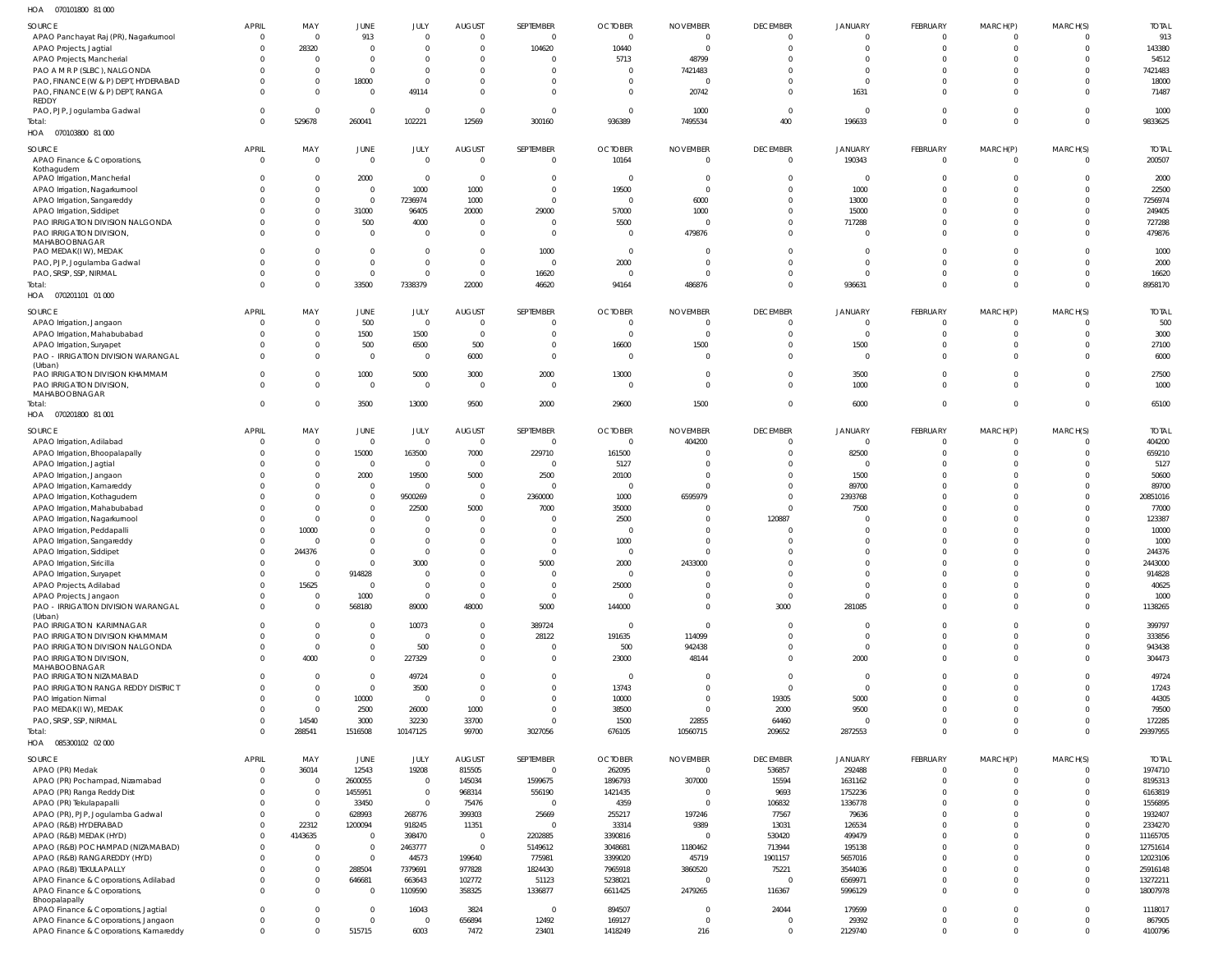| 085300102 02 000<br>HOA |
|-------------------------|
|-------------------------|

| SOURCE                                                                         | <b>APRIL</b>         | MAY                              | JUNE                       | JULY                                | <b>AUGUST</b>            | SEPTEMBER               | <b>OCTOBER</b>             | <b>NOVEMBER</b>         | <b>DECEMBER</b>            | <b>JANUARY</b>       | <b>FEBRUARY</b>      | MARCH(P)                         | MARCH(S)             | <b>TOTAL</b>          |
|--------------------------------------------------------------------------------|----------------------|----------------------------------|----------------------------|-------------------------------------|--------------------------|-------------------------|----------------------------|-------------------------|----------------------------|----------------------|----------------------|----------------------------------|----------------------|-----------------------|
| APAO Finance & Corporations,<br>Komarambheem Asifabad                          | $\Omega$             | $\overline{0}$                   | $\mathbf{0}$               | 10707                               | 554367                   | 167010                  | 31988                      | $\Omega$                | 674                        | 10236                | $\Omega$             | $\overline{0}$                   | $\overline{0}$       | 774982                |
| APAO Finance & Corporations,<br>Kothagudem                                     | $\Omega$             | 0                                | $\overline{0}$             | 33491                               | $\mathbf{0}$             | 484558                  | 3799990                    | 6408                    | $\mathbf 0$                | 1917914              | $\Omega$             | $\overline{0}$                   | $\overline{0}$       | 6242361               |
| APAO Finance & Corporations,<br>Mahabubabad                                    | $\Omega$             | $\overline{0}$                   | 755                        | 160790                              | $\mathbf 0$              | 3100                    | 16352                      | $\Omega$                | 21724                      | $\mathbf{0}$         | $\Omega$             | $\Omega$                         | $\Omega$             | 202721                |
| APAO Finance & Corporations, Manchirial                                        | $\Omega$             | $\overline{0}$                   | $\overline{0}$             | $\Omega$                            | 964                      | 2723                    | 371680                     | 71                      | $\mathbf 0$                | 8244                 | $\Omega$             | $\Omega$                         | $\Omega$             | 383682                |
| APAO Finance & Corporations, Medchal                                           | $\Omega$             | $\overline{0}$                   | $\overline{0}$             | 183262                              | 249                      | 298                     | 93629                      | $\Omega$                | 11798                      | 108303               | $\Omega$             | $\overline{0}$                   | $\Omega$             | 397539                |
| APAO Finance & Corporations,<br>Nagarkurnool                                   |                      | $\overline{0}$                   | 74290                      | 16703                               | 362634                   | 754594                  | 4016                       | 2009                    | $\overline{0}$             | 253929               | $\Omega$             | $\overline{0}$                   | $\Omega$             | 1468175               |
| APAO Finance & Corporations, Peddapalli                                        | $\Omega$             | $\overline{0}$                   | $\Omega$                   | 59017                               | 22953                    | - 0                     | - 0                        | $\Omega$                | 24146                      | $\mathbf{0}$         | $\Omega$             | $\overline{0}$                   | $\Omega$             | 106116                |
| APAO Finance & Corporations,<br>Sangareddy                                     | $\Omega$             | $\overline{0}$                   | 245909                     | 583072                              | 334778                   | 2219337                 | 426172                     | 2525                    | 42104                      | 484270               | $\Omega$             | $\overline{0}$                   | $\Omega$             | 4338167               |
| APAO Finance & Corporations, Siddipet                                          | $\Omega$             | 0                                | 93280                      | 1132299                             | $\overline{0}$           | 22333                   | 131946                     | $\Omega$                | 12367                      | 5252                 | $\Omega$             | $\Omega$                         | $\Omega$             | 1397477               |
| APAO Finance & Corporations, Siricilla                                         |                      | $\overline{0}$                   | 554792                     | 125985                              | 6112                     | 286019                  | 62704                      |                         | $\mathbf 0$                | 601853               | $\Omega$             | $\Omega$                         | $\Omega$             | 1637465               |
| APAO Finance & Corporations, Suryapet                                          |                      | $\overline{0}$                   | 3104918                    | 544981                              | 74226                    | 628779                  | 326625                     | 111614                  | 24659                      | 2144407              | $\Omega$             | $\Omega$                         | $\Omega$             | 6960209               |
| APAO Finance & Corporations, Vikarabad<br>APAO Finance & Corporations,         |                      | $\overline{0}$<br>$\overline{0}$ | $\overline{0}$<br>$\Omega$ | 1108663<br>48534                    | 649604<br>2476           | 149296<br>$\Omega$      | 754832<br>481100           |                         | 133934<br>16894            | 562330<br>1648216    | $\Omega$<br>$\Omega$ | $\Omega$<br>$\Omega$             | $\Omega$<br>$\Omega$ | 3358659<br>2197220    |
| Wanaparthy                                                                     |                      |                                  |                            |                                     |                          |                         |                            |                         |                            |                      |                      |                                  |                      |                       |
| APAO Finance & Corporations, Yadadri<br>APAO Irrigation, Adilabad              |                      | 0<br>$\overline{0}$              | 77544<br>267042            | 2302<br>1823491                     | 14068<br>$\overline{0}$  | 602495<br>$\Omega$      | 47041<br>432973            | 1155<br>230245          | $\mathbf 0$<br>$\Omega$    | 277438<br>2105421    | $\Omega$<br>$\Omega$ | $\Omega$<br>$\Omega$             | $\Omega$<br>$\Omega$ | 1022043<br>4859172    |
| APAO Irrigation, Bhoopalapally                                                 |                      | $\overline{0}$                   | $\overline{0}$             | 4451159                             | 223670                   | 635749                  | 4598094                    | 151113                  | $\Omega$                   | 4197635              | $\Omega$             | $\Omega$                         | $\Omega$             | 14257420              |
| APAO Irrigation, Jagtial                                                       |                      | $\overline{0}$                   | 293231                     | 1740954                             | 488168                   | $\Omega$                | 1788685                    |                         | $\Omega$                   | 461831               | $\Omega$             | $\Omega$                         | $\Omega$             | 4772869               |
| APAO Irrigation, Jangaon                                                       |                      | $\overline{0}$                   | 2632229                    | 3759246                             | 745365                   | 270639                  | 2714924                    | $\Omega$                | $\Omega$                   | 629481               | $\Omega$             | $\Omega$                         | $\Omega$             | 10751884              |
| APAO Irrigation, Kamareddy                                                     |                      | $\overline{0}$                   | 782236                     | 3935933                             | 99292                    | 28229                   | 1455369                    | 38366                   | $\mathbf 0$                | 574408               | $\Omega$<br>$\cap$   | $\Omega$                         | $\Omega$             | 6913833               |
| APAO Irrigation, Komarambheem Asifabad<br>APAO Irrigation, Kothagudem          | $\Omega$             | $\overline{0}$<br>1141643        | 35710<br>283852            | 1839467<br>3163532                  | 56319<br>1855031         | $\Omega$<br>750000      | 980608<br>3733866          | 847988                  | $\Omega$<br>450431         | 256411<br>5279985    | $\Omega$             | $\Omega$<br>$\Omega$             | $\Omega$<br>$\Omega$ | 3168515<br>17506328   |
| APAO Irrigation, Mahabubabad                                                   |                      | $\overline{0}$                   | 6968136                    | 6013138                             | 1091521                  | 1356325                 | 4977650                    | 1144821                 | 253337                     | 5540968              | $\cap$               | $\Omega$                         | $\Omega$             | 27345896              |
| APAO Irrigation, Mancherial                                                    |                      | $\overline{0}$                   | 948177                     | 1457574                             | 102547                   | 789119                  | 1643117                    | $\Omega$                | $\overline{0}$             | 994361               | $\Omega$             | $\Omega$                         | $\Omega$             | 5934895               |
| APAO Irrigation, Nagarkurnool                                                  |                      | 20651853                         | 68914139                   | 5187348                             | 687617                   | 52783                   | 4291995                    | 528752                  | 1938                       | 14322392             | $\Omega$             | $\Omega$                         | $\Omega$             | 114638817             |
| APAO Irrigation, Peddapalli                                                    |                      | $\overline{0}$                   | 2801                       | 3212487                             | 1954233                  | 1206023                 | 3451863                    | $\Omega$                | $\mathbf 0$                | 1849998              | $\Omega$             | $\Omega$                         | $\Omega$             | 11677405              |
| APAO Irrigation, Sangareddy<br>APAO Irrigation, Siddipet                       |                      | $\overline{0}$<br>$\overline{0}$ | 564432<br>90000121         | 7310447<br>165098879                | 472059<br>126437719      | $\Omega$<br>63884223    | 5941236<br>4484883         | 298109<br>31269950      | 75405<br>360266            | 2416409<br>23917643  | $\Omega$<br>$\Omega$ | $\Omega$<br>$\Omega$             | $\Omega$<br>$\Omega$ | 17078097<br>505453684 |
| APAO Irrigation, Siricilla                                                     |                      | $\overline{0}$                   | 23004                      | 670029                              | 4698                     | 260358                  | 479883                     | 230710                  | $\mathbf 0$                | 828277               | $\Omega$             | $\Omega$                         | $\Omega$             | 2496959               |
| APAO Irrigation, Suryapet                                                      |                      | $\overline{0}$                   | 293148                     | 1469201                             | 102666                   | $\Omega$                | 2228020                    | 838193                  | $\mathbf 0$                | 976813               | $\Omega$             | $\Omega$                         | $\Omega$             | 5908041               |
| APAO Irrigation, Vikarabad                                                     |                      | $\overline{0}$                   | 755781                     | 1687103                             | 604047                   | - 0                     | 775058                     | 567419                  | 20808                      | 985560               | $\Omega$             | $\Omega$                         | $\Omega$             | 5395776               |
| APAO Irrigation, Wanaparthy                                                    |                      | $\overline{0}$                   | 13013                      | 3881343                             | 145945                   | 32071                   | 5783730                    |                         | $\overline{0}$             | 885900               | $\Omega$<br>$\Omega$ | $\Omega$<br>$\Omega$             | $\Omega$<br>$\Omega$ | 10742002              |
| APAO Irrigation, Yadadri<br>APAO National Highways (NH), Karimnagar            |                      | $\overline{0}$<br>$\overline{0}$ | 208706<br>2498917          | 53363740<br>236452                  | 170171<br>5594           | 51875458<br>1165257     | 4304606<br>353370          | 130263                  | 282815<br>906108           | 64911797<br>3181741  | $\Omega$             | $\Omega$                         | $\Omega$             | 175247556<br>8347439  |
| APAO National Highways (NH),                                                   |                      | $\overline{0}$                   | $\overline{0}$             | $\overline{0}$                      | 14265                    | 542110                  | 1363825                    |                         | 14939                      | 332069               | $\Omega$             | $\Omega$                         | $\Omega$             | 2267208               |
| Nagarkurnool                                                                   | $\Omega$             | $\overline{0}$                   |                            | $\overline{0}$                      | $\mathbf 0$              | $\overline{\mathbf{0}}$ |                            | $\Omega$                | $\mathbf 0$                |                      | $\Omega$             | $\overline{0}$                   | $\Omega$             |                       |
| APAO Panchayat Raj (PR), Adilabad<br>APAO Panchayat Raj (PR), Bhoopalapally    | $\Omega$             | 1471668                          | 83874<br>324403            | $\Omega$                            | 1870861                  | 866743                  | 72833                      | 16901                   | 16954                      | 656395<br>732997     | $\Omega$             | $\Omega$                         | $\Omega$             | 740270<br>5373360     |
| APAO Panchayat Raj (PR), Jagtial                                               | $\Omega$             | $\overline{0}$                   | 1156349                    | 473677                              | 164956                   | 43814                   | 245766                     | 168841                  | $\mathbf 0$                | 2490654              | $\Omega$             | $\Omega$                         | $\Omega$             | 4744057               |
| APAO Panchayat Raj (PR), Jangaon                                               |                      | $\overline{0}$                   | $\epsilon$                 | $\overline{0}$                      | 1292287                  | 888944                  | $\Omega$                   |                         | $\Omega$                   | 75812                | $\Omega$             | $\Omega$                         | $\Omega$             | 2257043               |
| APAO Panchayat Raj (PR), Kamareddy                                             |                      | $\overline{0}$                   | 269076                     | $\Omega$                            | 304433                   | 110744                  | 20039                      |                         | $\mathbf 0$                | 1164117              | $\Omega$             | $\Omega$                         | $\Omega$             | 1868409               |
| APAO Panchayat Raj (PR),<br>Komarambheem Asifabad                              |                      | $\overline{0}$                   | 155661                     | $\Omega$                            | $\overline{0}$           | 429009                  | $\Omega$                   |                         | $\Omega$                   | 116300               | $\Omega$             | $\Omega$                         | $\Omega$             | 700970                |
| APAO Panchayat Raj (PR), Kothagudem                                            |                      | $\Omega$                         | 509784                     | $\Omega$                            | 242051                   | 14207                   | 5391                       | 0                       | 33727                      | 951671               | $\Omega$             | $\Omega$                         | <sup>0</sup>         | 1756831               |
| APAO Panchayat Raj (PR), Mahabubabad                                           | $\Omega$<br>$\cap$   | $\Omega$<br>$\Omega$             | 8180                       | 930394<br>$\Omega$                  | 55761<br>$\Omega$        | $\Omega$<br>$\Omega$    | $\Omega$<br>$\cap$         | $\Omega$<br>$\Omega$    | $\Omega$<br>$\Omega$       | 150777               | $\Omega$<br>$\cap$   | $\Omega$<br>$\Omega$             | $\Omega$<br>$\Omega$ | 1145112               |
| APAO Panchayat Raj (PR), Mancherial<br>APAO Panchayat Raj (PR), Medchal        | $\Omega$             | $\Omega$                         | 118442<br>131266           | $\Omega$                            | $\mathbf 0$              | 269300                  | 19103                      | $\mathbf 0$             | 392152                     | 223144<br>33153      | $\Omega$             | $\Omega$                         | $\Omega$             | 341586<br>844974      |
| Malkajigiri                                                                    |                      |                                  |                            |                                     |                          |                         |                            |                         |                            |                      |                      |                                  |                      |                       |
| APAO Panchayat Raj (PR), Nagarkurnool                                          | $\Omega$<br>$\Omega$ | $\overline{0}$                   | 1194101                    | $\Omega$<br>$\Omega$                | 3010422                  | 1065953                 | 1295659                    | $\mathbf 0$<br>$\Omega$ | 102216                     | 1181099              | $\Omega$<br>$\Omega$ | $\Omega$<br>$\Omega$             | $\Omega$             | 7849450               |
| APAO Panchayat Raj (PR), Peddapalli<br>APAO Panchayat Raj (PR), Sangareddy     | $\Omega$             | $\Omega$<br>$\overline{0}$       | 119213<br>1225757          | 634                                 | 856097<br>701421         | 102062<br>780279        | 197775<br>810791           | $\Omega$                | 9381<br>4864               | 127535<br>536516     | $\Omega$             | $\Omega$                         | $\Omega$<br>$\Omega$ | 1412063<br>4060262    |
| APAO Panchayat Raj (PR), Siddipet                                              | $\Omega$             | $\overline{0}$                   | 1254515                    | $\overline{0}$                      | 2996913                  | 1644069                 | 679290                     | $\mathbf 0$             | 763602                     | 1387434              | $\Omega$             | $\Omega$                         | $\Omega$             | 8725823               |
| APAO Panchayat Raj (PR), Siricilla                                             | $\Omega$             | 630028                           | 3529895                    | $\Omega$                            | 499186                   | 1152117                 | 1585038                    | $\Omega$                | 643225                     | 3955432              | $\Omega$             | $\Omega$                         | $\Omega$             | 11994921              |
| APAO Panchayat Raj (PR), Suryapet                                              | $\Omega$             | $\overline{0}$                   | 383045                     | 248281                              | 220834                   | 640082                  | 42955                      | $\Omega$                | 199111                     | 374541               | $\Omega$             | $\Omega$                         | $\Omega$             | 2108849               |
| APAO Panchayat Raj (PR), Vikarabad<br>APAO Panchayat Raj (PR), Wanaparthy      | $\Omega$<br>$\Omega$ | $\overline{0}$<br>$\overline{0}$ | 125755<br>133565           | $\overline{0}$<br>1996137           | 442132<br>395395         | 1968173<br>267038       | 1054698<br>$\overline{0}$  | $\mathbf 0$<br>$\Omega$ | 208980<br>$\mathbf 0$      | 408568<br>1715707    | $\Omega$<br>$\Omega$ | $\Omega$<br>$\Omega$             | $\Omega$<br>$\Omega$ | 4208306<br>4507842    |
| APAO Panchayat Raj (PR), Waranagal                                             | $\Omega$             | $\Omega$                         | $\overline{0}$             | 28767                               | 1529377                  | 568257                  | 489087                     | 514436                  | 140159                     | 1234618              | $\Omega$             | $\Omega$                         | $\Omega$             | 4504701               |
| Rural<br>APAO Panchayat Raj (PR), Yadadri                                      | $\Omega$             | 48737                            | $\overline{0}$             | $\overline{\mathbf{0}}$             | 1141497                  | 1475816                 | 189005                     | $\Omega$                | $\Omega$                   | 285418               | $\Omega$             | $\Omega$                         | $\Omega$             | 3140473               |
| APAO Projects, Adilabad                                                        | $\Omega$             | $\overline{0}$                   | 232003                     | $\overline{0}$                      | $\overline{0}$           | $\Omega$                | $\overline{0}$             | 2316975                 | $\mathbf 0$                | $\Omega$             | $\Omega$             | $\Omega$                         | $\Omega$             | 2548978               |
| APAO Projects, Bhoopalapally                                                   | $\Omega$             | $\overline{0}$                   | $\overline{0}$             | 371786                              | $\mathbf 0$              | $\overline{0}$          | $\overline{0}$             | $\mathbf 0$             | $\Omega$                   | $\Omega$             | $\Omega$             | $\Omega$                         | $\Omega$             | 371786                |
| APAO Projects, Jagtial                                                         | $\Omega$             | 245901                           | 400506                     | 589131                              | 179244                   | $\overline{0}$          | 225689                     | 85332                   | $\Omega$                   | $\Omega$             | $\Omega$             | $\Omega$                         | $\Omega$             | 1725803               |
| APAO Projects, Jangaon                                                         | $\Omega$<br>$\Omega$ | $\overline{0}$                   | 217328                     | 1085207                             | 152404                   | $\Omega$<br>$\Omega$    | $\overline{0}$<br>$\Omega$ | 70767                   | $\Omega$<br>$\Omega$       | $\Omega$             | $\Omega$<br>$\Omega$ | $\Omega$<br>$\Omega$             | $\Omega$<br>$\Omega$ | 1525706               |
| APAO Projects, Kamareddy<br>APAO Projects, Komarambheem Asifabad               | $\Omega$             | $\overline{0}$<br>$\overline{0}$ | 522387<br>$\Omega$         | $\overline{\mathbf{0}}$<br>$\Omega$ | 0<br>$\mathbf 0$         | 147137                  | $\overline{0}$             | $\overline{0}$          | $\Omega$                   | $\Omega$<br>$\Omega$ | $\Omega$             | $\Omega$                         | $\Omega$             | 522387<br>147137      |
| APAO Projects, Mahabubabad                                                     | $\Omega$             | 238717                           | 11512814                   | 368372                              | $\mathbf 0$              | 969764                  | $\overline{0}$             | $\Omega$                | $\Omega$                   | $\Omega$             | $\Omega$             | $\Omega$                         | $\Omega$             | 13089667              |
| APAO Projects, Mancherial                                                      | $\Omega$             | $\overline{0}$                   | $\Omega$                   | $\Omega$                            | $\mathbf 0$              | - 0                     | 2750                       | 5287                    | $\Omega$                   | $\Omega$             | $\Omega$             | $\Omega$                         | $\Omega$             | 8037                  |
| APAO Projects, Peddapalli                                                      | $\Omega$             | $\overline{0}$                   | 967031                     | $\Omega$                            | $\mathbf 0$              | $\Omega$                | 365771                     | 102632                  | 49644                      | 1202892              | $\Omega$             | $\Omega$                         | $\Omega$             | 2687970               |
| APAO Projects, Siricilla<br>APAO Public Health (PH), Sangareddy                | $\Omega$             | $\overline{0}$<br>$\overline{0}$ | $\Omega$<br>$\Omega$       | 21764160<br>$\Omega$                | 855462<br>$\overline{0}$ | 14367717<br>$\Omega$    | $\overline{0}$<br>21155    | $\Omega$                | $\mathbf 0$<br>$\mathbf 0$ | 27144<br>$\Omega$    | $\Omega$<br>$\Omega$ | $\Omega$<br>$\Omega$             | $\Omega$<br>$\Omega$ | 37014483<br>21155     |
| APAO Roads & Buildings (R&B), Adilabad                                         | $\Omega$             | $\overline{0}$                   | 204009                     | $\Omega$                            | 4214966                  | 588868                  | 137644                     | $\mathbf 0$             | $\Omega$                   | 333312               | $\Omega$             | $\overline{0}$                   | $\Omega$             | 5478799               |
| APAO Roads & Buildings (R&B),                                                  | $\Omega$             | 921184                           | $\Omega$                   | 451324                              | 82073                    | 6197811                 | 161653                     | $\mathbf 0$             | 533198                     | 2138790              | $\Omega$             | $\Omega$                         | $\Omega$             | 10486033              |
| Bhoopalapally                                                                  | $\Omega$             | $\overline{0}$                   |                            |                                     | $\mathbf 0$              | $\Omega$                |                            | $\Omega$                | $\mathbf{0}$               |                      | $\Omega$             | $\Omega$                         | $\Omega$             |                       |
| APAO Roads & Buildings (R&B), Jagtial<br>APAO Roads & Buildings (R&B), Jangaon | $\Omega$             | $\overline{0}$                   | 775040<br>$\Omega$         | 59687<br>1977013                    | 1732228                  | $\overline{0}$          | 491425<br>2851675          | $\mathbf 0$             | $\mathbf 0$                | 8302<br>2553757      | $\Omega$             | $\overline{0}$                   | $\Omega$             | 1334454<br>9114673    |
| APAO Roads & Buildings (R&B), Jogulamba                                        | $\Omega$             | $\Omega$                         | $\Omega$                   | 5823                                | $\mathbf 0$              | $\Omega$                | 348649                     | $\Omega$                | 48622                      | $\mathbf{0}$         | $\Omega$             | $\Omega$                         | $\Omega$             | 403094                |
| Gadwal                                                                         |                      |                                  |                            |                                     |                          |                         |                            |                         |                            |                      |                      |                                  |                      |                       |
| APAO Roads & Buildings (R&B), Kamareddy<br>APAO Roads & Buildings (R&B),       | $\Omega$<br>$\Omega$ | $\Omega$<br>$\overline{0}$       | 1211405<br>32258           | 185555<br>369538                    | 70270<br>$\mathbf 0$     | 119926<br>1343442       | 1693415<br>81134           | 2234021<br>$\mathbf 0$  | 459704<br>1159210          | 1621939<br>102918    | $\Omega$<br>$\Omega$ | $\overline{0}$<br>$\overline{0}$ | $\Omega$<br>$\Omega$ | 7596235<br>3088500    |
| Komarambheem Asifabad                                                          |                      |                                  |                            |                                     |                          |                         |                            |                         |                            |                      |                      |                                  |                      |                       |
| APAO Roads & Buildings (R&B),<br>Kothagudem                                    | $\mathbf 0$          | $\mathbf{0}$                     | $\overline{0}$             | 198925                              | $\mathbf 0$              | $\overline{0}$          | 3160628                    | 4721358                 | 2757                       | 17287                | $\overline{0}$       | $\mathbf 0$                      | $\overline{0}$       | 8100955               |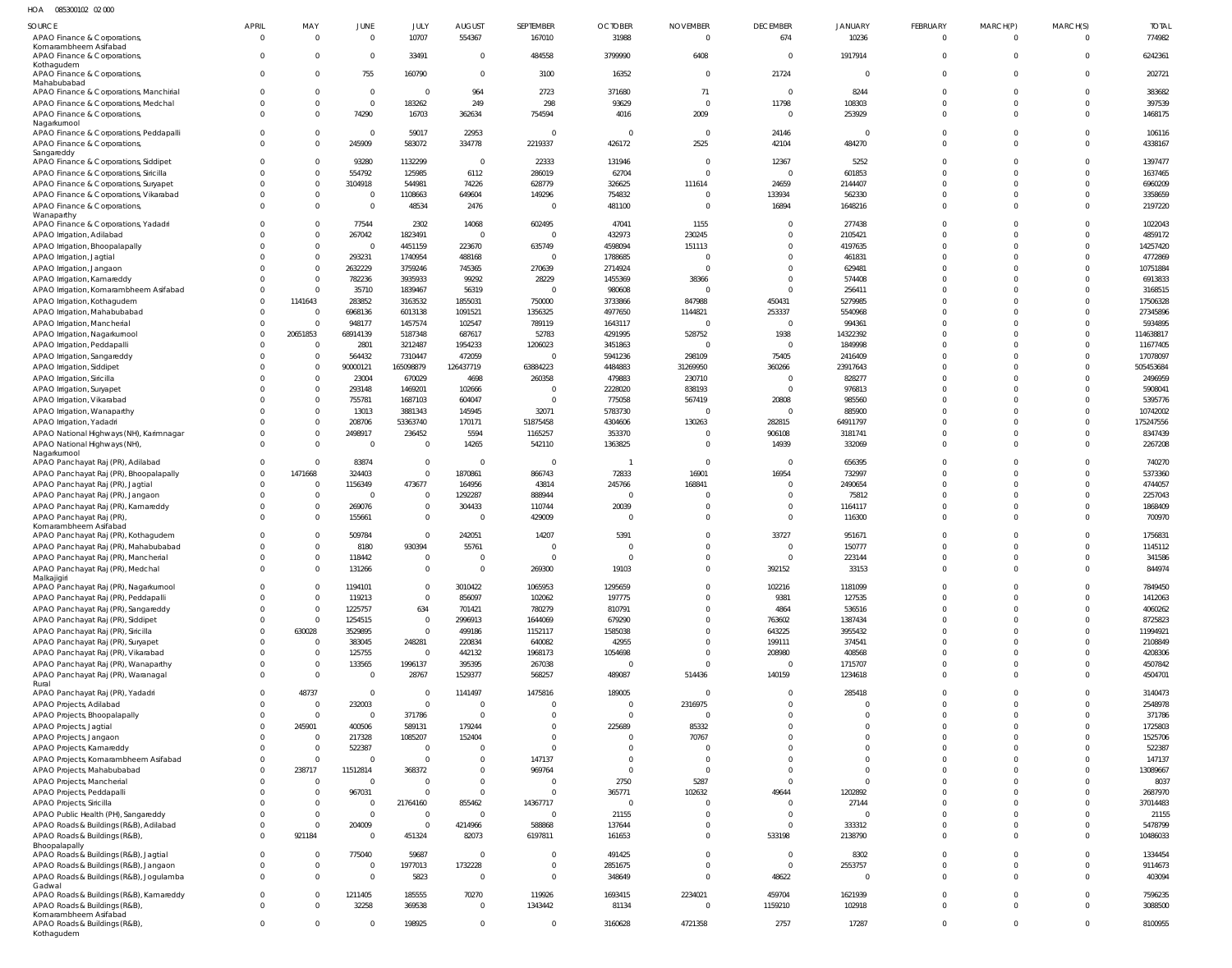| <b>SOURCE</b><br>APAO Roads & Buildings (R&B),                                                   | <b>APRIL</b><br>$\Omega$    | MAY<br>$\Omega$      | JUNE<br>374161             | JULY<br>42053           | <b>AUGUST</b><br>$\overline{0}$ | SEPTEMBER<br>$\overline{0}$      | <b>OCTOBER</b><br>1255593  | <b>NOVEMBER</b><br>$\overline{0}$ | <b>DECEMBER</b><br>10347        | <b>JANUARY</b><br>167437 | FEBRUARY<br>$\Omega$     | MARCH(P)<br>$\overline{0}$ | MARCH(S)<br>$\Omega$ | <b>TOTAL</b><br>1849591 |
|--------------------------------------------------------------------------------------------------|-----------------------------|----------------------|----------------------------|-------------------------|---------------------------------|----------------------------------|----------------------------|-----------------------------------|---------------------------------|--------------------------|--------------------------|----------------------------|----------------------|-------------------------|
| Mahabubabad<br>APAO Roads & Buildings (R&B), Mancherial<br>APAO Roads & Buildings (R&B), Medchal | $\Omega$<br>$\Omega$        | $\Omega$<br>$\Omega$ | 48545<br>311518            | 373179<br>853506        | 1032869<br>364223               | $\overline{0}$<br>$\overline{0}$ | 24923<br>351469            | $\overline{0}$<br>$\overline{0}$  | $\Omega$<br>$\mathbf 0$         | $\Omega$<br>1384710      | $\Omega$<br>$\Omega$     | $\mathbf 0$<br>$\mathbf 0$ | $\Omega$             | 1479516<br>3265426      |
| Malkajigiri<br>APAO Roads & Buildings (R&B),<br>Nagarkurnool                                     | $\Omega$                    | $\Omega$             | 3362                       | 345461                  | 225232                          | 1203965                          | 70038                      | $\overline{0}$                    | 425043                          | 4589105                  | $\Omega$                 | $\Omega$                   | $\Omega$             | 6862206                 |
| APAO Roads & Buildings (R&B), Peddapalli<br>APAO Roads & Buildings (R&B)                         | $\Omega$<br>$\Omega$        | $\Omega$             | $\mathbf 0$<br>$\mathbf 0$ | 149490<br>261108        | $^{\circ}$<br>$\mathbf 0$       | 1243136<br>$\Omega$              | 220685<br>165075           | $\overline{0}$<br>$\overline{0}$  | 9253<br>254488                  | 2929265<br>9619          | $\Omega$<br>$\Omega$     | $\mathbf 0$<br>$\Omega$    | $\Omega$             | 4551829<br>690290       |
| Sangareddy<br>APAO Roads & Buildings (R&B), Siddipet<br>APAO Roads & Buildings (R&B), Siricilla  | $\cup$                      | $\Omega$<br>117      | 707878                     | 34350                   | 205655                          | 3471310                          | 2261006                    | 1960900<br>$\circ$                | 305030<br>$\Omega$              | 4275                     | $\Omega$<br>$\Omega$     | $\Omega$<br>$\Omega$       | $\Omega$             | 8950404<br>3671934      |
| APAO Roads & Buildings (R&B), Suryapet                                                           |                             | $\Omega$             | 549775<br>$\overline{0}$   | 200727<br>117156        | 83515<br>1823                   | 87029<br>$\Omega$                | 12540<br>3326101           | $\Omega$                          | $\Omega$                        | 2738231<br>144692        | $\Omega$                 | $\Omega$                   | $\Omega$             | 3589772                 |
| APAO Roads & Buildings (R&B), Vikarabad                                                          | $\Omega$                    | $\Omega$             | 8650                       | 15921                   | $\Omega$                        | $\Omega$                         | 1753380                    | 41371                             | 384418                          | 2643509                  | $\Omega$                 | $\Omega$                   |                      | 4847249                 |
| APAO Roads & Buildings (R&B),                                                                    |                             | $\Omega$             | 23084                      | 266899                  | 1850201                         | 15213                            | 1433124                    | $\overline{0}$                    | 2343638                         | 2469644                  | $\Omega$                 | $\Omega$                   | $\Omega$             | 8401803                 |
| Wanaparthy<br>APAO Roads & Buildings (R&B), Waranagal                                            | $\Omega$                    | $\Omega$             | $\mathbf{0}$               | 50878                   | $\mathbf{0}$                    | $\Omega$                         | 109923                     | $\overline{0}$                    | $\Omega$                        | $\Omega$                 | $\Omega$                 | $\Omega$                   | $\Omega$             | 160801                  |
| Rural<br>APAO Roads & Buildings (R&B), Yadadri                                                   | $\Omega$                    | 1003966              | 7764302                    | 3483248                 | 3273246                         | 2500572                          | 346030                     | $\overline{0}$                    | 2564180                         | 9011397                  | $\Omega$                 | $\Omega$                   |                      | 29946941                |
| APAO, PJP (FINANCE), Jogulamba Gadwal                                                            | $\Omega$                    | $\Omega$             | $\mathbf 0$                | 1281                    | 1638                            | $\overline{0}$                   | 1914                       | $\overline{0}$                    | - 0                             | 12158                    | $\Omega$                 | $\Omega$                   | $\cap$               | 16991                   |
| APAO, SRSP (FINANCE), WARANGAL RURAL                                                             | $\Omega$                    | $\Omega$             | $\mathbf 0$                | 485                     | $\Omega$                        | $\Omega$                         | 298199                     | $\Omega$                          | $\Omega$                        | $\Omega$                 | $\Omega$                 | $\Omega$                   |                      | 298684                  |
| APAO, SRSP SSP, KARIMNAGAR                                                                       | $\Omega$                    | 6573876              | 207911                     | 446919                  | 373655                          | 1522692                          | 3297787                    | 37496                             | $\Omega$                        | 359719                   | $\Omega$                 | $\Omega$                   | $\Omega$             | 12820055                |
| APAO, SRSP, NIZAMABAD                                                                            |                             | 20941                | 1262308                    | 22                      | $\Omega$                        | 1332434                          | 39737                      | 501886                            | $\Omega$                        | $\Omega$                 | $\Omega$                 | $\Omega$                   |                      | 3157328                 |
| APAO, (NH) NIZAMABAD                                                                             |                             | $\Omega$<br>$\Omega$ | 661111<br>$\overline{0}$   | $\Omega$<br>$\mathbf 0$ | 1492285                         | 1193790                          | $\Omega$                   | $\Omega$                          | $\Omega$                        | 1501459                  | $\Omega$<br>$\Omega$     | $\Omega$<br>$\Omega$       |                      | 4848645                 |
| PAO (PH) LMD (KARIMNAGAR)<br>PAO (PR) (IW), LMD Colony, Karimnagar                               |                             | $\Omega$             | 701506                     | $\mathbf 0$             | $\Omega$<br>747146              | $\overline{0}$<br>1620590        | 3104<br>230461             | $\Omega$<br>$\Omega$              | 39874<br>3181                   | 371597<br>910173         | $\Omega$                 | $\Omega$                   |                      | 414575<br>4213057       |
| PAO (PR) KCC, Warangal (Urban)                                                                   |                             | $\Omega$             | 14377                      | $\mathbf 0$             | 7939                            | 147454                           | 54155                      | $\overline{0}$                    | $\Omega$                        | 89481                    | $\Omega$                 | $\Omega$                   |                      | 313406                  |
| PAO (PR) MAHABOOBNAGAR                                                                           |                             | $\Omega$             | 2927117                    | 552374                  | 528058                          | 6799406                          | 633417                     | $\overline{0}$                    | 765543                          | 1264037                  | $\Omega$                 | $\Omega$                   |                      | 13469952                |
| PAO (PR) Nalgonda                                                                                |                             | $\Omega$             | 1378666                    | $\overline{0}$          | 140362                          | $\overline{0}$                   | 420552                     | $\overline{0}$                    | 6561                            | 136999                   | $\Omega$                 | $\Omega$                   |                      | 2083140                 |
| PAO (PR), Nirmal                                                                                 |                             | $\Omega$             | 208367                     | 608229                  | 102984                          | 591396                           | 920617                     | $\Omega$                          | $\Omega$                        | 78                       | $\Omega$                 | $\Omega$                   |                      | 2431671                 |
| PAO (R&B) (NIRMAL)                                                                               |                             | $\Omega$             | $\Omega$                   | 85295                   | $\Omega$                        | 2273980                          | 141627                     | 63361                             | $\Omega$                        | 1026216                  | $\Omega$                 | $\Omega$                   | $\Omega$             | 3590479                 |
| PAO (R&B), HANUMAKONDA, Warangal                                                                 | $\Omega$                    | $\Omega$             | $\mathbf 0$                | 105989                  | $\mathbf{0}$                    | 1593669                          | 33160                      | 573766                            | $\Omega$                        | 475655                   | $\Omega$                 | $\Omega$                   | $\Omega$             | 2782239                 |
| (Urban)<br>PAO (R&B) LMD                                                                         | $\Omega$                    | 4711600              | 4718007                    | 34362                   | $\Omega$                        | 797460                           | 2112850                    | 45190                             | $\Omega$                        | 776447                   | $\Omega$                 | $\Omega$                   |                      | 13195916                |
| PAO (R&B) MAHABOOBNAGAR                                                                          | $\Omega$                    | $\Omega$             | 427788                     | 119328                  | 1147506                         | 1781911                          | 2728797                    | 1564718                           | 182213                          | 4301327                  | $\Omega$                 | $\Omega$                   | $\Omega$             | 12253588                |
| PAO (R&B) NALGONDA                                                                               |                             | $\Omega$             | $\overline{0}$             | 3177                    | $\Omega$                        | 1235014                          | 622353                     | 1140993                           | 2461977                         | 928892                   | $\Omega$                 | $\Omega$                   |                      | 6392406                 |
| PAO (W&P) NSP, TEKULAPALLY                                                                       |                             | $\Omega$             | 17895                      | $\overline{0}$          | $\mathbf{0}$                    | $\overline{0}$                   | 4130                       | 34075                             | $\Omega$                        |                          | $\Omega$                 | $\Omega$                   | $\Omega$             | 56100                   |
| PAO (W&P), Waranagal (Urban)                                                                     | $\Omega$                    | 171944               | 45506                      | 339102                  | $\Omega$                        | 40406                            | 30080                      | 158783                            | $\Omega$                        | 28320530                 | $\Omega$                 | $\Omega$                   | $\Omega$             | 29106351                |
| PAO - IRRIGATION DIVISION WARANGAL<br>(Urban)                                                    | $\Omega$                    | $\Omega$             | 241980                     | 7304824                 | 1594255                         | 26998                            | 3743728                    | 128479                            | 853253                          | 2223933                  | $\Omega$                 | $\Omega$                   | $\Omega$             | 16117450                |
| PAO A M R P (SLBC), NALGONDA                                                                     | $\Omega$                    |                      | 86078121                   | 37686421                | $\Omega$                        | 1699793                          | 31232449                   | 151672                            | 2209452                         | 22784570                 | $\Omega$                 | $\Omega$                   |                      | 181842478               |
| PAO IRRIGATION KARIMNAGAR                                                                        | $\Omega$                    | 1679383              | 374314                     | 4501399                 | 2168989                         | 53322                            | 2139103                    | 631373                            | 1226218                         | 5701517                  | $\Omega$                 | $\Omega$                   |                      | 18475618                |
| PAO IRRIGATION DIVISION HYDERABAD                                                                | $\Omega$                    | $\Omega$             | $\overline{0}$             | $\overline{0}$          | $\Omega$                        | $\overline{0}$                   | 76485                      | $\overline{0}$                    | $\Omega$                        | $\Omega$                 | $\Omega$                 | $\Omega$                   |                      | 76485                   |
| PAO IRRIGATION DIVISION KHAMMAM                                                                  | $\Omega$                    | 1467584              | 8226                       | 7156961                 | 605185                          | 959503                           | 2250238                    | 10677900                          | 315446                          | 1772824                  | $\Omega$                 | $\Omega$                   |                      | 25213867                |
| PAO IRRIGATION DIVISION NALGONDA                                                                 | $\Omega$                    |                      | 669504                     | 4529988                 | 72841                           | 67820                            | 3380141                    | 68                                | 70016                           | 3935812                  | $\Omega$                 | $\Omega$                   |                      | 12726190                |
| PAO IRRIGATION DIVISION,<br>MAHABOOBNAGAR                                                        |                             | 41823947             | 57177483                   | 7096042                 | 137477778                       | 73523300                         | 99421474                   | 128977267                         | 44309769                        | 113919650                | $\Omega$                 | $\Omega$                   | $\Omega$             | 703726710               |
| PAO IRRIGATION NIZAMABAD                                                                         |                             | 2261880              | 191093                     | 9653055                 | 205507                          | 552204                           | 2739960                    | 2419478                           | 128808                          | 3842210                  |                          | $\Omega$                   |                      | 21994195                |
| PAO IRRIGATION RANGA REDDY DISTRICT                                                              |                             |                      | 1217624                    | 2793895                 | 1105859                         | $\Omega$                         | 7918407                    | $\Omega$                          | 1254289                         | 796826                   | $\Omega$                 | $\Omega$                   |                      | 15086900                |
| PAO Irrigation Nirmal                                                                            |                             | $\Omega$             | 1837672                    | 2633252                 | 911604                          | 210620                           | 807195                     | 288828                            | 16298                           | 1690373                  | $\Omega$                 | $\Omega$                   | $\Omega$             | 8395842                 |
| PAO MEDAK(IW), MEDAK                                                                             | $\Omega$                    | 1322001              | 1571494                    | 5150555                 | 537710                          | 3146608                          | 4995341                    | 219509                            | 593766                          | 2184851                  |                          | $\Omega$                   | 0                    | 19721835                |
| PAO National Highways (NH), Khammam<br>PAO Public Health (PH), Ranga Reddy                       | $\Omega$                    | $\Omega$             | $\Omega$<br>$\mathbf 0$    | 112660<br>$\Omega$      | $\Omega$<br>$\Omega$            | $\Omega$<br>$\Omega$             | $\Omega$<br>$\overline{0}$ | $\Omega$<br>$\overline{0}$        | $\Omega$<br>53124               | 103929<br>$\Omega$       | $\Omega$<br>$\Omega$     | $\Omega$<br>$\Omega$       |                      | 216589<br>53124         |
| PAO(PH), NALGONDA                                                                                |                             | $\Omega$             | $\Omega$                   | 8181                    | $\Omega$                        | $\Omega$                         | $\overline{0}$             | $\Omega$                          | 2129000                         | $\Omega$                 | $\Omega$                 | $\Omega$                   |                      | 2137181                 |
| PAO, AMRP (FINANCE) NALGONDA                                                                     |                             | $\Omega$             | 342415                     | 236096                  | 72615                           | 559307                           | 578368                     | 1428648                           | 38129                           | 724274                   | $\Omega$                 | $\Omega$                   |                      | 3979852                 |
| PAO, FINANCE (W & P) DEPT, HYDERABAD                                                             |                             | $\Omega$             | 112728                     | 2211160                 | 138034                          | 139880                           | 7586275                    | 1229                              | 1280                            | 576071                   | $\Omega$                 | $\Omega$                   |                      | 10766657                |
| PAO, FINANCE (W & P) DEPT, KARIMNAGAR                                                            |                             | $\Omega$             | 636228                     | 623282                  | 47754                           | 524341                           | 538868                     | 50023                             | 12053                           | 2425571                  | $\Omega$                 | $\Omega$                   |                      | 4858120                 |
| PAO, FINANCE (W & P) DEPT, KHAMMAM                                                               |                             | $\Omega$             | 10047                      | 365999                  | 310567                          | 72049                            | 1131986                    | 80168                             | 673886                          | 139283                   | $\Omega$                 | $\Omega$                   |                      | 2783985                 |
| PAO, FINANCE (W & P) DEPT,<br>MAHABOOBNAGAR                                                      |                             | $\Omega$             | 29155                      | 318133                  | 43514                           | 730362                           | 469929                     | 90255                             | 652625                          | 603864                   | $\Omega$                 | $\Omega$                   | $\Omega$             | 2937837                 |
| PAO, FINANCE (W & P) DEPT, MEDAK                                                                 |                             |                      | 6162                       | 784026                  | 25982                           | $\Omega$                         | 727418                     | 200                               | $\Omega$                        | $\mathbf{0}$             | $\Omega$                 | $\Omega$                   |                      | 1543788                 |
| PAO, FINANCE (W & P) DEPT, NIRMAL                                                                | $\Omega$                    | $\Omega$             | 70376                      | 276196                  | 11082                           | $\Omega$                         | 245031                     | 32384                             | 13093                           | $\Omega$                 | $\Omega$                 | $\Omega$                   | $\Omega$             | 648162                  |
| PAO, FINANCE (W & P) DEPT, NIZAMABAD                                                             |                             | $\Omega$             | 346930                     | 1484990                 | 225880                          | 615936                           | 736889                     | $\overline{0}$                    | 8665                            | 698330                   | $\Omega$                 | $\mathbf 0$                | $\Omega$             | 4117620                 |
| PAO, FINANCE (W & P) DEPT, RANGA<br>REDDY                                                        | $\Omega$                    | $\Omega$             | 846989                     | 3533492                 | 472327                          | 58267                            | 4482820                    | 7652                              | $\Omega$                        | 1618943                  | $\Omega$                 | $\Omega$                   | $\Omega$             | 11020490                |
| PAO, FINANCE (W & P) DEPT, WARANGAL                                                              | $\Omega$                    | 13702                | 436707                     | 506943                  | 49336                           | 1438                             | 658221                     | 131934                            | $\Omega$                        | 228821                   | $\Omega$                 | $\Omega$                   |                      | 2027102                 |
| PAO, NH(PROJ) RANGAREDDY                                                                         | $\Omega$                    |                      | 923697                     | 1068002                 | 120307                          | $\Omega$                         | $\Omega$                   | $\Omega$                          | $\Omega$                        | 114036                   | $\Omega$                 | $\Omega$                   | $\Omega$             | 2226042                 |
| PAO, PJP, Jogulamba Gadwal                                                                       | $\Omega$                    | 364581               | 3053339                    | 1499278                 | 368595                          | 552422                           | 1283950                    | 853112                            | 278528                          | $\Omega$                 | $\Omega$                 | $\Omega$                   |                      | 8253805                 |
| PAO, SRSP, SSP, NIRMAL                                                                           |                             |                      |                            |                         |                                 |                                  |                            |                                   | 640565                          | 1238602                  | $\Omega$                 | $\Omega$                   |                      | 3592770                 |
|                                                                                                  | $\Omega$                    | $\Omega$             | 80253                      | 253770                  | $\Omega$                        | $\overline{0}$                   | 1287296                    | 92284                             |                                 |                          |                          |                            |                      |                         |
| PAO, (NH) HANUMAKONDA, Warangal                                                                  | $\Omega$                    | $\Omega$             | $\Omega$                   | 431976                  | $\mathbf 0$                     | $\Omega$                         | 49954                      | $\Omega$                          | $\mathbf{0}$                    | 326450                   | $\Omega$                 | $\Omega$                   | $\Omega$             | 808380                  |
| (Urban)<br>Total:<br>HOA<br>105400101 81 000                                                     |                             | 90967214             | 392440182                  | 429414874               | 323159424                       | 290694090                        | 315974179                  | 207101080                         | 76776589                        | 432716447                | $\Omega$                 | $\Omega$                   | $\Omega$             | 2559244079              |
|                                                                                                  |                             |                      |                            |                         |                                 |                                  |                            |                                   |                                 |                          |                          |                            |                      |                         |
| <b>SOURCE</b><br>APAO Finance & Corporations,                                                    | <b>APRIL</b><br>$\mathbf 0$ | MAY<br>$\Omega$      | JUNE<br>$\mathbf 0$        | JULY<br>$\mathbf 0$     | <b>AUGUST</b><br>$\mathbf 0$    | SEPTEMBER<br>$\overline{0}$      | <b>OCTOBER</b><br>233354   | <b>NOVEMBER</b><br>$\overline{0}$ | <b>DECEMBER</b><br>$\mathbf{0}$ | JANUARY<br>139552        | FEBRUARY<br>$\mathbf{0}$ | MARCH(P)<br>$\overline{0}$ | MARCH(S)<br>$\Omega$ | <b>TOTAL</b><br>372906  |
| Kothagudem<br>APAO Irrigation, Kothagudem                                                        | $\Omega$                    | $\Omega$             | 1000                       | 3000                    | $\Omega$                        | $\overline{0}$                   | 1000                       | $\overline{0}$                    | $\Omega$                        | 1000                     | $\Omega$                 | $\overline{0}$             | $\Omega$             | 6000                    |
| APAO National Highways (NH), Karimnagar                                                          |                             | $\Omega$             | $\mathbf 0$                | 1612209                 | $\Omega$                        | 60525                            | $\overline{0}$             | $\overline{0}$                    | $\Omega$                        | 330706                   | $\Omega$                 | $\overline{0}$             | $\Omega$             | 2003440                 |
| APAO Panchayat Raj (PR), Nagarkurnool                                                            | $\Omega$                    | $\Omega$             | 5000                       | $\Omega$                | $\Omega$                        | $\overline{0}$                   | $\Omega$                   | $\Omega$                          | $\Omega$                        | $\Omega$                 | $\Omega$                 | $\Omega$                   | $\Omega$             | 5000                    |
| APAO Panchayat Raj (PR), Peddapalli                                                              |                             | $\Omega$             | $\mathbf 0$                | $\mathbf 0$             | 446                             | 28                               | $\Omega$                   | $\Omega$                          | $\Omega$                        | $\Omega$                 | $\Omega$                 | $\Omega$                   |                      | 474                     |
| APAO Roads & Buildings (R&B), Jagtial                                                            |                             | $\Omega$             | $\mathbf 0$                | $\mathbf 0$             | $\mathbf 0$                     | $\overline{0}$                   | $\overline{0}$             | $\overline{0}$                    | 13500                           | $\mathbf 0$              | $\Omega$                 | $\overline{0}$             |                      | 13500                   |
| APAO Roads & Buildings (R&B),<br>Kothagudem                                                      |                             | $\Omega$             | $\mathbf 0$                | $\mathbf{0}$            | $\Omega$                        | $\overline{0}$                   | 128219                     | $\overline{0}$                    | $\Omega$                        | $\Omega$                 | $\Omega$                 | $\overline{0}$             | $\Omega$             | 128219                  |
| PAO (R&B) LMD                                                                                    | $\Omega$                    | 560                  | 37840                      | 27240                   | 20000                           | 118000                           | 10000                      | $\overline{0}$                    | 54000                           | $\overline{0}$           | $\Omega$                 | $\overline{0}$             | $\Omega$             | 267640                  |
| PAO, FINANCE (W & P) DEPT,                                                                       | $\Omega$                    | $\Omega$             | $\mathbf 0$                | $\mathbf{0}$            | $\mathbf{0}$                    | $\overline{0}$                   | $\overline{0}$             | $\overline{0}$                    | $\mathbf{0}$                    | 45996                    | $\Omega$                 | $\overline{0}$             | $\Omega$             | 45996                   |
| MAHABOOBNAGAR<br>PAO, FINANCE (W & P) DEPT, RANGA                                                | $\Omega$                    | $\mathbf 0$          | $\mathbf 0$                | $\overline{0}$          | $\mathbf{0}$                    | 4056                             | $\overline{0}$             | $\overline{0}$                    | $\mathbf 0$                     | $\overline{0}$           | $\Omega$                 | $\mathbf{0}$               | $\mathbf 0$          | 4056                    |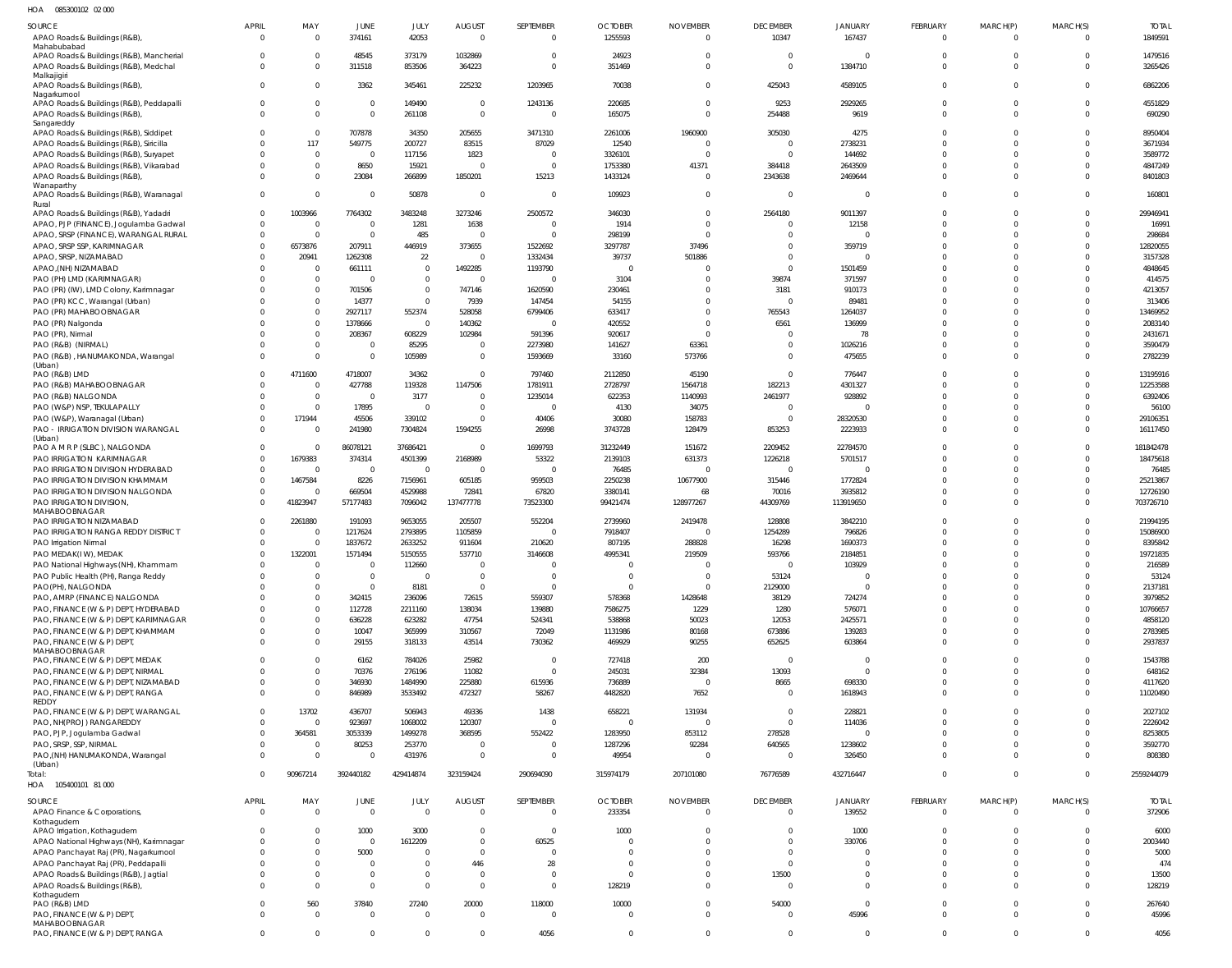105400101 81 000 HOA

| SOURCE                                                                            | APRIL        | MAY                  | JUNE                          | JULY                 | <b>AUGUST</b>              | SEPTEMBER            | <b>OCTOBER</b>           | <b>NOVEMBER</b>      | <b>DECEMBER</b>      | <b>JANUARY</b>       | FEBRUARY                      | MARCH(P)             | MARCH(S)                         | <b>TOTAL</b>     |
|-----------------------------------------------------------------------------------|--------------|----------------------|-------------------------------|----------------------|----------------------------|----------------------|--------------------------|----------------------|----------------------|----------------------|-------------------------------|----------------------|----------------------------------|------------------|
| <b>REDDY</b><br>PAO, (NH) HANUMAKONDA, Warangal<br>(Urban)                        | $\Omega$     | $\mathbf 0$          | $\overline{0}$                | 2030514              | $\overline{0}$             | $\overline{0}$       | 411979                   | $\overline{0}$       | 14560                | 3069438              | $\mathbf 0$                   | $\overline{0}$       | $\overline{0}$                   | 5526491          |
| Total:<br>HOA 105400800 01 000                                                    | $\Omega$     | 560                  | 43840                         | 3672963              | 20446                      | 182609               | 784552                   | $\overline{0}$       | 82060                | 3586692              | $\mathbf 0$                   | $\Omega$             | $\overline{0}$                   | 8373722          |
| SOURCE                                                                            | APRIL        | MAY                  | JUNE                          | JULY                 | <b>AUGUST</b>              | SEPTEMBER            | <b>OCTOBER</b>           | <b>NOVEMBER</b>      | <b>DECEMBER</b>      | <b>JANUARY</b>       | FEBRUARY                      | MARCH(P)             | MARCH(S)                         | <b>TOTAL</b>     |
| APAO (R&B) MEDAK (HYD)                                                            |              | $\mathbf 0$          | $\overline{0}$                | $\Omega$             | 3238500                    | 0                    | $\overline{0}$           | $\Omega$             | $^{\circ}$           | $\Omega$             | $\Omega$                      | $\Omega$             | $\Omega$                         | 3238500          |
| APAO (R&B) RANGAREDDY (HYD)<br>APAO (R&B) TEKULAPALLY                             |              | $\Omega$<br>$\Omega$ | $\overline{0}$<br>$\mathbf 0$ | 120325<br>120036     | $\Omega$<br>$\overline{0}$ | $\Omega$<br>$\Omega$ | $\overline{0}$<br>396963 | $\Omega$<br>306530   | $\Omega$<br>$\Omega$ | $\Omega$<br>100770   | $\Omega$<br>$\sqrt{ }$        | $\Omega$<br>$\Omega$ | $\overline{0}$<br>$\Omega$       | 120325<br>924299 |
| APAO Panchayat Raj (PR), Nagarkurnool                                             |              | $\Omega$             | $\overline{0}$                | $\Omega$             | $\overline{0}$             | $\Omega$             | $\Omega$                 | $\Omega$             | $\Omega$             | 6711                 | $\cup$                        | $\Omega$             | $\Omega$                         | 6711             |
| APAO Roads & Buildings (R&B), Adilabad                                            |              | $\Omega$             | 1800                          | $\Omega$             | 63900                      | 291200               | $\Omega$                 | $\Omega$             | $\Omega$             | $\Omega$             | $\cup$                        | $\Omega$             | $\Omega$                         | 356900           |
| APAO Roads & Buildings (R&B), Jagtial                                             |              | $\Omega$             | $\overline{0}$                | $\Omega$             | $\Omega$                   | 5000                 | $\Omega$                 | $\Omega$             | 7500                 | $\Omega$             | $\sqrt{ }$                    |                      | $\Omega$                         | 12500            |
| APAO Roads & Buildings (R&B), Kamareddy                                           |              | $\mathbf 0$          | 30500                         | $\Omega$             | $\Omega$                   | $\Omega$             | $\Omega$                 | $\Omega$             | $\mathbf 0$          | $\Omega$             | $\sqrt{ }$                    | $\Omega$             | $\Omega$                         | 30500            |
| APAO Roads & Buildings (R&B),<br>Komarambheem Asifabad                            |              | $\mathbf 0$          | 2280                          | 5000                 | $\overline{0}$             | 2280                 | $\overline{0}$           | $\Omega$             | $\Omega$             | $\Omega$             | $\Omega$                      | $\Omega$             | $\Omega$                         | 9560             |
| APAO Roads & Buildings (R&B)                                                      |              | $\mathbf 0$          | $\mathbf 0$                   | 32000                | $\overline{0}$             | 66236                | 138636                   | 180677               | $\mathbf 0$          | 144677               | $\Omega$                      | $\Omega$             | $\Omega$                         | 562226           |
| Kothagudem                                                                        |              |                      |                               |                      |                            |                      |                          |                      |                      |                      |                               |                      |                                  |                  |
| APAO Roads & Buildings (R&B),<br>Mahabubabad                                      | U            | $\mathbf 0$          | $\mathbf 0$                   | $\Omega$             | $\overline{0}$             | 59600                | 56500                    | $\overline{0}$       | 12525                | $\mathbf 0$          | $\Omega$                      | $\Omega$             | $\overline{0}$                   | 128625           |
| APAO Roads & Buildings (R&B), Medchal                                             | $\Omega$     | 222471               | $\overline{0}$                | $\Omega$             | $\overline{0}$             | $\overline{0}$       | 5000                     | $\overline{0}$       | $\overline{0}$       | $\mathbf 0$          | $\Omega$                      | $\Omega$             | $\Omega$                         | 227471           |
| Malkajigiri<br>APAO Roads & Buildings (R&B),                                      | $\Omega$     | $\Omega$             | $\mathbf 0$                   | $\Omega$             | $\Omega$                   | $\overline{0}$       | $\overline{0}$           | 5000                 | $\mathbf 0$          | $\Omega$             | $\Omega$                      | $\Omega$             | $\Omega$                         | 5000             |
| Nagarkurnool                                                                      |              |                      |                               |                      |                            |                      |                          |                      |                      |                      |                               |                      |                                  |                  |
| APAO Roads & Buildings (R&B), Peddapalli                                          |              | $\mathbf 0$          | $\overline{0}$                | $\Omega$             | $\Omega$                   | $\overline{0}$       | $\overline{0}$           | $\overline{0}$       | 20560                | $\Omega$             | $\Omega$                      | $\Omega$             | $\Omega$                         | 20560            |
| APAO Roads & Buildings (R&B), Siddipet                                            |              | $\mathbf 0$<br>10000 | $\overline{0}$<br>$\mathbf 0$ | 10000<br>$\Omega$    | $\Omega$<br>5000           | 9000<br>- 0          | 5000<br>$\overline{0}$   | 45800<br>$\Omega$    | $\Omega$<br>$\Omega$ | $\Omega$<br>$\Omega$ | $\sqrt{ }$<br>$\sqrt{ }$      | $\Omega$<br>$\Omega$ | $\Omega$<br>$\Omega$             | 69800<br>15000   |
| APAO Roads & Buildings (R&B), Siricilla<br>APAO Roads & Buildings (R&B), Suryapet |              | $\mathbf 0$          | 6000                          | $\Omega$             | $\overline{0}$             | $\Omega$             | 4322                     | 598170               | $\Omega$             | $\Omega$             | $\Omega$                      | $\Omega$             | $\overline{0}$                   | 608492           |
| APAO Roads & Buildings (R&B), Waranagal                                           |              | 2520                 | $\mathbf 0$                   | $\Omega$             | $\Omega$                   | $\Omega$             | $\Omega$                 | $\Omega$             | $\Omega$             | $\Omega$             | $\Omega$                      | $\Omega$             | $\Omega$                         | 2520             |
| Rural                                                                             |              |                      |                               |                      |                            |                      |                          |                      |                      |                      |                               |                      |                                  |                  |
| APAO,(NH) NIZAMABAD                                                               |              | $\Omega$             | $\overline{0}$                | 15722                | $\Omega$                   | $\Omega$             | $\Omega$                 | $\Omega$             | $\Omega$             | 16200                | $\cup$                        |                      | $\Omega$                         | 31922            |
| PAO (R&B) (NIRMAL)<br>PAO (R&B), HANUMAKONDA, Warangal                            |              | 84153<br>$\Omega$    | $\mathbf 0$<br>94980          | $\Omega$<br>$\Omega$ | $\Omega$<br>$\Omega$       | $\Omega$<br>$\Omega$ | $\Omega$<br>$\Omega$     | $\Omega$<br>$\Omega$ | $\Omega$<br>68260    | $\Omega$<br>8820     | $\sqrt{ }$<br>$\Omega$        | $\Omega$<br>$\Omega$ | $\Omega$<br>$\Omega$             | 84153<br>172060  |
| (Urban)                                                                           |              |                      |                               |                      |                            |                      |                          |                      |                      |                      |                               |                      |                                  |                  |
| PAO (R&B) MAHABOOBNAGAR                                                           |              | $\Omega$             | $\mathbf 0$                   | $\Omega$             | $\Omega$                   | $\Omega$             | 500                      | $\Omega$             | $\Omega$             | $\Omega$             | $\Omega$                      | $\Omega$             | $\Omega$                         | 500              |
| PAO National Highways (NH), Khammam                                               |              | $\mathbf 0$          | $\mathbf 0$                   | 152617               | $\overline{0}$             | $\Omega$             | $\overline{0}$           | $\Omega$             | $\mathbf 0$          | $\overline{0}$       | $\Omega$                      | $\Omega$             | $\overline{0}$                   | 152617           |
| PAO, FINANCE (W & P) DEPT,<br>MAHABOOBNAGAR                                       |              | $\Omega$             | $\mathbf 0$                   | $\Omega$             | $\Omega$                   | $\Omega$             | $\Omega$                 | 3000                 | $\mathbf 0$          | $\Omega$             | $\Omega$                      | $\Omega$             | $\Omega$                         | 3000             |
| PAO, NH(PROJ) RANGAREDDY                                                          |              | $\mathbf 0$          | $\mathbf{0}$                  | $\Omega$             | $\overline{0}$             | 569723               | $\overline{0}$           | 10000                | 366511               | 464142               | $\Omega$                      | $\Omega$             | $\overline{0}$                   | 1410376          |
| Total:                                                                            | $\Omega$     | 319144               | 135560                        | 455700               | 3307400                    | 1003039              | 606921                   | 1149177              | 475356               | 741320               | $\Omega$                      | $\Omega$             | $\Omega$                         | 8193617          |
| HOA<br>761000201 05 001                                                           |              |                      |                               |                      |                            |                      |                          |                      |                      |                      |                               |                      |                                  |                  |
| SOURCE                                                                            | <b>APRIL</b> | MAY                  | JUNE                          | JULY                 | <b>AUGUST</b>              | SEPTEMBER            | <b>OCTOBER</b>           | <b>NOVEMBER</b>      | <b>DECEMBER</b>      | <b>JANUARY</b>       | <b>FEBRUARY</b>               | MARCH(P)             | MARCH(S)                         | <b>TOTAL</b>     |
| APAO (R&B) HYDERABAD                                                              |              | 25850                | 25850                         | 24600                | 52100                      | 30850                | 30850                    | 56700                | 30850                | 30850                | $\mathbf 0$                   | $\Omega$             | $\mathbf 0$                      | 308500           |
| APAO (R&B) RANGAREDDY (HYD)                                                       |              | 4000                 | 4000                          | 4000                 | 4000                       | 4000                 | 8000                     | 4000                 | 4000                 | 4000                 | $\mathbf 0$                   | $\Omega$             | $\overline{0}$                   | 40000            |
| APAO Finance & Corporations, Adilabad                                             |              | 1302                 | 2604                          | 1302                 | 1302                       | 1302                 | 1302                     | 1302                 | 1302                 | $\mathbf 0$          | $\Omega$                      | $\Omega$             | $\overline{0}$<br>$\Omega$       | 11718            |
| APAO Finance & Corporations,<br>Kothagudem                                        |              | $\overline{0}$       | $\overline{0}$                | 2500                 | 10000                      | 2500                 | 2500                     | 2500                 | 2500                 | 2500                 | $\Omega$                      | $\Omega$             |                                  | 25000            |
| APAO Finance & Corporations, Medchal                                              |              | 5000                 | $\overline{0}$                | 5000                 | 15000                      | 5000                 | 5000                     | 5000                 | 5000                 | 5000                 | $\Omega$                      | $\Omega$             | $\Omega$                         | 50000            |
| APAO Finance & Corporations,                                                      |              | $\mathbf 0$          | 1920                          | 1920                 | 3840                       | 3840                 | $\overline{0}$           | 1920                 | $\overline{0}$       | $\mathbf{0}$         | $\Omega$                      | $\Omega$             | $\Omega$                         | 13440            |
| Nagarkurnool<br>APAO Finance & Corporations, Siddipet                             |              | $\Omega$             | 1920                          | 1920                 | 5760                       | 1920                 | $\overline{0}$           | $\Omega$             | $\overline{0}$       | $\mathbf{0}$         | $\Omega$                      | $\Omega$             | $\Omega$                         | 11520            |
| APAO Finance & Corporations, Siricilla                                            |              | 5000                 | $\mathbf{0}$                  | 15000                | 5000                       | 5000                 | 5000                     | 5000                 | 5000                 | 5000                 | $\Omega$                      | $\Omega$             | $\Omega$                         | 50000            |
| APAO Finance & Corporations, Suryapet                                             | $\Omega$     | 1940                 | 1940                          | 1940                 | 1940                       | 1940                 | 3880                     | 1940                 | $\mathbf 0$          | $\overline{0}$       | $\mathbf 0$                   | $\Omega$             | $\overline{0}$                   | 15520            |
| APAO Finance & Corporations, Yadadri                                              |              | $\Omega$             | $\mathbf 0$                   | 5498                 | 5496                       | 9071                 | 14728                    | 7264                 | 5339                 | 5657                 | $\mathbf 0$                   | $\Omega$             | $\overline{0}$                   | 53053            |
| APAO Irrigation, Bhoopalapally                                                    |              | $\Omega$<br>$\Omega$ | $\mathbb O$                   | 14583                | 43749                      | 6250                 | 20833                    | 31249                | 14583                | 6250                 | $\mathbf 0$<br>$\overline{0}$ | $\Omega$<br>$\Omega$ | $\overline{0}$<br>$\overline{0}$ | 137497           |
| APAO Irrigation, Jagtial<br>APAO Irrigation, Kamareddy                            |              | $\Omega$             | 2580<br>12300                 | 2580<br>12300        | 7740<br>36900              | 2580<br>12300        | 2580<br>12300            | 2580<br>12300        | 2580<br>12300        | 2580<br>12300        | $\Omega$                      | $\Omega$             | $\overline{0}$                   | 25800<br>123000  |
| APAO Irrigation, Mahabubabad                                                      |              | $\mathbf 0$          | $\mathbf 0$                   | 5840                 | 23360                      | 5840                 | 12756                    | 12756                | 12756                | 12756                | $\mathbf 0$                   | $\Omega$             | $\overline{0}$                   | 86064            |
| APAO Irrigation, Mancherial                                                       |              | $\Omega$             | $\mathbb O$                   | 3200                 | 3200                       | $\overline{0}$       | $\overline{0}$           | $\overline{0}$       | $\mathbf{0}$         | $\mathbf 0$          | $\Omega$                      | $\Omega$             | $\overline{0}$                   | 6400             |
| APAO Irrigation, Medchal Malkajigiri                                              |              | $\Omega$             | $\mathbb O$                   | 12300                | 49200                      | 12300                | 12300                    |                      |                      |                      | $\overline{0}$                | $\Omega$             |                                  | 123000           |
| APAO Irrigation, Nagarkurnool                                                     |              |                      |                               |                      |                            |                      |                          | 12300                | 12300                | 12300                |                               |                      | $\overline{0}$                   |                  |
| APAO Irrigation, Sangareddy                                                       |              | 4848                 | 4848                          | 4848                 | 4848                       | 4848                 | 4848                     | 4848                 | 4848                 | 4848                 | $\Omega$                      | $\Omega$             | $\overline{0}$                   | 43632            |
|                                                                                   |              | $\overline{0}$       | $\mathbb O$                   | 12308                | 18462                      | 6154                 | 6154                     | 6154                 | 6154                 | 6154                 | $\Omega$                      | $\Omega$             | $\overline{0}$                   | 61540            |
| APAO Irrigation, Siddipet                                                         |              | 21000                | $\mathbb O$                   | 21000                | 36000                      | 26160                | 68000                    | 26000                | 26000                | 47000                | $\Omega$                      | $\Omega$             | $\Omega$                         | 271160           |
| APAO Irrigation, Waranagal Rural                                                  |              | $\overline{0}$       | 13330                         | 39990                | 13330                      | 13330                | $\overline{0}$           | $\overline{0}$       | $\mathbf 0$          | $\mathbf 0$          | $\mathbf 0$                   | $\Omega$             | $\overline{0}$                   | 79980            |
| APAO Irrigation, Yadadri<br>APAO Projects, Bhoopalapally                          |              | 3000<br>$\mathbf 0$  | 3000<br>$\mathbf 0$           | 12000<br>2850        | 12000<br>4275              | 12000<br>1425        | 15000<br>1425            | 39000<br>1425        | 12000<br>1425        | 12000<br>1425        | $\Omega$<br>$\mathbf 0$       | $\Omega$<br>$\Omega$ | $\overline{0}$<br>$\overline{0}$ | 120000<br>14250  |
| APAO Projects, Jagtial                                                            |              | $\mathbf 0$          | 5000                          | 5000                 | $\overline{0}$             | $\overline{0}$       | $\overline{0}$           | $\overline{0}$       | $\mathbf 0$          | $\mathbf 0$          | $\Omega$                      | $\Omega$             | $\overline{0}$                   | 10000            |
| APAO Projects, Jangaon                                                            |              | $\Omega$             | $\mathbf 0$                   | 2500                 | 2500                       | 2500                 | 10000                    | 2500                 | 2500                 | 2500                 | $\overline{0}$                | $\Omega$             | $\overline{0}$                   | 25000            |
| APAO Projects, Mahabubabad                                                        |              | $\Omega$             | 8200                          | 8200                 | 8200                       | 24600                | 8200                     | 8200                 | 8200                 | 8200                 | $\mathbf 0$                   | $\Omega$             | $\overline{0}$                   | 82000            |
| APAO Projects, Peddapalli                                                         |              | 29015                | $\mathbf 0$                   | 69045                | 273015                     | 23015                | 15950                    | 15950                | 15950                | 15950                | $\overline{0}$                | $\Omega$             | $\overline{0}$                   | 457890           |
| APAO Projects, Siddipet                                                           |              | 2000                 | 2000                          | 2000                 | 2000                       | 2000                 | 2000                     | 4000                 | 2000                 | 2000                 | $\mathbf 0$                   | $\Omega$             | $\overline{0}$                   | 20000            |
| APAO Roads & Buildings (R&B),<br>Sangareddy                                       | $\Omega$     | $\overline{0}$       | $\mathbf 0$                   | 2840                 | 2840                       | 2840                 | 11360                    | 2840                 | 2840                 | 2840                 | $\mathbf 0$                   | $\Omega$             | $\overline{0}$                   | 28400            |
| APAO Roads & Buildings (R&B), Suryapet                                            | $\Omega$     | 5278                 | 2500                          | 10834                | 5278                       | 5278                 | 5278                     | 7778                 | 5278                 | 5278                 | $\mathbf 0$                   | $\Omega$             | $\overline{0}$                   | 52780            |
| APAO Roads & Buildings (R&B), Vikarabad                                           |              | 13117                | 19721                         | 19721                | 32929                      | 19721                | 19721                    | 22325                | 9208                 | 9208                 | $\overline{0}$                | $\Omega$             | $\overline{0}$                   | 165671           |
| APAO, SRSP SSP, KARIMNAGAR                                                        |              | 37970                | 39000                         | 213900               | 80200                      | 79200                | 79200                    | 90830                | 80465                | 80465                | $\Omega$                      | $\Omega$             | $\overline{0}$                   | 781230           |
| PAO (PR) MAHABOOBNAGAR                                                            |              | 2000<br>35778        | $\mathbf 0$                   | 2000                 | 6000<br>41944              | 2000                 | 2000                     | 2000                 | 2000                 | 2000                 | $\mathbf 0$<br>$\Omega$       | $\Omega$<br>$\Omega$ | $\overline{0}$<br>$\overline{0}$ | 20000<br>380944  |
| PAO (R&B) NALGONDA<br>PAO (W&P), Waranagal (Urban)                                |              | 6000                 | 33778<br>54325                | 40194<br>48845       | 52345                      | 39278<br>52345       | 70639<br>151565          | 36611<br>49845       | 41361<br>52785       | 41361<br>40425       | $\overline{0}$                | $\Omega$             | $\overline{0}$                   | 508480           |
| PAO A M R P (SLBC), NALGONDA                                                      |              | 70577                | 2500                          | 143764               | 140944                     | 75733                | 77556                    | 78233                | 76874                | 73649                | $\mathbf 0$                   | $\Omega$             | $\overline{0}$                   | 739830           |
| <b>PAO IRRIGATION KARIMNAGAR</b>                                                  |              | 3000                 | 3000                          | 3000                 | 3000                       | 3000                 | 3000                     | 6000                 | 3000                 | 3000                 | $\Omega$                      | $\Omega$             | $\overline{0}$                   | 30000            |
| PAO IRRIGATION DIVISION HYDERABAD                                                 | $\Omega$     | 118293               | 43093                         | 246824               | 141977                     | 150827               | 142559                   | 148169               | 138169               | 122028               | $\Omega$                      | $\Omega$             | $\Omega$                         | 1251939          |
| PAO IRRIGATION DIVISION KHAMMAM                                                   |              | 3575                 | $\mathbf 0$                   | 3575                 | 10725                      | 3575                 | 1250                     | 5900                 | 3575                 | 3575                 | $\mathbf 0$                   | $\Omega$             | $\overline{0}$                   | 35750            |
| PAO IRRIGATION DIVISION NALGONDA<br>PAO IRRIGATION DIVISION,                      |              | 66845<br>8045        | 10425<br>3500                 | 172523<br>10400      | 75009<br>22465             | 68421<br>16520       | 63733<br>11955           | 57233<br>15455       | 50233<br>11955       | 50233<br>11955       | $\mathbf 0$<br>$\mathbf 0$    | $\Omega$<br>$\Omega$ | $\overline{0}$<br>$\overline{0}$ | 614655<br>112250 |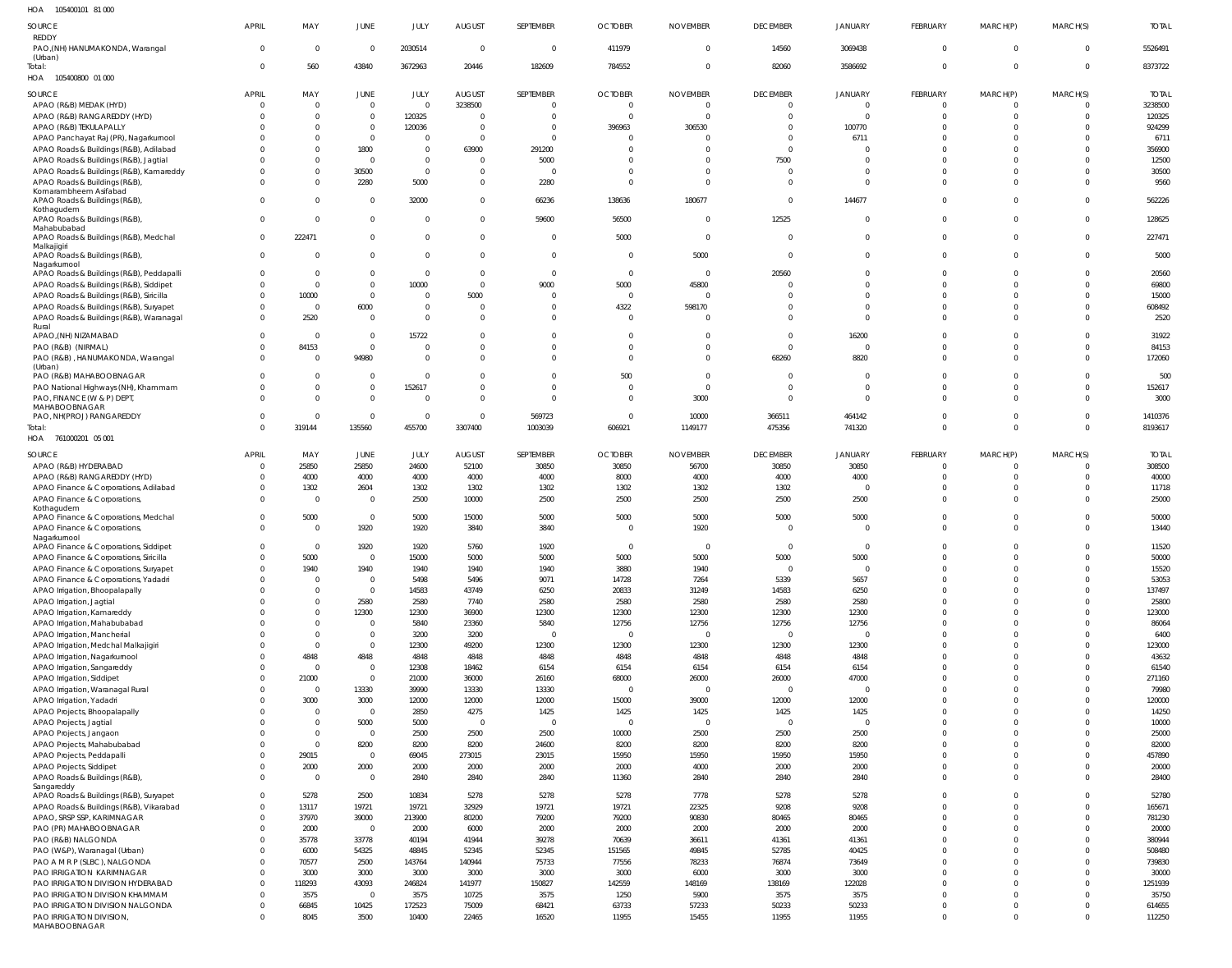| HOA<br>761000201 05 001                               |                          |                |                |                |                         |                |                |                 |                 |                |                 |                         |          |              |
|-------------------------------------------------------|--------------------------|----------------|----------------|----------------|-------------------------|----------------|----------------|-----------------|-----------------|----------------|-----------------|-------------------------|----------|--------------|
| SOURCE                                                | <b>APRIL</b>             | MAY            | JUNE           | JULY           | <b>AUGUST</b>           | SEPTEMBER      | <b>OCTOBER</b> | <b>NOVEMBER</b> | <b>DECEMBER</b> | <b>JANUARY</b> | FEBRUARY        | MARCH(P)                | MARCH(S) | <b>TOTAL</b> |
| PAO IRRIGATION RANGA REDDY DISTRICT                   | $\mathbf{0}$             | 54407          | 103073         | 99073          | 180980                  | 89398          | 114514         | 96473           | 75598           | 79598          | $\Omega$        | $\overline{0}$          | $\Omega$ | 893114       |
| PAO Irrigation Nirmal                                 | $\Omega$                 | 12750          | 2500           | 33250          | 12750                   | 15250          | 12750          | 10250           | 10250           | 6500           | $\Omega$        | $\mathbf 0$             | $\Omega$ | 116250       |
| PAO, AMRP (FINANCE) NALGONDA                          | $\mathbf{0}$             | 2564           | $\overline{0}$ | 7692           | 2564                    | 2564           | 2564           | 2564            | 2564            | 2564           | $\Omega$        | $\Omega$                |          | 25640        |
| PAO, FINANCE (W & P) DEPT, HYDERABAD                  | $\Omega$                 | 2222           | 100000         | 156666         | 2222                    |                | - 0            |                 | $\Omega$        | $\Omega$       | $\Omega$        | $\Omega$                |          | 261110       |
| PAO, FINANCE (W & P) DEPT, KARIMNAGAR                 | $\Omega$                 | 5160           | $\overline{0}$ | 15480          | 5160                    | 5160           | 5160           | 5160            | 5160            | 98040          | $\Omega$        | $\Omega$                |          | 144480       |
| PAO, FINANCE (W & P) DEPT, NIZAMABAD                  | $\Omega$                 | $\Omega$       | $\overline{0}$ | 6250           | 18750                   | 6250           | 12500          | 6250            | 6250            | 6250           | $\Omega$        | $\Omega$                |          | 62500        |
| PAO, FINANCE (W & P) DEPT, RANGA                      | $\Omega$                 | $\Omega$       | 13802          | 37500          | 59400                   | 12500          | 12500          | 12500           | 12500           | 12500          | $\Omega$        | $\Omega$                | $\Omega$ | 173202       |
| REDDY                                                 |                          |                |                |                |                         |                |                |                 | $\Omega$        |                | $\Omega$        | $\Omega$                | $\Omega$ |              |
| PAO, FINANCE (W & P) DEPT, WARANGAL                   | $\Omega$                 | $\Omega$       | 3906           | 3906           | 3906                    | $\Omega$       | 7812           |                 |                 | $\overline{0}$ | $\Omega$        | $\Omega$                | $\Omega$ | 19530        |
| PAO, PJP, Jogulamba Gadwal                            | $\Omega$                 | 3500           | 64265          | 95015          | 247045                  | 73265          | 70765          | 77305           | 77305           | 77305          | $\Omega$        | $\Omega$                | $\Omega$ | 785770       |
| PAO, S R S P, R R DISTRICT                            | $\Omega$                 | $\mathsf{C}$   | 1040           | 1040           | 3120                    | 1040           | 1040           | 1040            | 1040            | 1040           | $\Omega$        |                         | $\Omega$ | 10400        |
| PAO, NSP(W&P), HYDERABAD                              | $\mathbf{0}$<br>$\Omega$ | 36529          | 7935           | 84344          | 31738                   | 36109          | 24533          | 43193           | 35688           | 34238          | $\Omega$        | $\mathbf 0$<br>$\Omega$ | $\Omega$ | 334307       |
| Total:                                                |                          | 590565         | 597855         | 1752860        | 1826508                 | 980999         | 1167560        | 1042842         | 891685          | 963322         |                 |                         |          | 9814196      |
| HOA 761000202 04 001                                  |                          |                |                |                |                         |                |                |                 |                 |                |                 |                         |          |              |
| SOURCE                                                | <b>APRIL</b>             | MAY            | JUNE           | JULY           | <b>AUGUST</b>           | SEPTEMBER      | <b>OCTOBER</b> | <b>NOVEMBER</b> | <b>DECEMBER</b> | <b>JANUARY</b> | <b>FEBRUARY</b> | MARCH(P)                | MARCH(S) | <b>TOTAL</b> |
| APAO Irrigation, Sangareddy                           | $\mathbf{0}$             | $\mathbf 0$    | $\overline{0}$ | 15000          | 22500                   | 7500           | 7500           | 7500            | 7500            | 7500           | $\Omega$        | $\overline{0}$          | $\Omega$ | 75000        |
| APAO, SRSP SSP, KARIMNAGAR                            | $\mathbf 0$              | $\Omega$       | 8330           | 24990          | 8330                    | 8330           | 8330           | 8330            | 8330            | 8330           | $\Omega$        | $\mathbf 0$             | $\Omega$ | 83300        |
| PAO (W&P), Waranagal (Urban)                          | $\mathbf 0$              | $\Omega$       | 15000          | 23000          | 23000                   | 23000          | 77000          | 20000           | 26000           | 23000          | $\Omega$        | $\mathbf 0$             | $\Omega$ | 230000       |
| PAO A M R P (SLBC), NALGONDA                          | $\mathbf 0$              | 37647          | $\overline{0}$ | 112941         | 37647                   | 37647          | 37647          | 37647           | 37647           | 37647          | $\Omega$        | $\mathbf 0$             | $\Omega$ | 376470       |
| PAO IRRIGATION DIVISION HYDERABAD                     | $\Omega$                 | 26500          | $\overline{0}$ | 79500          | 26500                   | 26500          | 26500          | 26500           | 26500           | 26500          | $\Omega$        | $\Omega$                | $\Omega$ | 265000       |
| PAO IRRIGATION DIVISION KHAMMAM                       | $\mathbf 0$              | 6000           | $\overline{0}$ | 6000           | 18000                   | 6000           | $\Omega$       | 12000           | 6000            | 6000           | $\Omega$        | $\Omega$                | $\Omega$ | 60000        |
| PAO IRRIGATION DIVISION NALGONDA                      | $\Omega$                 | 6250           | $\overline{0}$ | 18750          | 6250                    | 6250           | 6250           | 6250            | 6250            | 6250           | $\Omega$        | $\Omega$                | $\Omega$ | 62500        |
| PAO IRRIGATION RANGA REDDY DISTRICT                   | $\mathbf 0$              | $\Omega$       | 17720          | 17720          | 36000                   | 23440          | 17720          | 23440           | 17720           | 17720          | $\Omega$        | $\Omega$                | $\Omega$ | 171480       |
| PAO MEDAK(IW), MEDAK                                  | $\Omega$                 | $\Omega$       | 3330           | 3330           | 9990                    | 3330           | 3330           | 3330            | 3330            | 3330           | $\Omega$        | $\mathbf 0$             | $\Omega$ | 33300        |
| PAO, FINANCE (W & P) DEPT, HYDERABAD                  | $\Omega$                 | 5700           | $\overline{0}$ | 17100          | 5700                    | 5700           | 5700           | 5700            | 5700            | 5700           | $\Omega$        | $\Omega$                | $\Omega$ | 57000        |
| PAO, NSP (W&P), HYDERABAD                             | $\mathbf 0$              | 2222           | $\overline{0}$ | 6666           | 2222                    | 2222           | 2222           | 2222            | 2222            | 2222           | $\Omega$        | $\overline{0}$          | $\Omega$ | 22220        |
| Total:                                                | $\Omega$                 | 84319          | 44380          | 324997         | 196139                  | 149919         | 192199         | 152919          | 147199          | 144199         | $\Omega$        | $\Omega$                | $\Omega$ | 1436270      |
| 761000202 05 001<br>HOA                               |                          |                |                |                |                         |                |                |                 |                 |                |                 |                         |          |              |
| SOURCE                                                | <b>APRIL</b>             | MAY            | JUNE           | JULY           | <b>AUGUST</b>           | SEPTEMBER      | <b>OCTOBER</b> | <b>NOVEMBER</b> | <b>DECEMBER</b> | <b>JANUARY</b> | <b>FEBRUARY</b> | MARCH(P)                | MARCH(S) | <b>TOTAL</b> |
| APAO Irrigation, Jagtial                              | $\mathbf{0}$             | $\overline{0}$ | 1000           | $\overline{0}$ | 4000                    | 1000           | 1000           | 1000            | 1000            | 1000           | $\Omega$        | $\Omega$                | $\Omega$ | 10000        |
| APAO Irrigation, Kothagudem                           | $\Omega$                 | 700            | 700            | 1700           | 3700                    | 1700           | 1700           | 1000            | 1700            | 1400           | $\Omega$        | $\Omega$                | $\Omega$ | 14300        |
| APAO Irrigation, Medchal Malkajigiri                  | $\Omega$                 | 1000           | 1000           | 2000           | 5000                    | 2000           | 3000           | 2000            | 2000            | 2000           | $\Omega$        | $\Omega$                | $\Omega$ | 20000        |
| APAO Irrigation, Sangareddy                           | $\Omega$                 | $\Omega$       | $\overline{0}$ | 470            | $\overline{\mathbf{0}}$ | $\overline{0}$ | $\Omega$       | $\Omega$        | $\Omega$        | $\overline{0}$ | $\Omega$        | $\Omega$                | $\Omega$ | 470          |
| APAO Irrigation, Siddipet                             | $\Omega$                 | $\Omega$       | 1000           | 1000           | 1000                    | 1000           | 3000           | 1000            | 1000            | 1000           | $\Omega$        | $\Omega$                | $\Omega$ | 10000        |
| APAO Irrigation, Vikarabad                            | $\Omega$                 | $\Omega$       | 750            | 750            | 2250                    | 750            | 750            | 750             | 750             | 750            | $\Omega$        | $\Omega$                |          | 7500         |
| APAO Irrigation, Yadadri                              | $\Omega$                 | $\Omega$       | $\overline{0}$ | $\overline{0}$ | $\overline{\mathbf{0}}$ | 2000           | 1000           | 1000            | 1000            | 1000           | $\Omega$        | $\Omega$                |          | 6000         |
| APAO Projects, Jagtial                                | $\Omega$                 | $\Omega$       | 1000           | 1000           | 3000                    | 1000           | 1000           | 1000            | 1000            | 1000           | $\Omega$        | $\Omega$                |          | 10000        |
| APAO Projects, Jangaon                                | $\Omega$                 | $\Omega$       | $\overline{0}$ | 1000           | 1000                    | 1000           | 5000           | 1000            | 1000            | 1000           | $\Omega$        | $\Omega$                | $\Omega$ | 11000        |
| APAO, SRSP SSP, KARIMNAGAR                            | $\Omega$                 | 1583           | 4583           | 10583          | 4583                    | 7583           | 4166           | 5583            | 4583            | 4583           | $\Omega$        | $\Omega$                |          | 47830        |
| PAO (W&P) NSP, TEKULAPALLY                            | $\Omega$                 | 1000           | $\overline{0}$ | 3000           | 1000                    | 1000           | 1000           | 1000            | 1000            | 1000           | $\Omega$        | $\Omega$                |          | 10000        |
| PAO (W&P), Waranagal (Urban)                          | $\Omega$                 | 1000           | 3500           | 2750           | 2750                    | 2750           | 6250           | 3750            | 2750            | 2750           | $\Omega$        | $\Omega$                |          | 28250        |
| PAO A M R P (SLBC), NALGONDA                          | $\Omega$                 | 4530           | 750            | 6107           | 10930                   | 3530           | 3530           | 2950            | 3700            | 2950           | $\Omega$        | $\Omega$                | $\Omega$ | 38977        |
| PAO IRRIGATION KARIMNAGAR                             | $\Omega$                 | 750            | $\overline{0}$ | 2250           | 750                     | 750            | 750            | 750             | 750             | 750            | $\Omega$        | $\Omega$                |          | 7500         |
| PAO IRRIGATION DIVISION HYDERABAD                     | $\Omega$                 | 9000           | 1000           | 24250          | 8250                    | 9250           | 8250           | 8250            | 8250            | 8250           | $\Omega$        | $\Omega$                |          | 84750        |
| PAO IRRIGATION DIVISION NALGONDA                      | $\Omega$                 | 3080           | $\overline{0}$ | 9240           | 3080                    | 3080           | 1950           | 1750            | 1750            | 1000           | $\Omega$        | $\Omega$                |          | 24930        |
| PAO IRRIGATION NIZAMABAD                              | $\Omega$                 |                | 2000           | 2000           | 6000                    | 2000           | 2000           | 2000            | 2000            | 2000           | $\Omega$        | $\Omega$                |          | 20000        |
| PAO IRRIGATION RANGA REDDY DISTRICT                   | $\Omega$                 | 4413           | 16708          | 22028          | 40003                   | 10486          | 17200          | 11953           | 9033            | 9033           | $\Omega$        | $\Omega$                | $\Omega$ | 140857       |
| PAO, FINANCE (W & P) DEPT, HYDERABAD                  | $^{\circ}$               | 4000           | $\overline{0}$ | 12000          | 4000                    | 4000           | 4000           | 4000            | 4000            | 4000           | $\Omega$        | $\Omega$                | $\Omega$ | 40000        |
| PAO, PJP, Jogulamba Gadwal                            | $\mathbf 0$              | $\Omega$       | $\overline{0}$ | 1000           | 1000                    | $\Omega$       | 3000           | $\Omega$        | $\overline{0}$  | 5000           | $\Omega$        | $\Omega$                | $\Omega$ | 10000        |
| PAO, S R S P, R R DISTRICT                            | $\Omega$                 | 583            | 1166           | 583            | $\overline{\mathbf{0}}$ | 1166           | 583            | 583             | 583             | 583            | $\Omega$        | $\Omega$                | $\Omega$ | 5830         |
| PAO, NSP (W&P), HYDERABAD                             | $\Omega$                 | 4325           | 667            | 11641          | 4325                    | 4325           | 4992           | 4325            | 3575            | 3575           | $\Omega$        | $\overline{0}$          | $\Omega$ | 41750        |
| Total:                                                | $\Omega$                 | 35964          | 35824          | 115352         | 106621                  | 60370          | 74121          | 55644           | 51424           | 54624          | $\Omega$        | $\Omega$                | $\Omega$ | 589944       |
| HOA 761000204 12 001                                  |                          |                |                |                |                         |                |                |                 |                 |                |                 |                         |          |              |
| SOURCE                                                | <b>APRIL</b>             | MAY            | JUNE           | JULY           | <b>AUGUST</b>           | SEPTEMBER      | <b>OCTOBER</b> | <b>NOVEMBER</b> | <b>DECEMBER</b> | <b>JANUARY</b> | FEBRUARY        | MARCH(P)                | MARCH(S) | <b>TOTAL</b> |
| PAO (W&P), Waranagal (Urban)                          | $\mathbf{0}$             | $\Omega$       | $\overline{0}$ | 1000           | 1000                    | $\Omega$       | 3000           | $\mathbf 0$     | $\overline{0}$  | $\overline{0}$ | $\Omega$        | $\overline{\mathbf{0}}$ | $\Omega$ | 5000         |
| PAO A M R P (SLBC), NALGONDA                          | $\mathbf 0$              | 1370           | $\overline{0}$ | 3370           | 2110                    | 1370           | 1370           | 1370            | 1370            | 1370           | $\Omega$        | $\overline{0}$          | $\Omega$ | 13700        |
| PAO IRRIGATION DIVISION HYDERABAD                     | $\mathbf 0$              | 4000           | $\overline{0}$ | 15000          | 4000                    | 5000           | 2000           | 2000            | 2000            | 2000           | $\Omega$        | $\overline{0}$          | $\Omega$ | 36000        |
| PAO IRRIGATION DIVISION KHAMMAM                       | $\Omega$                 | 1000           | $\mathbf 0$    | 1000           | 3000                    | 1000           | $\Omega$       | 1000            | $\overline{0}$  | $\overline{0}$ | $\Omega$        | $\overline{0}$          | $\Omega$ | 7000         |
| PAO, NSP(W&P), HYDERABAD                              | $\mathbf 0$              | 2778           | $\overline{0}$ | 6945           | 1389                    | 1389           | 1389           | 2778            | 2778            | 2778           | $\Omega$        | $\overline{0}$          | $\Omega$ | 22224        |
| Total:                                                | $\Omega$                 | 9148           | $\overline{0}$ | 27315          | 11499                   | 8759           | 7759           | 7148            | 6148            | 6148           | $\Omega$        | $\overline{0}$          | $\Omega$ | 83924        |
| HOA 761000800 04 001                                  |                          |                |                |                |                         |                |                |                 |                 |                |                 |                         |          |              |
|                                                       |                          |                |                |                |                         |                |                |                 |                 |                |                 |                         |          |              |
| SOURCE                                                | <b>APRIL</b>             | MAY            | JUNE           | JULY           | <b>AUGUST</b>           | SEPTEMBER      | <b>OCTOBER</b> | <b>NOVEMBER</b> | <b>DECEMBER</b> | <b>JANUARY</b> | FEBRUARY        | MARCH(P)                | MARCH(S) | <b>TOTAL</b> |
| APAO (PR) Pochampad, Nizamabad                        | $\overline{0}$           | $\overline{0}$ | 750            | 750            | 750                     | 750            | 750            | $\Omega$        | $\Omega$        | $\Omega$       | $\Omega$        | $\overline{0}$          | $\Omega$ | 3750         |
| APAO (R&B) HYDERABAD                                  | $\mathbf 0$              | 1500           | 4000           | 4500           | 4000                    | 750            | 1250           | 4750            | 2000            | 2000           | $\Omega$        | $\mathbf 0$             | $\Omega$ | 24750        |
| APAO (R&B) MEDAK (HYD)                                | $\Omega$                 | 1000           | 1000           | 1000           | 1000                    | $\Omega$       | $\Omega$       |                 | $\Omega$        | $\Omega$       | $\Omega$        | $\Omega$                | $\Omega$ | 4000         |
| APAO (R&B) POCHAMPAD (NIZAMABAD)                      | $\Omega$                 | 8000           | 7500           | 7500           | 6000                    | 6000           | $\Omega$       | $\mathbf 0$     | 7750            | 7750           | $\Omega$        | $\Omega$                | $\Omega$ | 50500        |
| APAO (R&B) RANGAREDDY (HYD)                           | $\Omega$                 | $\mathsf{C}$   | 750            | $\overline{0}$ | 750                     | $\Omega$       | $\Omega$       | $\Omega$        | $\Omega$        | $\Omega$       | $\Omega$        | $\Omega$                | $\Omega$ | 1500         |
| APAO (R&B) TEKULAPALLY                                | $\Omega$                 | 12000          | 12000          | 17250          | 32500                   | 16750          | 9000           | 9000            | 21500           | 13750          | $\Omega$        | $\Omega$                | $\Omega$ | 143750       |
| APAO Finance & Corporations, Adilabad                 | $\Omega$                 | 1500           | 3000           | 1500           | 1500                    | $\Omega$       | $\Omega$       | $\mathbf 0$     | $\Omega$        | $\Omega$       | $\Omega$        | $\mathbf 0$             | $\Omega$ | 7500         |
| APAO Finance & Corporations,                          | $\Omega$                 | $\Omega$       | $\overline{0}$ | 1500           | 2250                    | 750            | 750            | 750             | 750             | $\Omega$       | $\Omega$        | $\Omega$                | $\Omega$ | 6750         |
| Bhoopalapally<br>APAO Finance & Corporations, Jagtial | $\Omega$                 | $\Omega$       | $\overline{0}$ | 750            | 750                     | 750            | 3000           | $\mathbf{0}$    | $\Omega$        | $\Omega$       | $\Omega$        | $\mathbf 0$             | $\Omega$ | 5250         |
| APAO Finance & Corporations, Jangaon                  | $\mathbf 0$              | $\Omega$       | $\overline{0}$ | 1500           | 1500                    | 1500           | 1500           | $\mathbf{0}$    | $\Omega$        | $\Omega$       | $\Omega$        | $\mathbf 0$             | $\Omega$ | 6000         |
| APAO Finance & Corporations,                          | $\Omega$                 | $\Omega$       | $\overline{0}$ | $\overline{0}$ | $\overline{\mathbf{0}}$ | 500            | 1000           | 500             | 500             | 500            | $\Omega$        | $\Omega$                | $\Omega$ | 3000         |
| Mahabubabad                                           |                          |                |                |                |                         |                |                |                 |                 |                |                 |                         |          |              |
| APAO Finance & Corporations, Peddapalli               | $\Omega$                 | 3000           | 6000           | 3000           | 3000                    | 3000           | $\Omega$       | $\mathbf{0}$    | $\overline{0}$  | $\mathbf{0}$   | $\overline{0}$  | $\mathbf 0$             | $\Omega$ | 18000        |
| APAO Finance & Corporations,                          | $\Omega$                 | $\Omega$       | $\overline{0}$ | 750            | 750                     | 2250           | 750            | 750             | 750             | $\Omega$       | $\Omega$        | $\Omega$                | $\Omega$ | 6000         |
| Sangareddy                                            |                          |                |                |                |                         |                |                |                 |                 |                |                 |                         |          |              |
| APAO Finance & Corporations, Siricilla                | $\Omega$                 | 1250           | 1000           | 2750           | 500                     | $\overline{0}$ | $\Omega$       | $\mathbf 0$     | 1250            | 1250           | $\Omega$        | $\mathbf 0$             | $\Omega$ | 8000         |
| APAO Finance & Corporations, Suryapet                 | $\Omega$                 | 5000           | 500            | 5000           | 2000                    | 2000           | 4000           | 3500            | 3000            | 1500           | $\Omega$        | $\overline{0}$          | $\Omega$ | 26500        |
|                                                       |                          |                |                |                |                         |                |                |                 |                 |                |                 |                         |          |              |
| APAO Finance & Corporations,<br>Wanaparthy            | $\Omega$                 | 500            | 500            | 500            | 500                     | 500            | $\overline{0}$ | $\Omega$        | $\overline{0}$  | 2000           | $\Omega$        | $\mathbf 0$             | $\Omega$ | 4500         |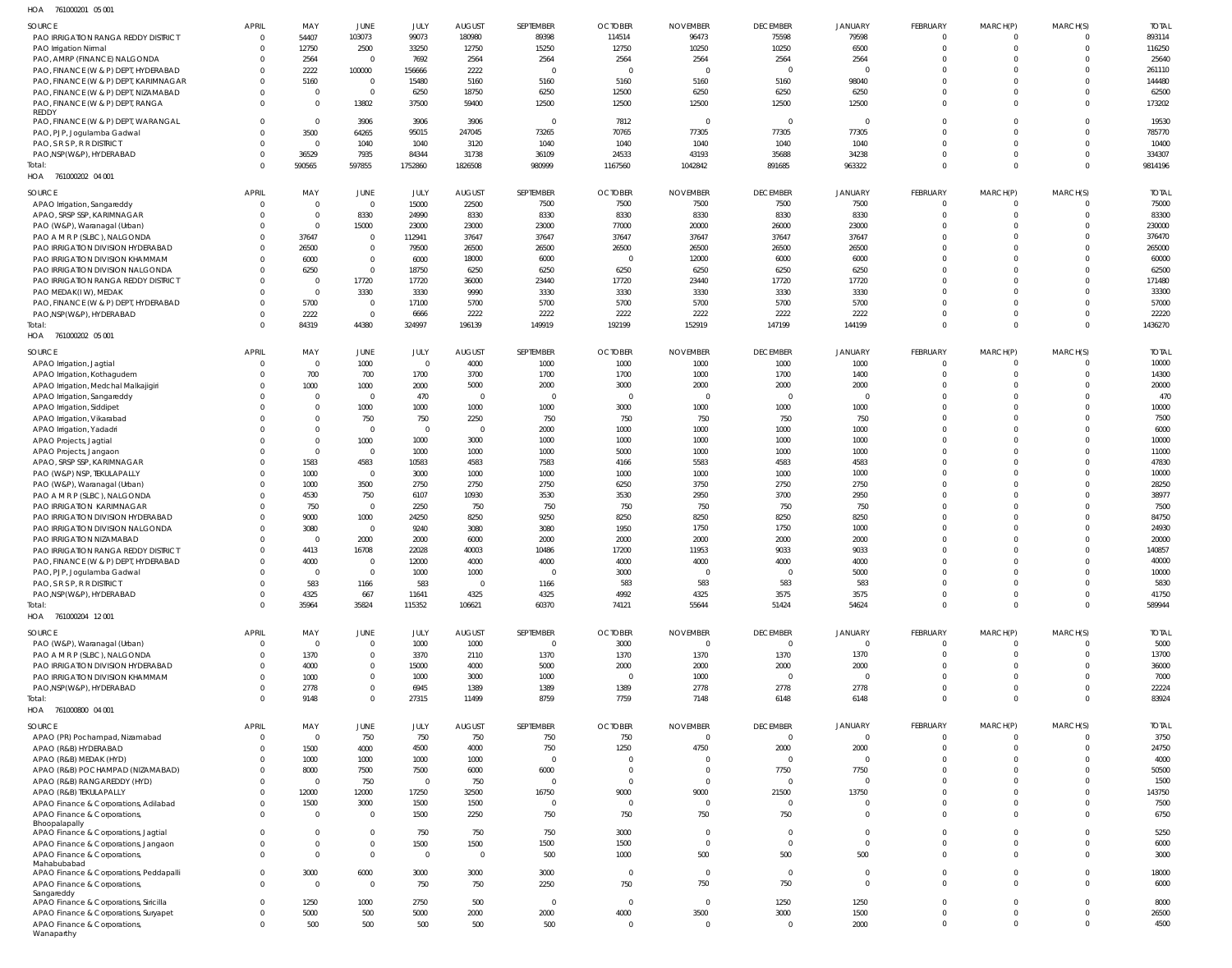HOA 761000800 04 001

| <b>SOURCE</b>                                                                 | APRIL                   | MAY                     | JUNE                          | JULY                    | <b>AUGUST</b>       | <b>SEPTEMBER</b>        | <b>OCTOBER</b>         | <b>NOVEMBER</b>        | <b>DECEMBER</b>         | <b>JANUARY</b>       | <b>FEBRUARY</b>         | MARCH(P)             | MARCH(S)                      | <b>TOTAL</b>     |
|-------------------------------------------------------------------------------|-------------------------|-------------------------|-------------------------------|-------------------------|---------------------|-------------------------|------------------------|------------------------|-------------------------|----------------------|-------------------------|----------------------|-------------------------------|------------------|
| APAO Finance & Corporations, Yadadri                                          | $\Omega$                | 500                     | 500                           | 1250                    | 1250                | 750                     | 2250                   | 750                    | $\overline{0}$          | 750                  | $\mathbf 0$             | $\Omega$             | $\overline{0}$                | 8000             |
| APAO Irrigation, Adilabad                                                     | $\Omega$                | 15500                   | 7500                          | 13750                   | 20750               | 12000                   | 8250                   | 2000                   | 15500                   | 15500                | $\Omega$                | $\Omega$             | $\overline{0}$                | 110750           |
| APAO Irrigation, Bhoopalapally<br>APAO Irrigation, Jagtial                    | $\Omega$<br>$\Omega$    | 6500<br>$\Omega$        | 5500<br>11000                 | 12750<br>$\overline{0}$ | 20250<br>12000      | 2250<br>12000           | 5750<br>11250          | 2250<br>12750          | 2750<br>11250           | 8500<br>12750        | $\Omega$<br>$\Omega$    | $\Omega$<br>$\Omega$ | $\mathbf{0}$<br>$\Omega$      | 66500<br>83000   |
| APAO Irrigation, Jangaon                                                      | $\Omega$                | 2000                    | 2000                          | 2750                    | 2750                | 2750                    | 5000                   | 2750                   | 2000                    | 2000                 | $\Omega$                | $\Omega$             | $\Omega$                      | 24000            |
| APAO Irrigation, Kamareddy                                                    | $\Omega$                | 4500                    | 9750                          | 5500                    | 15250               | 5250                    | 4750                   | 5000                   | 6500                    | 7750                 | $\Omega$                | $\Omega$             | $\Omega$                      | 64250            |
| APAO Irrigation, Komarambheem Asifabad                                        | $\Omega$                | 3000                    | 3000                          | 7250                    | 20500               | 10250                   | $\Omega$               | 9000                   | 5500                    | 5500                 | $\Omega$                | $\Omega$             | $\Omega$                      | 64000            |
| APAO Irrigation, Kothagudem                                                   | $\Omega$                | 12500                   | 43500                         | 38500                   | 59750               | 39500                   | 29750                  | 38500                  | 32250                   | 34000                | $\Omega$                | $\Omega$<br>$\Omega$ | $\Omega$<br>$\Omega$          | 328250           |
| APAO Irrigation, Mahabubabad<br>APAO Irrigation, Mancherial                   | $\Omega$<br>$\Omega$    | 4500<br>4500            | 7250<br>4500                  | 9750<br>14000           | 22000<br>11500      | 9250<br>8500            | 3000<br>31500          | 4750<br>9000           | 8000<br>12500           | 8000<br>5500         | $\Omega$<br>$\Omega$    | $\Omega$             | $\Omega$                      | 76500<br>101500  |
| APAO Irrigation, Nagarkurnool                                                 | $\Omega$                | 4000                    | 15500                         | 10000                   | 23000               | 8750                    | 3250                   | 2750                   | 13750                   | 19250                | $\Omega$                | $\Omega$             | $\overline{0}$                | 100250           |
| APAO Irrigation, Peddapalli                                                   | $\Omega$                | 1750                    | 6250                          | 12250                   | 4750                | 7500                    | 5000                   | 2000                   | 6750                    | 6000                 | $\Omega$                | $\Omega$             | $\Omega$                      | 52250            |
| APAO Irrigation, Sangareddy                                                   | $\Omega$                | 4000                    | 4000                          | 15250                   | 17500               | 3000                    | 5250                   | 2250                   | 9500                    | 9500                 | $\Omega$                | $\Omega$             | $\Omega$                      | 70250            |
| APAO Irrigation, Siddipet<br>APAO Irrigation, Siricilla                       | $\Omega$<br>$\Omega$    | 2000<br>9000            | 7750<br>6000                  | 6000<br>9000            | 25250<br>24500      | 3000<br>$\Omega$        | 6500<br>$\Omega$       | 8000<br>$\Omega$       | 6750<br>7000            | 7750<br>7000         | $\Omega$<br>$\Omega$    | $\Omega$<br>$\Omega$ | $\Omega$<br>$\Omega$          | 73000<br>62500   |
| APAO Irrigation, Suryapet                                                     | $\Omega$                | 13250                   | 9500                          | 22000                   | 13750               | 14250                   | 9250                   | 2250                   | 6750                    | 7500                 | $\Omega$                | $\Omega$             | $\Omega$                      | 98500            |
| APAO Irrigation, Vikarabad                                                    | $\Omega$                | 1000                    | 1750                          | 1250                    | 2750                | 1750                    | 2750                   | 1000                   | 1500                    | 1500                 | $\Omega$                | $\Omega$             | $\Omega$                      | 15250            |
| APAO Irrigation, Wanaparthy                                                   | $\Omega$                | 500                     | 500                           | 1000                    | 1000                | $\overline{0}$          | $\Omega$               | $\Omega$               | $\overline{0}$          | 3000                 | $\Omega$                | $\Omega$             | $\Omega$                      | 6000             |
| APAO Irrigation, Yadadri                                                      | $\Omega$                | 3500                    | 3000                          | 10250                   | 26250               | 17250                   | 5250                   | 4250                   | 10000                   | 10250                | $\Omega$<br>$\Omega$    | $\Omega$<br>$\Omega$ | $\Omega$<br>$\Omega$          | 90000            |
| APAO Projects, Adilabad<br>APAO Projects, Bhoopalapally                       | $\Omega$<br>$\Omega$    | 14000<br>$\overline{0}$ | 7250<br>$\overline{0}$        | 27500<br>1500           | 16250<br>750        | 17000<br>3750           | 9500<br>3000           | 9250<br>2250           | 14750<br>6500           | 12750<br>6500        | $\Omega$                | $\Omega$             | $\Omega$                      | 128250<br>24250  |
| APAO Projects, Jagtial                                                        | $\Omega$                | 4000                    | 15250                         | 14500                   | 16500               | 3000                    | $\Omega$               | $\Omega$               | 2250                    | 2250                 | $\Omega$                | $\Omega$             | $\Omega$                      | 57750            |
| APAO Projects, Jangaon                                                        | $\Omega$                | 2000                    | 1500                          | 6000                    | 7500                | 3500                    | 16000                  | 500                    | 1500                    | 1500                 | $\Omega$                | $\Omega$             | $\Omega$                      | 40000            |
| APAO Projects, Mahabubabad                                                    | $\Omega$                | 500                     | 10250                         | 28500                   | 9250                | 14750                   | 500                    | $\Omega$               | $\Omega$                | 7750                 | $\Omega$                | $\Omega$             | $\Omega$                      | 71500            |
| APAO Projects, Mancherial<br>APAO Projects, Peddapalli                        | $\Omega$<br>$\Omega$    | 4500<br>24000           | 9750<br>6000                  | 19000<br>47500          | 21250<br>38250      | 11250<br>23250          | 32500<br>6500          | 23250<br>4750          | 13500<br>14250          | 12750<br>21000       | $\Omega$<br>$\Omega$    | $\Omega$<br>$\Omega$ | $\Omega$<br>$\Omega$          | 147750<br>185500 |
| APAO Projects, Siddipet                                                       | $\Omega$                | 1500                    | 3000                          | 3000                    | 3000                | 3000                    | $\Omega$               |                        | 3000                    | 3000                 | $\Omega$                | $\Omega$             | $\Omega$                      | 19500            |
| APAO Projects, Siricilla                                                      | $\Omega$                | 4750                    | 2000                          | 11500                   | 5500                | 4750                    | $\overline{0}$         | $\Omega$               | $\Omega$                | 1750                 | $\Omega$                | $\Omega$             | $\Omega$                      | 30250            |
| APAO Roads & Buildings (R&B), Adilabad                                        | $\Omega$                | 3000                    | 3000                          | 3000                    | 3000                | 3000                    | 500                    | $\overline{0}$         | 2500                    | 2000                 | $\Omega$                | $\Omega$             | $\mathbf 0$                   | 20000            |
| APAO Roads & Buildings (R&B), Kamareddy                                       | $\Omega$                | $\overline{0}$          | $\overline{0}$                | $\mathbf 0$             | $\mathbf 0$         | $\Omega$                | $\Omega$               | $\Omega$               | 4250                    | 4750                 | $\Omega$                | $\Omega$             | $\Omega$                      | 9000             |
| APAO Roads & Buildings (R&B)<br>Komarambheem Asifabad                         | $\Omega$                | 2500                    | 2500                          | 2500                    | 2500                | 2500                    | $\Omega$               | 2500                   | 2500                    | 2500                 | $\Omega$                | $\Omega$             | $\Omega$                      | 20000            |
| APAO Roads & Buildings (R&B), Mancherial                                      | $\Omega$                | 3500                    | 3500                          | 3500                    | 3500                | 3500                    | $\Omega$               | $\Omega$               | 4000                    | 4000                 | $\Omega$                | $\Omega$             | $\mathbf 0$                   | 25500            |
| APAO Roads & Buildings (R&B), Medchal                                         | $\Omega$                | 500                     | 500                           | 500                     | 500                 | $\Omega$                | $\Omega$               | $\Omega$               | $\overline{0}$          | $\mathbf 0$          | $\Omega$                | $\Omega$             | $\Omega$                      | 2000             |
| Malkajigiri<br>APAO Roads & Buildings (R&B),                                  | $\Omega$                | $\overline{0}$          | $\overline{0}$                | $\mathbf 0$             | $\mathbf 0$         | $\overline{0}$          | $\Omega$               | $\Omega$               | 8250                    | 8250                 | $\Omega$                | $\Omega$             | $\Omega$                      | 16500            |
| Nagarkurnool                                                                  | $\Omega$                | 1500                    | 1500                          | 2750                    | 2000                | 1500                    | 3250                   | 3500                   | $\overline{0}$          | $\mathbf 0$          | $\Omega$                | $\Omega$             | $\Omega$                      | 16000            |
| APAO Roads & Buildings (R&B),<br>Sangareddy                                   |                         |                         |                               |                         |                     |                         |                        |                        |                         |                      |                         |                      |                               |                  |
| APAO Roads & Buildings (R&B), Suryapet                                        | $\Omega$                | 5000                    | 3000                          | 8000                    | 5000                | 5500                    | 5000                   | 8500                   | 1750                    | $\mathbf 0$          | $\Omega$                | $\Omega$             | $\mathbf 0$                   | 41750            |
| APAO Roads & Buildings (R&B), Vikarabad                                       | $\Omega$                | 8000                    | 10750                         | 10250                   | 14750               | 10500                   | 8250                   | 750                    | 12000                   | 12000                | $\Omega$<br>$\Omega$    | $\Omega$<br>$\Omega$ | $\mathbf 0$<br>$\Omega$       | 87250            |
| APAO Roads & Buildings (R&B),<br>Wanaparthy                                   | $\Omega$                | 1000                    | 1000                          | 1000                    | 1000                | 1000                    | $\Omega$               | $\Omega$               | 2000                    | 1500                 |                         |                      |                               | 8500             |
| APAO Roads & Buildings (R&B), Waranagal                                       | $\Omega$                | $\Omega$                | $\overline{0}$                | 750                     | 750                 | 750                     | 750                    | 750                    | 750                     | 750                  | 0                       | $\Omega$             | $\Omega$                      | 5250             |
| Rural<br>APAO Roads & Buildings (R&B), Yadadri                                | $\Omega$                | 5000                    | 5500                          | 10000                   | 7000                | 11000                   | 9000                   | 12500                  | 500                     | $\overline{0}$       | $\Omega$                | $\Omega$             | $\Omega$                      | 60500            |
| APAO, SRSP (FINANCE), WARANGAL RURAL                                          | $\Omega$                | $\Omega$                | 2250                          | 6750                    | 750                 | $\overline{0}$          | $\Omega$               | $\Omega$               | 3000                    | 1500                 | $\Omega$                | $\Omega$             | $\mathbf 0$                   | 14250            |
| APAO, SRSP SSP, KARIMNAGAR                                                    | $\Omega$                | 63250                   | 45000                         | 185250                  | 90750               | 43750                   | 22000                  | 8500                   | 62650                   | 68400                | $\Omega$                | $\Omega$             | $\Omega$                      | 589550           |
| APAO, SRSP, NIZAMABAD<br>PAO (R&B) (NIRMAL)                                   | $\Omega$<br>$\Omega$    | 9250<br>1500            | 24000<br>1500                 | 21750                   | 43500<br>1500       | 8500<br>$\Omega$        | 9250<br>$\Omega$       | 9250<br>$\Omega$       | 14750<br>$\Omega$       | 17750<br>1500        | $\Omega$                | $\Omega$<br>$\Omega$ | $\Omega$<br>$\Omega$          | 158000<br>7500   |
| PAO (R&B), HANUMAKONDA, Warangal                                              |                         |                         | $^{\circ}$                    | 1500                    | $^{\circ}$          | 0                       | 6250                   | 1250                   | 1250                    | 1250                 |                         |                      |                               | 10000            |
| (Urban)                                                                       |                         |                         |                               |                         |                     |                         |                        |                        |                         |                      |                         |                      |                               |                  |
| PAO (R&B) LMD                                                                 | $\Omega$<br>$\Omega$    | 2000<br>12250           | 2000<br>10000                 | 2000<br>12250           | 2000<br>18750       | 4000<br>11750           | $\overline{0}$<br>500  | $\overline{0}$<br>1000 | $\overline{0}$<br>12750 | $\mathbf 0$<br>12250 | $\mathbf 0$<br>$\Omega$ | $\Omega$<br>$\Omega$ | $\mathbf 0$<br>$\overline{0}$ | 12000<br>91500   |
| PAO (R&B) MAHABOOBNAGAR<br>PAO (R&B) NALGONDA                                 | $\Omega$                | 11000                   | 11000                         | 14000                   | 12000               | 12000                   | 19500                  | $\overline{0}$         | 11500                   | 11500                | $\Omega$                | $\Omega$             | $\mathbf 0$                   | 102500           |
| PAO (W&P) NSP, TEKULAPALLY                                                    | $\Omega$                | 37750                   | 12000                         | 66000                   | 52000               | 29500                   | 21750                  | 20750                  | 26000                   | 27000                | $\Omega$                | $\Omega$             | $\mathbf 0$                   | 292750           |
| PAO (W&P), Waranagal (Urban)                                                  | $\Omega$                | 13500                   | 28250                         | 41500                   | 34750               | 27250                   | 83750                  | 21750                  | 13750                   | 23500                | $\Omega$                | $\Omega$             | $\mathbf{0}$                  | 288000           |
| PAO - IRRIGATION DIVISION WARANGAL<br>(Urban)                                 | $\Omega$                | 9500                    | 10250                         | 26500                   | 25750               | 17500                   | 48250                  | 7250                   | 20000                   | 23000                | $\Omega$                | $\Omega$             | $\Omega$                      | 188000           |
| PAO A M R P (SLBC), NALGONDA                                                  | $\mathbf{0}$            | 123500                  | 67500                         | 185250                  | 160000              | 72750                   | 75000                  | 62000                  | 46750                   | 44250                | $\Omega$                | $\Omega$             | $\mathbf{0}$                  | 837000           |
| <b>PAO IRRIGATION KARIMNAGAR</b>                                              | $\mathbf 0$             | 5750                    | 4000                          | 6250                    | 7250                | 4750                    | $\overline{0}$         | 4000                   | 8000                    | 4750                 | $\Omega$                | $\Omega$             | $\overline{0}$                | 44750            |
| PAO IRRIGATION DIVISION HYDERABAD<br>PAO IRRIGATION DIVISION KHAMMAM          | $\Omega$<br>$\mathbf 0$ | 43250<br>37500          | 17000<br>16500                | 72500<br>53000          | 23250<br>44000      | 14750<br>29500          | 18000                  | 25750<br>47500         | 26500<br>9500           | 27500<br>17500       | $\Omega$<br>$\Omega$    | $\Omega$<br>$\Omega$ | $\Omega$<br>$\mathbf{0}$      | 268500<br>283500 |
| PAO IRRIGATION DIVISION NALGONDA                                              | $\Omega$                | 40500                   | 20750                         | 79250                   | 35000               | 25750                   | 28500<br>16250         | 7750                   | 23250                   | 32500                | $\Omega$                | $\Omega$             | $\mathbf 0$                   | 281000           |
| PAO IRRIGATION DIVISION,                                                      | $\Omega$                | 21000                   | 22250                         | 47750                   | 51250               | 35000                   | 28750                  | 31750                  | 21750                   | 24250                | $\mathbf 0$             | $\Omega$             | $\overline{0}$                | 283750           |
| <b>MAHABOOBNAGAR</b>                                                          | $\mathbf 0$             | 19500                   |                               |                         | 83250               | 19250                   |                        | 5500                   | 29500                   | 28250                | $\Omega$                | $\Omega$             | $\mathbf 0$                   |                  |
| PAO IRRIGATION NIZAMABAD<br>PAO IRRIGATION RANGA REDDY DISTRICT               | $\mathbf 0$             | 12000                   | 50500<br>42500                | 45250<br>50250          | 39250               | 23500                   | 7250<br>18500          | 19250                  | 28000                   | 28200                | $\Omega$                | $\Omega$             | $\mathbf 0$                   | 288250<br>261450 |
| PAO Irrigation Nirmal                                                         | $\Omega$                | 26000                   | 11000                         | 56000                   | 26000               | 10500                   | $\overline{0}$         | $\Omega$               | 14250                   | 25500                | $\Omega$                | $\Omega$             | $\Omega$                      | 169250           |
| PAO MEDAK(IW), MEDAK                                                          | $\Omega$                | 8000                    | 8750                          | 12250                   | 13750               | 12500                   | 2750                   | 2500                   | 11500                   | 11500                | $\Omega$                | $\Omega$             | $\overline{0}$                | 83500            |
| PAO, AMRP (FINANCE) NALGONDA                                                  | $\Omega$                | 1500                    | 500                           | 500                     | 500                 | 1000                    | $\overline{0}$         | $\overline{0}$         | 1000                    | 1000                 | $\Omega$                | $\Omega$             | $\Omega$                      | 6000             |
| PAO, FINANCE (W & P) DEPT, HYDERABAD<br>PAO, FINANCE (W & P) DEPT, KARIMNAGAR | $\mathbf 0$<br>$\Omega$ | $\Omega$<br>1500        | $\overline{0}$<br>$\mathbf 0$ | $\overline{0}$<br>2250  | $\mathbf{0}$<br>750 | $\overline{0}$<br>1500  | $\overline{0}$<br>1500 | $\overline{0}$<br>1500 | $\overline{0}$<br>5250  | 750<br>750           | $\Omega$<br>$\Omega$    | $\Omega$<br>$\Omega$ | $\mathbf{0}$<br>$\Omega$      | 750<br>15000     |
| PAO, FINANCE (W & P) DEPT, KHAMMAM                                            | $\Omega$                | 2750                    | 500                           | 7250                    | 2750                | 1250                    | 500                    | 500                    | 1000                    | 500                  | $\Omega$                | $\Omega$             | $\Omega$                      | 17000            |
| PAO, FINANCE (W & P) DEPT, MEDAK                                              | $\Omega$                | 750                     | $\overline{0}$                | $\overline{0}$          | $\mathbf{0}$        | $\overline{\mathbf{0}}$ | $\overline{0}$         | $\overline{0}$         | $\overline{0}$          | $\overline{0}$       | $\Omega$                | $\Omega$             | $\Omega$                      | 750              |
| PAO, FINANCE (W & P) DEPT, NIZAMABAD                                          | $\Omega$                | $\Omega$                | $\mathbf 0$                   | $\mathbf 0$             | $\mathbf 0$         | $\Omega$                | 1500                   | 750                    | 1500                    | 1500                 | $\Omega$                | $\Omega$             | $\Omega$                      | 5250             |
| PAO, FINANCE (W & P) DEPT, WARANGAL                                           | $\Omega$                | $\Omega$                | 2250                          | 2250                    | 750                 | 2250                    | 4500                   | 750                    | 750                     | 750                  | $\Omega$                | $\Omega$             | $\Omega$                      | 14250            |
| PAO, PJP, Jogulamba Gadwal<br>PAO, S R S P, R R DISTRICT                      | $\Omega$<br>$\Omega$    | 11000<br>1500           | 21000<br>4500                 | 21250<br>13500          | 31750<br>4500       | 20000<br>3000           | 7500<br>7500           | 4000<br>750            | 7250<br>4250            | 19000<br>4250        | $\Omega$<br>$\Omega$    | $\Omega$<br>$\Omega$ | $\overline{0}$<br>$\Omega$    | 142750<br>43750  |
| PAO, SRSP, SSP, NIRMAL                                                        | $\Omega$                | 20000                   | 14000                         | 41000                   | 23000               | 18500                   | 500                    | 500                    | 17500                   | 17500                | $\Omega$                | $\Omega$             | $\mathbf{0}$                  | 152500           |
| PAO, NSP(W&P), HYDERABAD                                                      | $\Omega$                | 12750                   | 2250                          | 19500                   | 6250                | 5500                    | 7000                   | 6000                   | 8500                    | 7000                 | $\mathbf 0$             | $\Omega$             | $\mathbf 0$                   | 74750            |
| Total:                                                                        | $\Omega$                | 760250                  | 724000                        | 1534750                 | 1375750             | 772500                  | 692250                 | 487500                 | 721650                  | 790600               | 0                       | $\Omega$             | $\overline{0}$                | 7859250          |